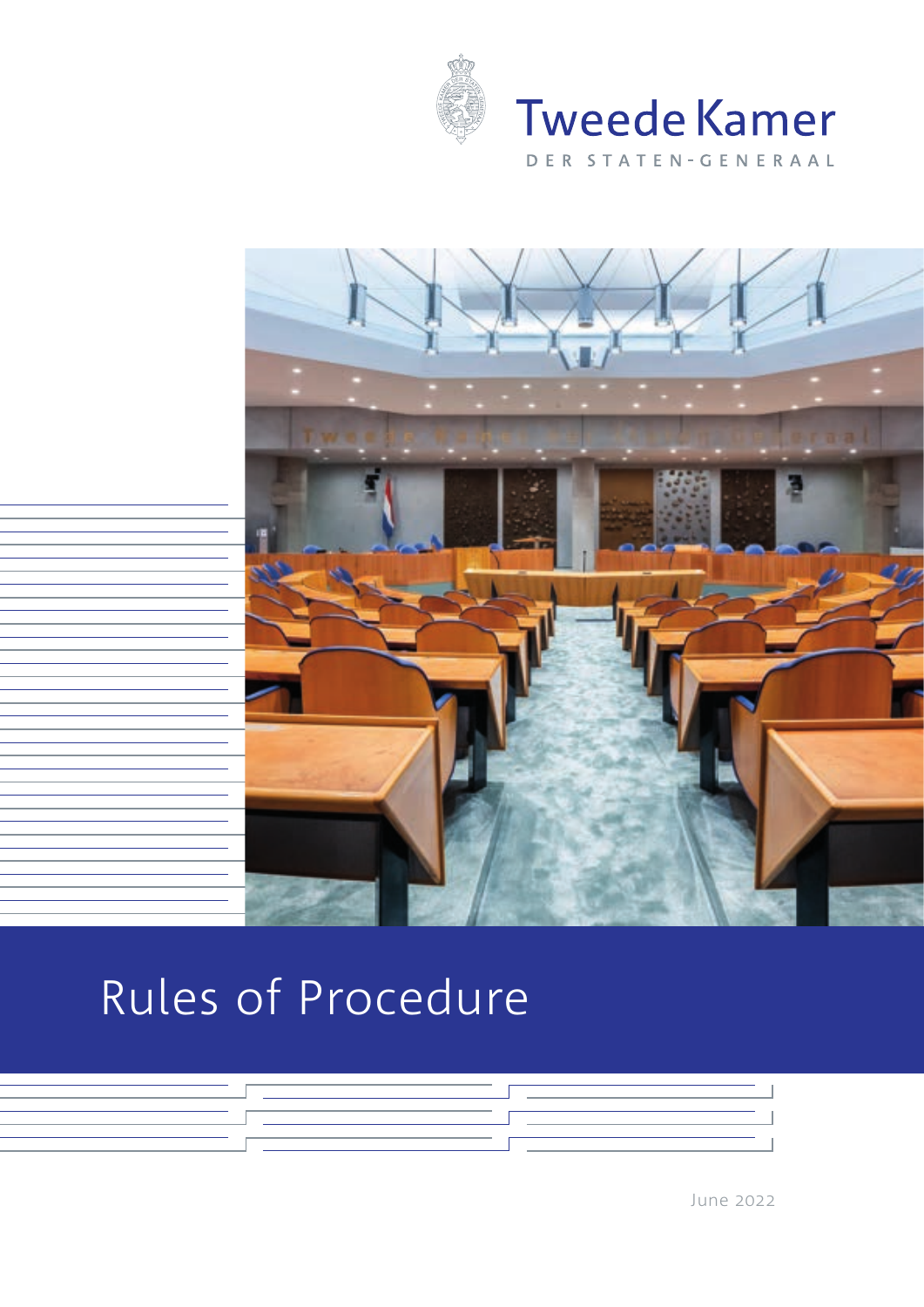# **RULES OF PROCEDURE OF THE HOUSE OF REPRESENTATIVES OF THE STATES GENERAL**

# **CHAPTER 1. DEFINITIONS**

## **Section 1.1 Definitions**

In these Rules of Procedure and the regulations based thereon, unless otherwise specified, the following terms shall mean:

 - *special delegate*: a special delegate delegated by the States of Aruba, Curaçao or Sint Maarten;

- *committee clerk*: the deputy clerk appointed by the Secretary General to assist a committee;

- *committee chairperson* or *deputy chairperson*: the chairperson or deputy chairperson of a committee;

 - *minister plenipotentiary*: the Ministers Plenipotentiary of Aruba, Curaçao or Sint Maarten;

- *Secretary General*: the Secretary General of the House of Representatives;

- *minister*: a minister or state secretary appointed by Royal Decree;

- *Deputy President*: a Deputy President of the House of Representatives;

- *publish*: to make available to all via a public website;

 - *old composition*: the composition of the House of Representatives immediately before the first sitting of a newly elected House;

 - *documents*: archive records as referred to in the Public Records Act 1995 (*Archiefwet 1995*);

- *President*: the President of the House of Representatives;

- *parliamentary term*: the period for which an elected House of Representatives operates, from the first sitting of a newly elected House to the first sitting of the next newly elected House.

# **CHAPTER 2. BEGINNING AND END OF MEMBERSHIP**

#### **Section 2.1. Admission of members**

1. The House shall decide, with due regard for the rules laid down by law, whether a newly appointed member is to be admitted as a member of the House.

2. The committee, referred to in section 7.6, shall be responsible for examining the credentials of each newly appointed member, in order to assist the House in taking its decision.

3. The credentials and documents that a newly appointed member is required by law to submit to the House shall be made available for inspection by the members at the Office of the Secretary General.

4. The House shall decide, insofar as possible, in its old composition regarding the admission of members who have been appointed immediately after the elections for the House.

#### **Section 2.2 Loss of membership**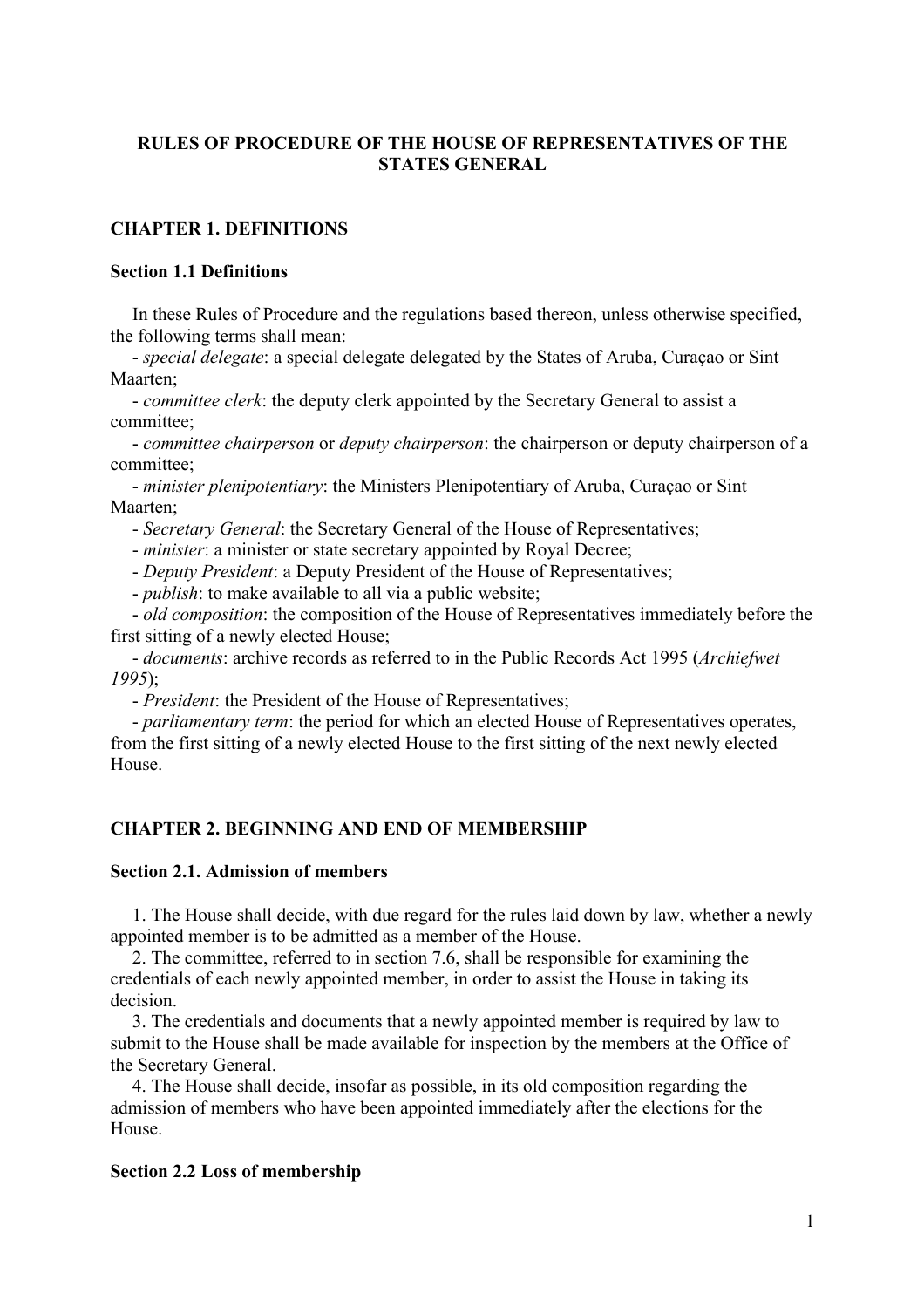1. The President shall issue a warning to a member in writing, if he is of the opinion that the member no longer possesses one of the requirements for membership or holds a position incompatible with membership, and that the member should have informed the House of this.

2. The member may submit the matter to the House for its opinion within eight days of the warning.

3. The House shall give its opinion on the matter only after a report on this has been published by a temporary committee set up for this purpose.

4. The temporary committee shall hear the member in question, if the member indicates that he wishes to be heard.

# **CHAPTER 3. THE PRESIDENT, THE DEPUTY PRESIDENTS AND THE PRESIDIUM**

## *§ 3.1 The President*

#### **Section 3.1 Appointment of the President**

 1. At the last sitting of each parliamentary term, the House shall adopt, in its old composition, a draft profile of the new President to be appointed.

 2. The newly elected House shall adopt this profile during the first sitting of a parliamentary term.

 3. After the adoption, the interim President, as referred to in section 3.3, shall provide an opportunity for the nomination of candidates for the office of President.

 4. After the procedure for the nomination of candidates is complete, the House shall appoint a President.

 5. If the office of President becomes vacant before end of term, the House shall adopt the profile of the new President to be appointed as soon as possible, and a President shall subsequently be appointed in accordance with subsections 3 and 4.

### **Section 3.2 Duties of the President**

The President shall be responsible for:

- a. managing the business of the House and the Presidium;
- b. ensuring compliance with these Rules of Procedure;
- c. implementing any decisions taken by the House;
- d. representing the House;
- e. the remaining duties assigned to him pursuant to these Rules of Procedure or by law.

# **Section 3.3 Interim President**

 1. Until the appointment of a President during a new parliamentary term, the interim President shall be:

a. a former President, where the most recently retired former President shall have precedence;

b. in the absence of former Presidents, a former Deputy President, where the most recently retired former Deputy President shall have precedence and, in the event of former Deputy Presidents who have retired at the same time, the highest in the order of ranking, as referred to in section  $3.5(1)$ ;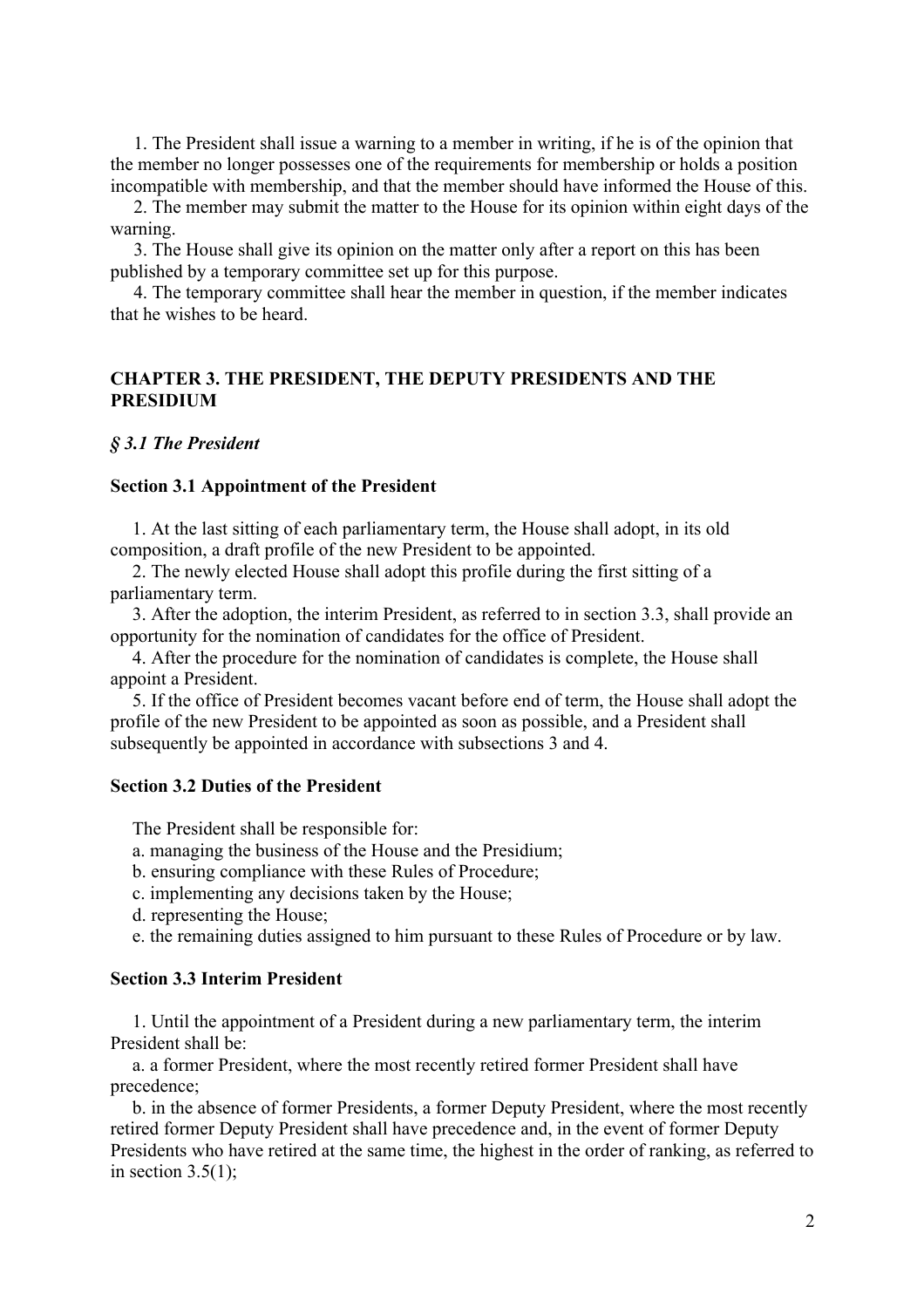c. in the absence of former Deputy Presidents, the longest-sitting member of the House and, where members have been in office for the same period of time, the oldest in age shall have precedence.

2. As long as the office of President has become vacant before end of term and no other President has been appointed, the highest ranking Deputy President, as referred to in section 3.5(1), shall act as interim President. In the absence of a Deputy President, the interim President shall be appointed in accordance with subsection 1.

3. The interim President shall have the same duties and powers as the President.

#### **Section 3.4 Acting President**

1. In the absence of the President, one of the Deputy Presidents shall act as the President based on the order of ranking, as referred to in section 3.5(1).

2. In the absence of a Deputy President:

a. the President may arrange for other members to act as President during a sitting; and

b. in case of the prolonged absence of the President and the Deputy Presidents, the person to act as President shall be determined in accordance with section 3.3(1).

 3. An acting President shall have the duties and powers that are required for acting as the President.

# *§ 3.2 The Deputy Presidents*

#### **Section 3.5 Deputy Presidents**

 1. Each time after the appointment of a President, the House shall appoint such number of Deputy Presidents as it may determine, and determine their order of ranking.

 2. If a position becomes vacant before the end of term, the House shall appoint a new Deputy President. The new Deputy President shall take the place of the Deputy President to be replaced based on the order of ranking.

### *§ 3.3 The Presidium*

## **Section 3.6 Presidium**

1. The President and Deputy Presidents together form the Presidium.

2. For every other member of the Presidium, the President shall appoint a deputy who shall replace this member in his absence. The House may decide to reserve the right to appoint a deputy.

 3. The Presidium may only take decisions if more than half of its members or their deputies are present. In the event of a tied vote, the President shall decide.

 4. The President may invite other members to attend the sittings of the Presidium. These members shall not take part in the votes.

 5. If the Presidium has set up advisory committees as referred to in section 7.9 for some of its activities, it shall hear them before taking decisions on those components, unless this is not possible in a case of extreme urgency.

6. The Presidium shall be assisted by the Secretary General and the directors.

## **CHAPTER 4. THE BUDGET ESTIMATE**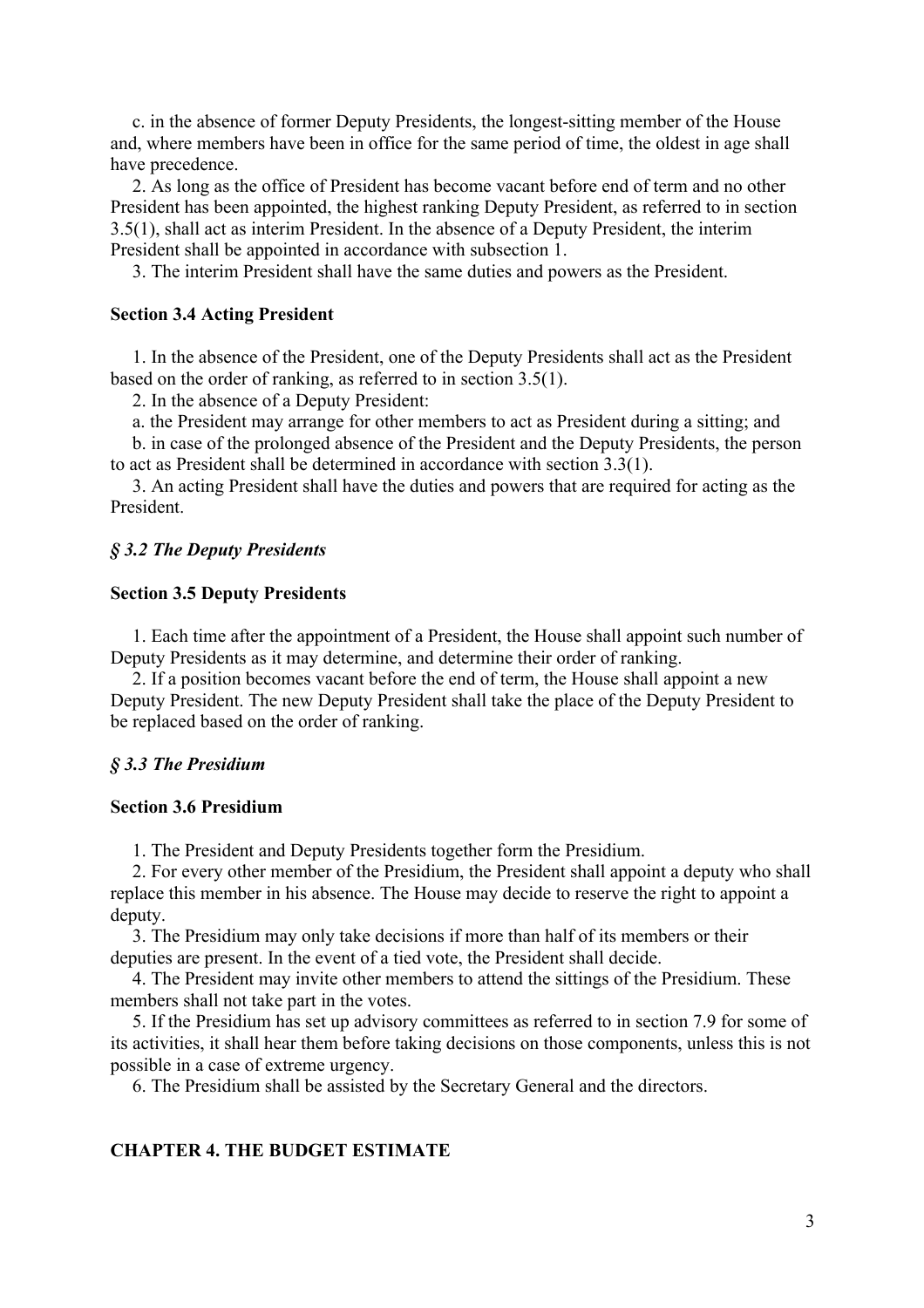#### **Section 4.1 Budget estimate**

1. Each year, the Presidium shall prepare an estimate of the necessary income and expenditure of the House for the next year and shall send this in time to the House and to the minister responsible for the budget of the States General.

2. The House shall adopt the budget estimate.

#### **CHAPTER 5. THE PARLIAMENTARY GROUPS AND BREAKAWAY GROUPS**

#### **Section 5.1 Parliamentary groups**

1. The members who have been declared elected by the Central Electoral Office from the same list shall be regarded as a single parliamentary group at the start of the parliamentary term. If only one member from a list has been elected, this member shall be regarded as a separate parliamentary group.

2. New parliamentary groups may be formed during a parliamentary term only through:

- a. a merger of two or more parliamentary groups;
- b. a split into two or more parliamentary groups.

3. A split as referred to in the subsection 2(b) shall only be possible if, in the event of members leaving a parliamentary group, it is unclear which of the members are to be regarded as a continuation of the original group and the Presidium has therefore decided that two or more new parliamentary groups have been formed.

4. A parliamentary group shall inform the President of the composition of its executive committee, as well as of any change to its composition and that of its committee.

#### **Section 5.2 Breakaway groups**

If the members break away from a parliamentary group other than as a result of a split as referred to in section 5.1(2)(b), each of them separately or two or more members jointly shall be considered as a breakaway group, if they have notified the President thereof.

## **Section 5.3 Financial contribution**

1. Via separate regulations, to be adopted by the House on the proposal of the Presidium, rules shall be laid down regarding the allocation and management of a financial contribution for parliamentary groups and breakaway groups for their activities.

2. If a new parliamentary group is created via a merger, the contribution allocated to the newly formed parliamentary group shall be no more than the contribution that would be allocated to a parliamentary group of the same size, as referred to in section 5.1(1).

3. In case of a split in a parliamentary group, the amount of the contribution to be granted to the new parliamentary groups involved in the split shall be determined by dividing the contribution that would be allocated to the original parliamentary group among the new parliamentary groups, in proportion to the number of members involved in the split.

4. The rules referred to in subsection 1 shall determine the consequences that the split, i.e. members breaking away from a parliamentary group to form breakaway groups, has on the contribution allocated to that parliamentary group.

 5. The Presidium may adopt temporary measures derogating from the provisions of subsections 1 to 4 in order to fulfil obligations arising towards the staff members of the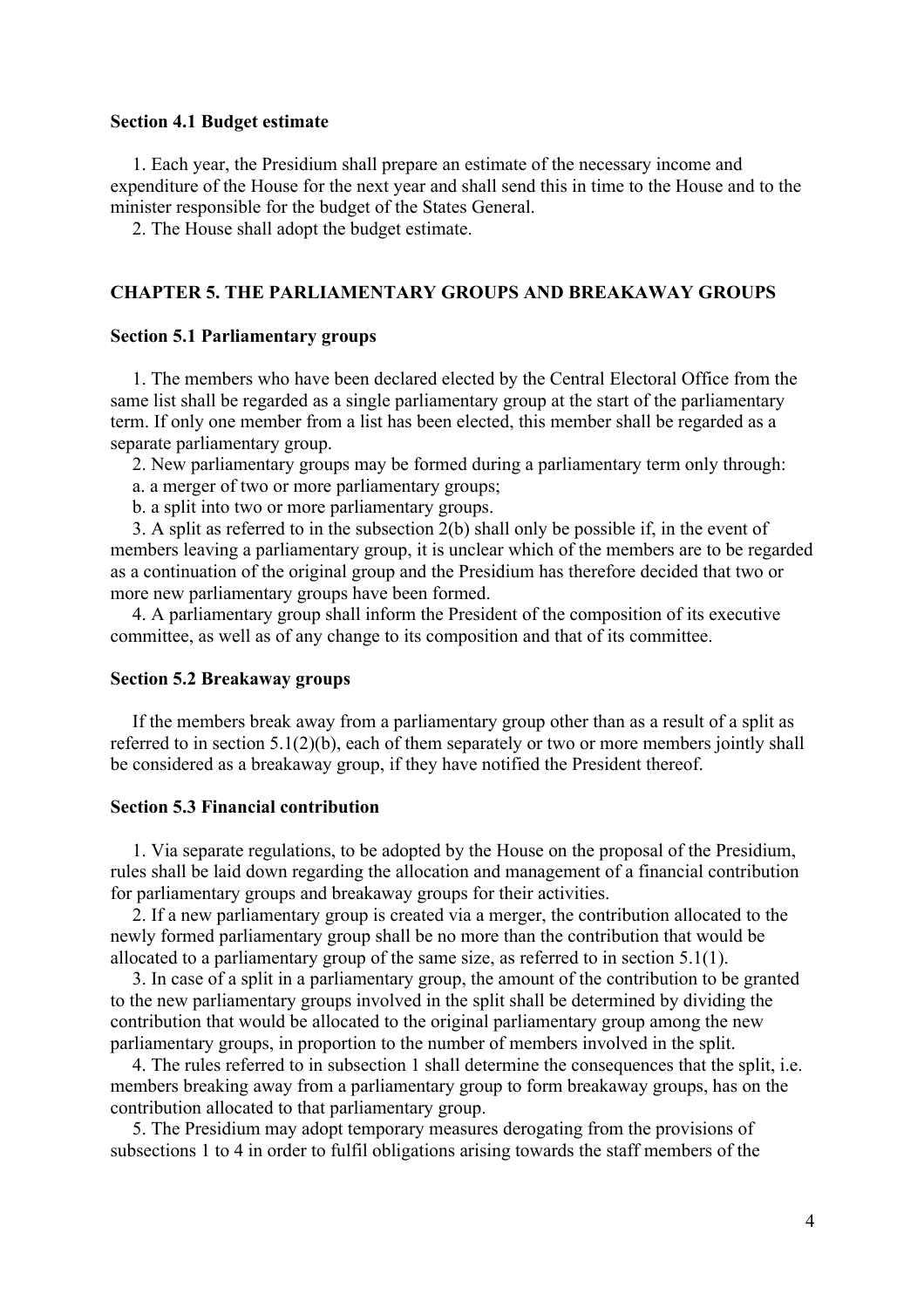original parliamentary group in the event of a merger or split or in the event of the formation of one or more breakaway groups.

# **CHAPTER 6. THE STAFF**

## *§ 6.1 The Secretary General*

#### **Section 6.1 Legal status of the Secretary General**

1. The House shall decide regarding the commencement and termination of the employment of the Secretary General.

2. The Presidium shall be responsible for exercising the other powers relating to the legal status of the Secretary General.

#### **Section 6.2 Duties of the Secretary General**

1. The Secretary General shall manage the administration of the House. This shall be supervised by the Presidium.

2. The Secretary General shall also be responsible for:

a. performing, on behalf of the House, its statutory duties in respect of its budget;

b. performing, on behalf of the House, its statutory duties in respect of its archive records;

c. performing the remaining duties assigned to him pursuant to these Rules of Procedure or by law.

 3. The Secretary General may grant a submandate for the exercise of his powers pursuant to subsection 2(a) and (b).

#### *§ 6.2 The other civil servants*

# **Section 6.3 Directors**

1. The Presidium shall be responsible for entering into and terminating the employment contracts of one or more directors.

2. The Secretary General shall be responsible for exercising the other powers relating to the legal status of the directors.

## **Section 6.4 Other civil servants**

The Secretary General shall be responsible for entering into and terminating the employment contracts of the other civil servants and for exercising the other powers relating to their legal status.

#### **CHAPTER 7. THE COMMITTEES**

*§ 7.1 Types of committees* 

#### **Section 7.1. Standing committees**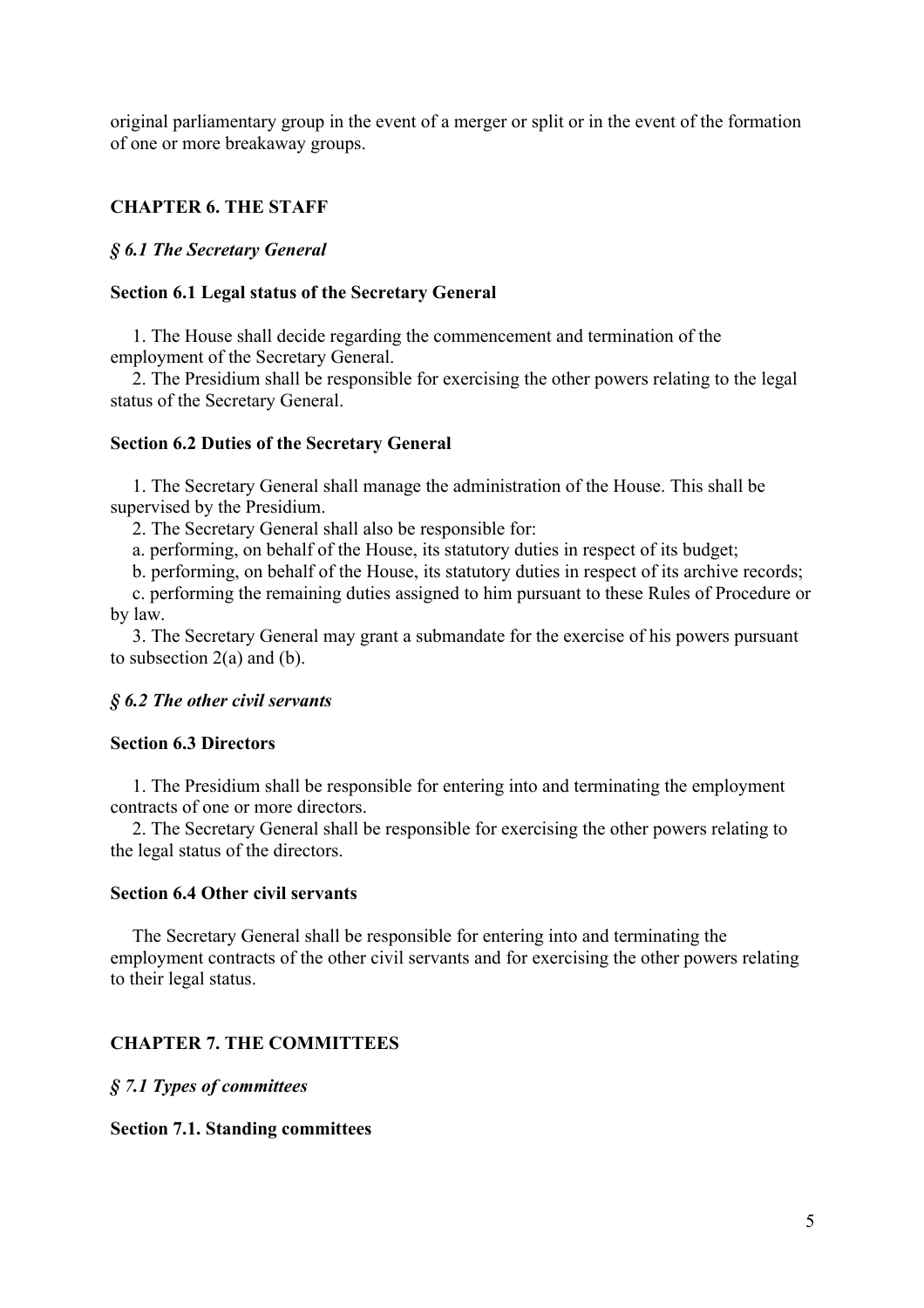1. There shall be a standing committee for each ministry, with the exception of the Ministry of General Affairs. There shall also be standing committees for Digital Affairs, European Affairs and Kingdom Relations.

 2. The House may also set up standing committees relating to the area of responsibility of a minister who is not in charge of a ministry or the area of responsibility of a state secretary. These committees shall be appointed for the duration of a parliamentary term.

## **Section 7.2. Temporary committees**

1. The House may establish temporary committees for specific subjects.

2. The decision establishing a temporary committee shall in any case contain:

 a. an accurate description of the subject on which the committee is to report to the House or for which the committee has otherwise been established; and

b. the period for which the committee is established.

 3. The period referred to in subsection 2(b) may be extended by the House at the request of the committee.

## **Section 7.3 Committees of inquiry**

 The House may establish a committee of inquiry for the purpose of conducting a parliamentary inquiry.

## **Section 7.4 Public Expenditure Committee**

1. There shall be a Public Expenditure Committee.

2. This Committee shall be responsible for:

a. dealing with issues relating to the legitimacy, efficacy and efficiency of the collection and spending of collective resources;

b. informing, advising and supporting the House and the committees with respect to the right to approve and amend budgetary policy and the financial scrutiny of the government.

3. The information, advice and support, as referred to in subsection 2(b), shall also extend to major projects as referred to in section 7.37.

4. The House shall take a decision on a proposal to request the Netherlands Court of Audit to launch an investigation only after obtaining the Committee's advice.

#### **Section 7.5. Intelligence and Security Services Committee**

1. There shall be an Intelligence and Security Services Committee.

 2. Notwithstanding section 7.11(1), (2) and (5), the chairs of the parliamentary groups referred to in section 5.1(1) shall be members of this Committee. If there are more than five such parliamentary groups in the House, the chairs of the five largest parliamentary groups shall be members. Based on the recommendation of the committee, the House may decide that at most two other chairs of parliamentary groups may also be members of this Committee for the duration of a parliamentary term.

3. If a chair of a parliamentary group has been released, on request, from his membership of the Committee, the House shall be authorised, notwithstanding section 7.11(4), to decide on the recommendation of the Committee whether, instead of this chair, the chair of a different parliamentary group shall serve as member of the Committee for the remainder of the parliamentary term.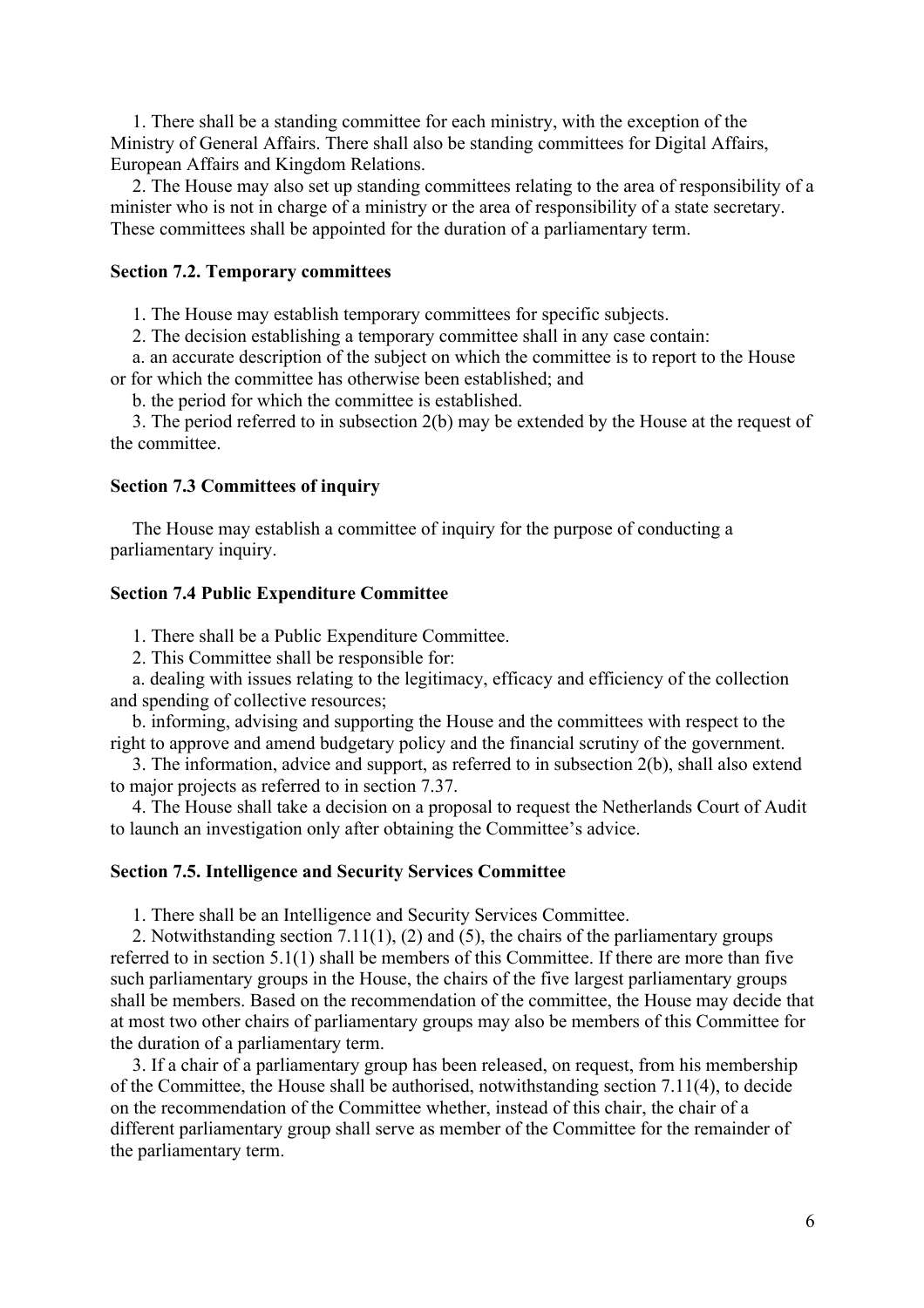4. If a member of the Committee also temporarily holds the position of minister, the said member shall be replaced for the duration of this period by a member designated by and from among his parliamentary group for this purpose. If all members of the parliamentary group are also temporarily ministers, none of them shall serve as a member of the Committee during this period.

# **Section 7.6. Committee on the Examination of the Credentials of the House of Representatives**

 1. There shall be a Committee on the Examination of the Credentials of the House of Representatives.

 2. This Committee shall report to the House, in writing or orally, on the conduct of the elections, the determination of the election results and the admission of the members.

 3. The scope of the task, as referred to in subsection 2, shall extend to the election and admission of the members of the House of Representatives and members of the European Parliament elected in the Netherlands.

## **Section 7.7. Committee on Petitions and Citizens' Initiatives**

1. There shall be a Committee on Petitions and Citizens' Initiatives.

 2. This Committee shall report to the House on petitions and citizens' initiatives. It shall also report on the investigation reports of the National Ombudsman, if there is a reason for this.

 3. The Committee shall verify whether a petition or citizens' initiative meets the requirements set for it.

 4. Each report on a petition or citizens' initiative shall contain a clear conclusion or proposal on how to deliberate on the matter.

 5. The Committee may request another committee to advise it or institute an investigation on its behalf and report to it on that investigation, before it submits its own report to the House.

6. The Committee may consult the National Ombudsman orally or in writing.

 7. The Committee may only take decisions if more than half of its members or deputy members are present.

 8. Separate regulations, to be adopted by the House, shall set out the further working procedures of the Committee.

## **Section 7.8. Procedure Committee**

1. There shall be a Procedure Committee.

 2. This Committee shall advise the House, either on the request of House or on its own initiative, regarding the working procedures of the House and on these Rules of Procedure.

 3. The Committee shall report to the House on proposals for changes to these Rules of Procedure that have been referred to it for this purpose.

## **Section 7.9 Advisory committees**

The Presidium may set up advisory committees to advise it in the performance of its duties.

#### **Section 7.10 Joint appeals committee for the Parliamentary Reporting Office**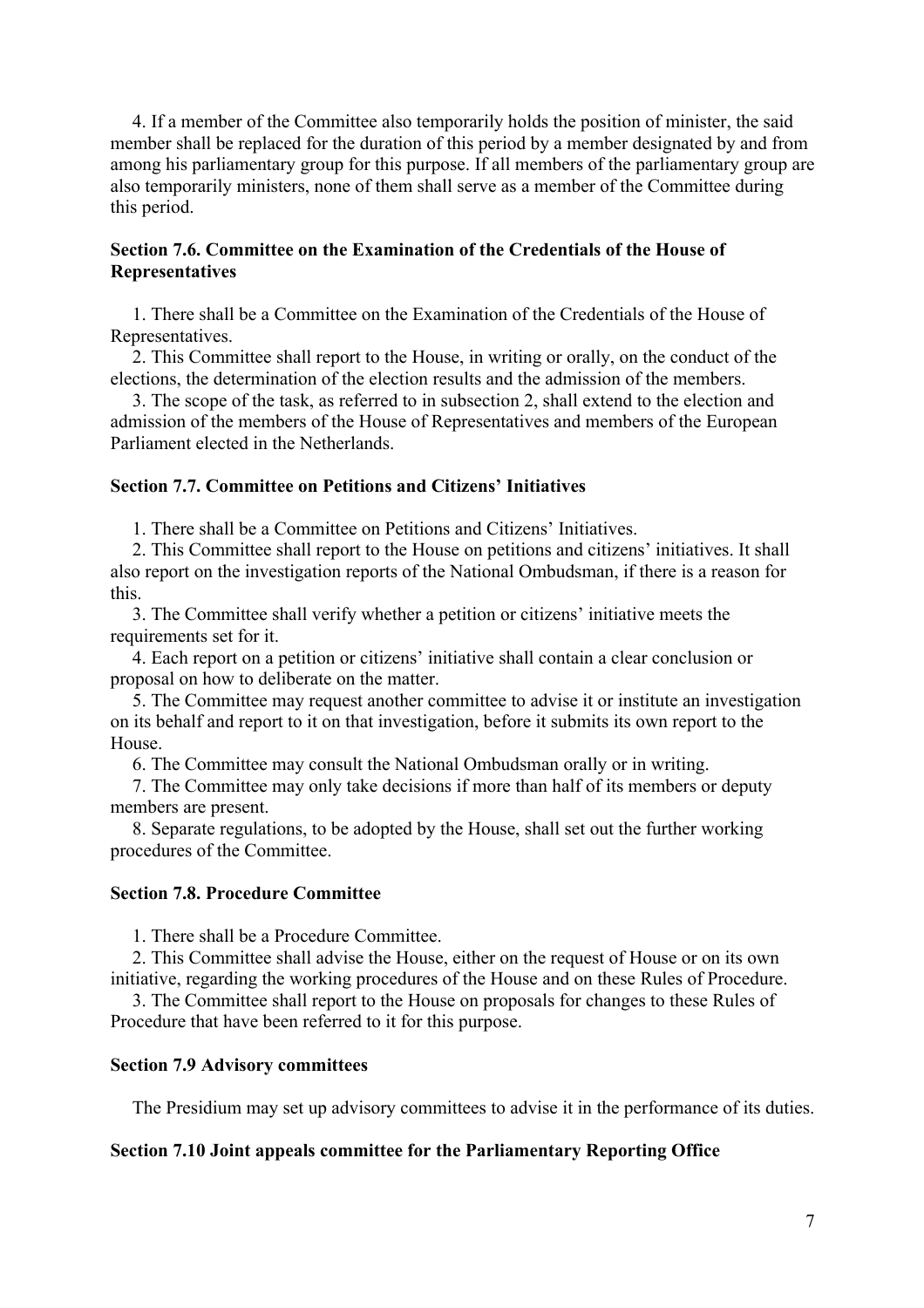1. Via regulations to be adopted by both Houses of the States General, as referred to in section 15.11, a joint appeals committee shall be created for the Parliamentary Reporting Office.

 2. This joint committee shall be authorised to make or undo changes in the verbatim reports prepared by the Parliamentary Reporting Office.

# *§ 7.2 The composition*

## *7.2.1 The committee members*

## **Section 7.11 Committee members**

 1. The President shall determine the number of members of a committee. The House may decide otherwise.

 2. In consultation with the parliamentary groups and breakaway groups, the President shall appoint the members and, insofar as he considers this desirable, the deputy members.

 3. The President may release a member or deputy member, on his request, from his membership of a committee.

 4. If the position of a committee member or deputy member becomes vacant, the President shall, in consultation with the parliamentary groups and breakaway groups concerned, ensure that this position is filled.

 5. The committee members and deputy members shall be appointed anew at the start of every parliamentary term. Until these appointments have been made, the existing committees of the previous parliamentary term shall continue to exist in their old composition.

#### *7.2.2 The committee chairperson*

#### **Section 7.12 Appointment of the committee chairperson and deputy chairperson**

 1. A newly formed committee shall, at its first meeting, appoint from among its members a chairperson and a deputy chairperson for the committee. The first meeting shall be chaired by the President.

 2. If the position of chairperson or deputy chairperson becomes vacant, the committee shall ensure that the position in question is filled at a meeting convened for that purpose.

 3. After the appointment of its members at the start of a parliamentary term, the committee shall again once appoint a chairperson and deputy chairperson at a meeting convened for that purpose.

 4. Each appointment of a committee chairperson or deputy chairperson shall be communicated to the House.

#### **Section 7.13 Duties and powers of the committee chairperson**

- 1. A committee chairperson shall be responsible for:
- a. managing the business of a committee;
- b. ensuring compliance with these Rules of Procedure;
- c. implementing the decisions taken by the committee;
- d. representing the committee;

 e. drawing up a plan to strengthen the committee's knowledge and information position and evaluate the implementation of this;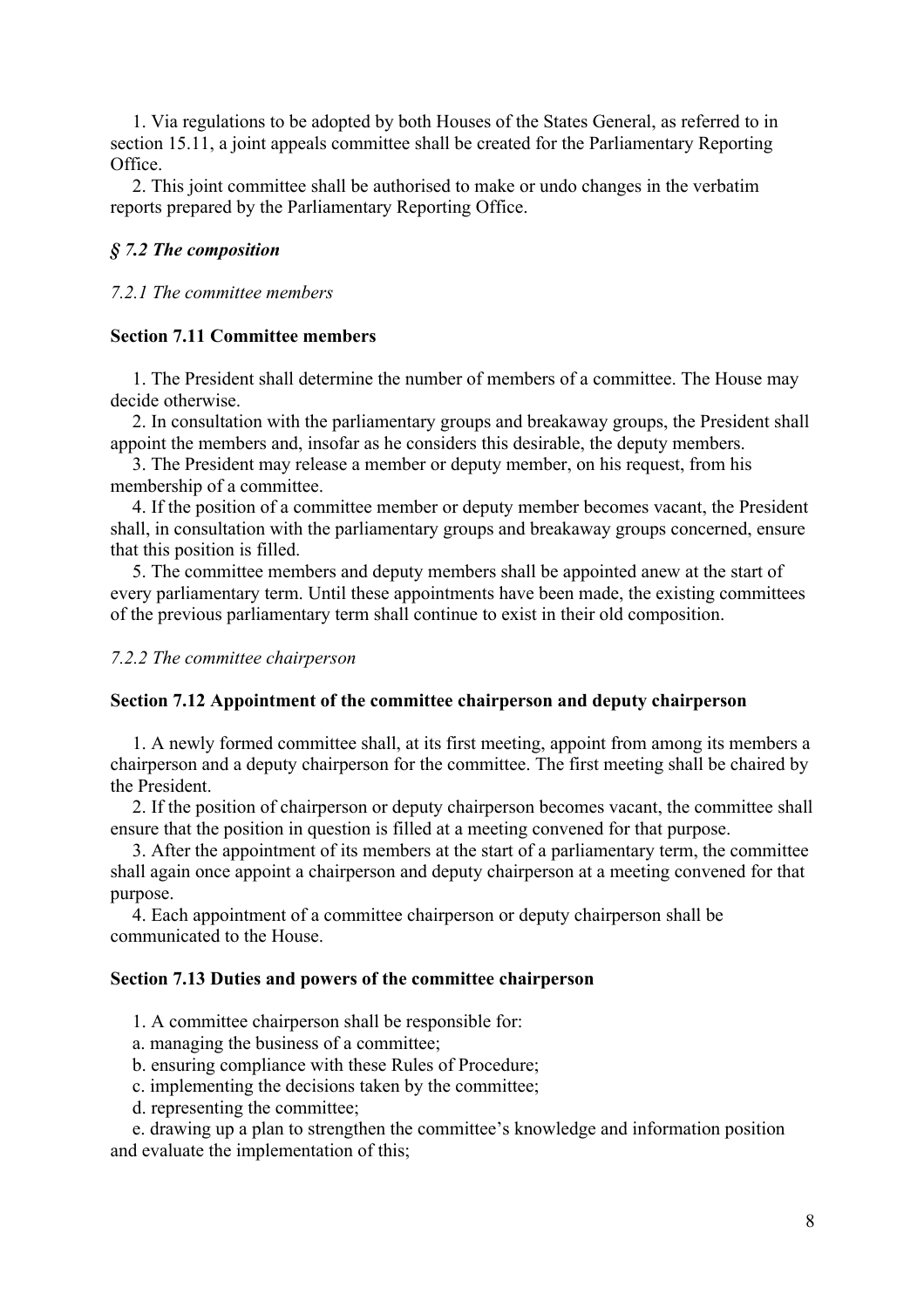f. performing the remaining duties assigned to him pursuant to these Rules of Procedure or by law.

2. The plan referred to in subsection 1(e) shall set out the way in which the committee will monitor the annual reports received by it that account for national expenditure and ensure the appointment of rapporteurs as referred to in section 7.36.

 3. A committee chairperson shall exercise the same powers during a committee meeting as exercised by the President during a sitting of the House.

## **Section 7.14 Acting as committee chairperson**

 1. In the absence of the committee chairperson, the following persons shall act as committee chairperson:

a. the committee deputy chairperson;

 b. in the absence of the latter: the committee member who is the longest-serving member of the House where, if members have been in office for the same period of time, the oldest in age shall have precedence, or another committee member designated by the committee.

 2. An acting committee chairperson shall have the duties and powers that are required for acting as the chairperson.

#### *7.2.3 The assisting staff*

#### **Section 7.15 Assistance for committees**

 1. Each committee shall be assisted by a deputy clerk appointed by the Secretary General, designated as the committee clerk.

2. In addition, each committee shall be assisted by one or more civil servants of the House.

#### *§ 7.3 The meetings*

## **Section 7.16 Meeting times**

 1. A committee shall meet at such times as it may determine. If the committee has not set any meeting times, these shall be determined by the committee chairperson.

 2. In any event, the chairperson of the committee shall convene a committee meeting within a reasonable period of time if the government or one-quarter of its members request this, stating reasons.

## **Section 7.17 Procedural meeting**

 1. A committee shall regularly hold procedural meetings to decide on how to consider the documents received and its other business.

 2. At the meeting, the committee chairperson shall give the members of the House present the opportunity to submit proposals concerning the committee's arrangement of business. Members shall notify the committee chairperson in advance of their proposals.

 3. Decisions taken at the meeting shall be made public, unless they were taken during a closed part of the meeting and disclosure is undesirable.

## **Section 7.18 Attending meetings**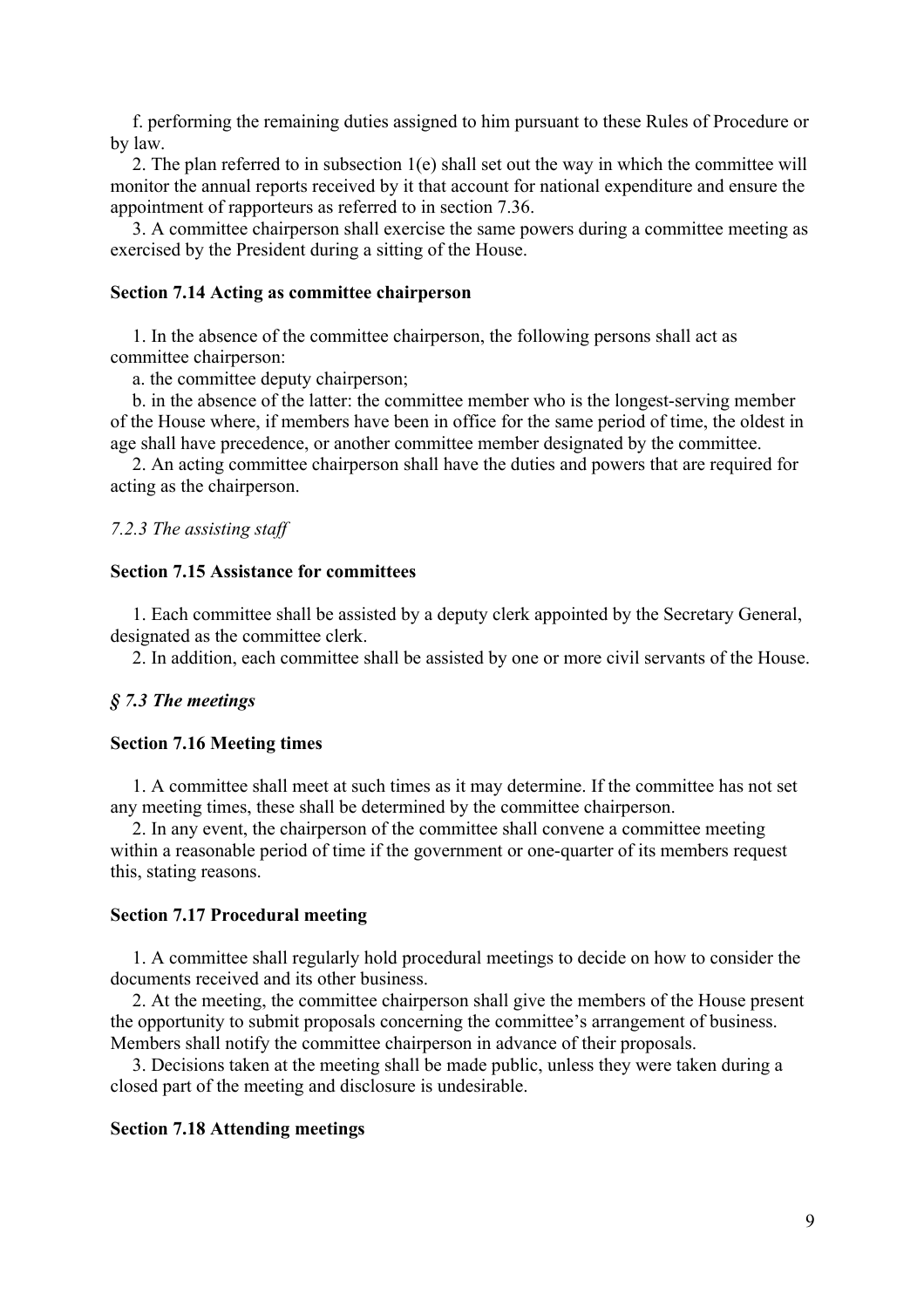1. Members and deputy members of a committee may attend all meetings of their committee.

2. The President may attend the meetings of every committee.

 3. The other members of the House may attend all committee debates on draft legislation and policy documents. A committee may also permit these members to attend its other meetings.

 4. Members of the House attending a committee meeting shall be entitled to participate in the deliberations.

 5. If, with the mutatis mutandis application of Section 8.18, a committee chairperson excludes a member from further attendance at a committee meeting, this exclusion shall also apply to the other meetings of the committee in question held on the date of the exclusion.

## **Section 7.19 Public nature of the meetings**

1. The meetings of committees shall be public.

2. The House may decide that a particular committee may hold closed meetings.

 3. A committee may decide, on a proposal of one of its members or a minister, that a meeting or part of thereof shall be closed to the public.

 4. If a proposal as referred to in subsection 3 is made during a public meeting, it shall be deliberated and decided upon in a closed part of the meeting.

 5. A closed committee meeting may only take place at the premises of the House. Members attending the meeting must be present in person in the meeting room. The President may allow derogations from this subsection under special circumstances.

## *§ 7.4 The decision-making process*

#### **Section 7.20 Decision-making process**

 1. Only the members of a committee shall take part in its decision-making process. In the absence of a member, a deputy member from his parliamentary group or breakaway group may exercise his powers. A deputy member may not exercise the powers of more than one member of the committee.

 2. A committee may take decisions in writing, outside of its meetings, on a proposal which, in the opinion of its chairperson, is simple and urgent. The decision shall be taken as if the House were in plenary sitting voting in conformity with section 8.25.

 3. If a committee is required to elect one or more persons, it shall decide on this at a meeting with the mutatis mutandis application of sections 8.31 to 8.38 on the understanding that, in the event of a third vote, the choice shall be between the two persons who received the most votes in the second vote.

## *§ 7.5 The consideration of documents*

## **Section 7.21 Consideration of documents**

 1. Documents received by the House shall be referred to the most relevant committee in this regard.

 2. The committee shall decide regarding the consideration of the documents. If a document is submitted to the committee, it shall in any case deliberate on this.

 3. The Presidium shall lay down rules for the consideration of documents received by the House without indication of sender.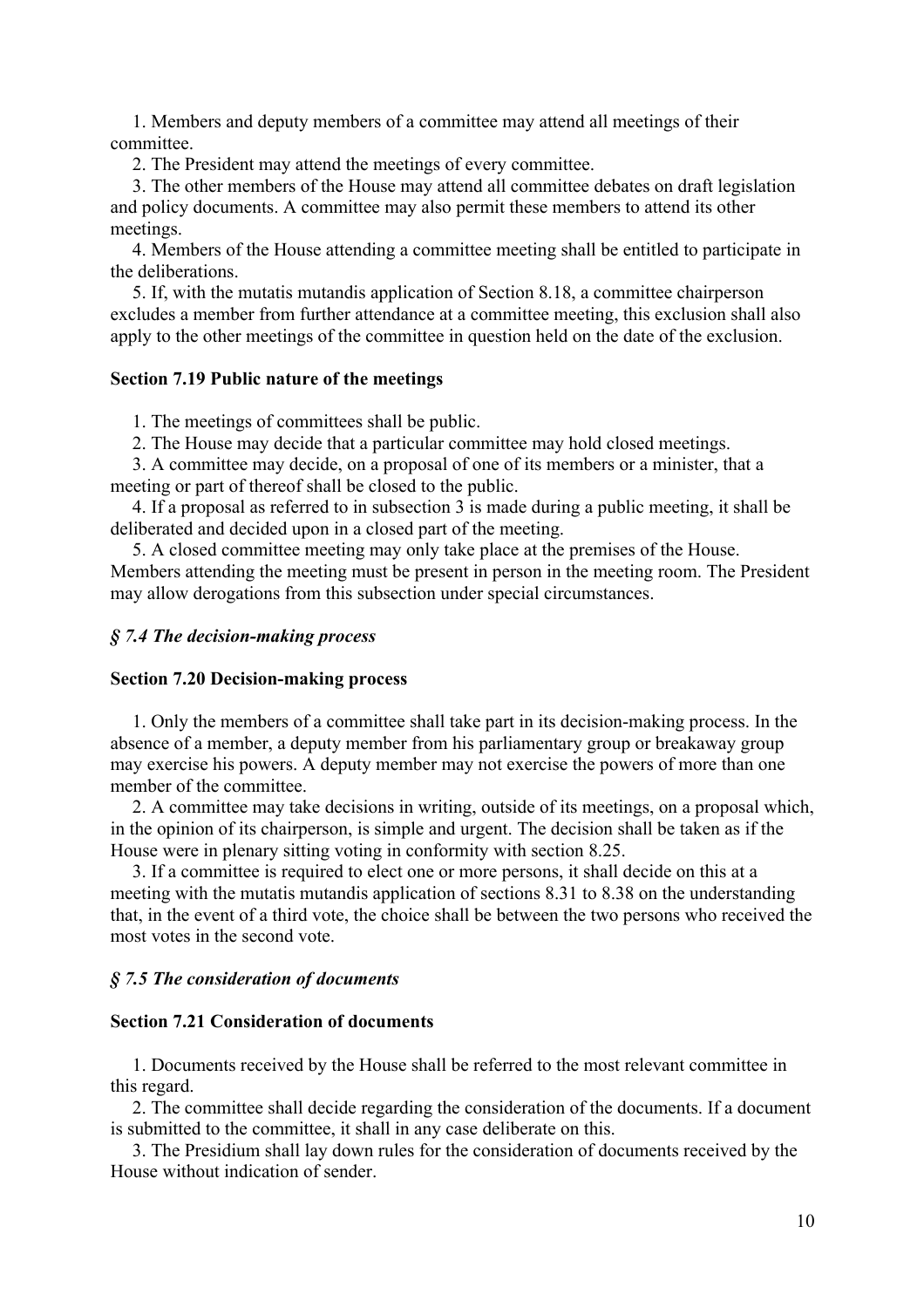# *§ 7.6 The reports*

## **Section 7.22 Report on a received document**

 1. A committee shall report to the House on any document received by it, if these Rules of Procedure require it to do so or if the committee considers it desirable for some other reason.

 2. The report shall outline, as concisely as possible, the committee's comments or questions regarding the document.

 3. The House may decide that a committee need not report on documents, as required by the Rules of Procedure, if the committee considers that such documents cannot be considered publicly.

## **Section 7.23 Other reports**

 1. A committee shall report to the House on each of its public consultations, conducted either orally or writing, with a minister.

2. A committee may also report on its other activities.

#### **Section 7.24 Adoption of the report**

1. The committee clerk shall be responsible for preparing the reports of his committee.

 2. A report shall be adopted after it is signed by the committee chairperson and the committee clerk.

3. A report shall be made public immediately after adoption.

 4. The committee may decide that appendices to a report shall be made available for inspection only. Appendices of a confidential nature shall, in any case, not be made public and shall only be made available for confidential inspection by members.

# *§ 7.7 The powers*

## *7.7.1 General*

# **Section 7.25 Powers of committees**

For the proper discharge of its duties, a committee shall in all cases be authorised to:

a. apply to a minister to obtain all the documents that it considers necessary to examine;

b. enter into oral consultations with a minister;

- c. enter into written consultations with a minister;
- d. hold round-table discussions;
- e. hold hearings;
- f. hold technical briefings;
- g. carry out working visits;
- h. obtain information from an advisory body;
- i. call in external experts;
- j. appoint rapporteurs;

k. propose to the House the designation of a major project.

## *7.7.2 The oral and written consultations*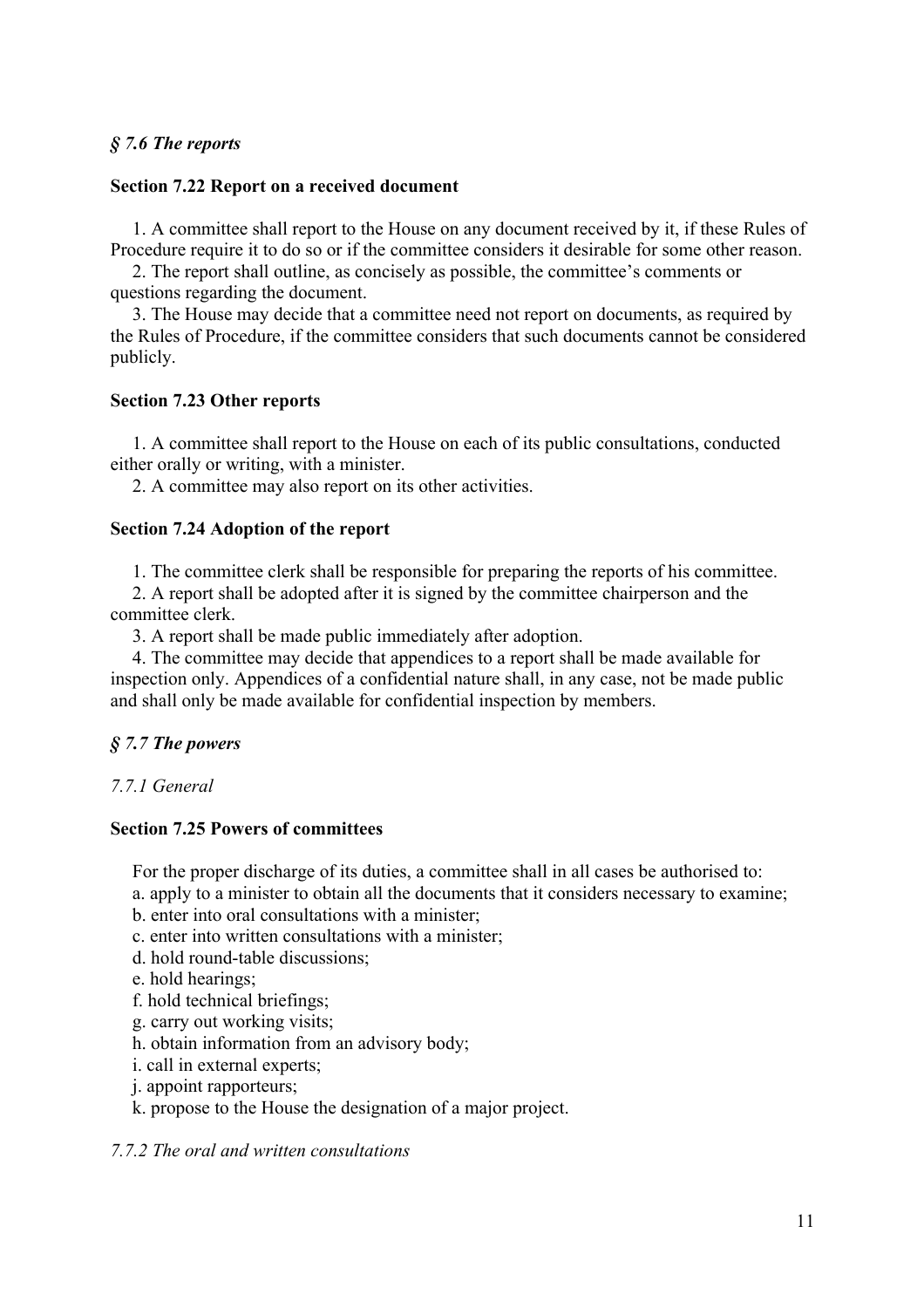#### **Section 7.26 Forms of oral consultations**

Oral consultations between a committee and a minister may take place in the form of:

 a. a committee debate on general policy, if the consultations relate to a subject within the committee's policy area;

 b. a committee debate on draft legislation, if the consultations concern a bill submitted to the committee;

 c. a committee debate on policy documents, if the consultations relate to an initiative policy document submitted to the committee or another document regarding which the committee wishes to consult.

## **Section 7.27 Date and time**

1. A committee shall decide on the date and time of a committee debate.

 2. The date and time of the committee debates on draft legislation and policy documents shall be decided by the House based on a proposal from the President.

 3. At most one committee debate on draft legislation or policy documents may be conducted simultaneously with a sitting of the House. At other times, at most two simultaneous committee debates on draft legislation or policy documents may take place.

#### **Section 7.28 Speaking time limits**

 1. A committee may decide to apply speaking time limits for a committee debate on general policy and a committee debate on policy documents.

 2. There are no speaking time limits for a committee debate on draft legislation. However, the committee may decide that members who wish to participate in the committee debate on draft legislation must indicate the desired speaking time in advance.

## **Section 7.29 Information from civil servants**

 With the consent of the relevant minister, information may be provided during committee debates on general policy, draft legislation and policy documents by civil servants designated by the minister for this purpose.

#### **Section 7.30 Motions**

 1. Members may table motions during a committee debate on draft legislation or policy documents. Sections 8.20 and 8.21 shall apply mutatis mutandis to these motions.

2. No motions may be tabled during a committee debate on general policy.

## **Section 7.31 Debate in the House following committee debates or written consultations (two-minute debates)**

 1. The House shall only debate on a report concerning a committee debate or written consultations if a member, who has taken part in the debate or consultations, wishes to table a motion on the subject discussed therein. During a committee debate, a member may only indicate his intention to table a motion after the minister's first response in the debate.

 2. Only members of the parliamentary group or breakaway groups that have taken part in the committee debate or written consultations may participate in the debate, unless the House decides otherwise.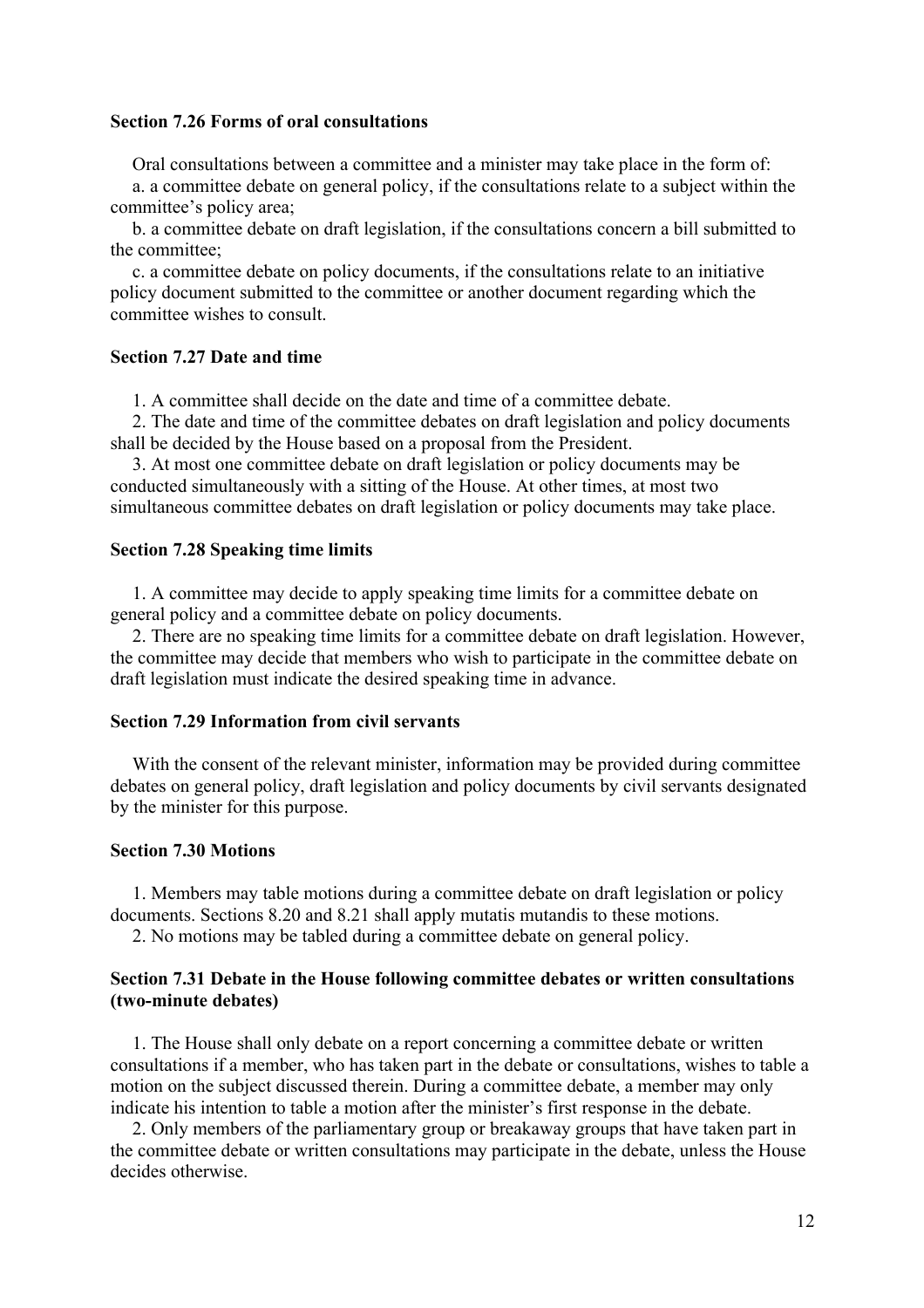3. Notwithstanding the provisions of section 8.12(1), each member shall address the House only once.

 4. Notwithstanding the provisions of section 8.13(1), the speaking time limit shall be two minutes for each parliamentary group and one minute per breakaway group, including the time necessary for tabling the motions.

## *7.7.3 Detailed rules concerning other powers*

#### **Section 7.32 Round-table discussion**

 If a committee decides to hold a round-table discussion, it shall exchange views during this discussion with the invitees on a subject determined by it in advance.

#### **Section 7.33 Hearing**

 1. If a committee decides to hold a hearing, it shall interview the invitees during this hearing on a subject determined by it in advance.

 2. The committee may decide in advance at a procedural meeting that, during the hearing, questions put forward by a member, including any follow-up questions, shall always be answered immediately by the invitee to whom they are addressed.

# **Section 7.34 Invitation of civil servants**

 If a committee wishes to invite civil servants to a round-table discussion, hearing or technical briefing, it shall do this through the minister responsible for them.

#### **Section 7.35 Request for information or advice**

1. Any member of the House may submit a written proposal to a committee to:

 a. request the Advisory Division of the Council of State to advise the House on a legislative or administrative matter; or

 b. request an advisory body as referred to in the Advisory Bodies Framework Act (*Kaderwet adviescolleges*) to advise the House.

 2. The committee shall send the proposal and its advice to the Presidium. The Presidium shall submit the proposal and the committee's advice as well as, insofar as deemed necessary, its own advice to the House.

3. The House shall decide on the proposal.

 4. If the House carries a motion containing a request as referred to in subsection 1, subsections 2 and 3 shall apply mutatis mutandis.

# **Section 7.36 Appointment of rapporteur**

1. A committee may appoint one or more members to act as rapporteurs on:

a. a document received by it;

b. a major project as referred to in section 7.37 for which it is responsible; or

c. any other subject that concerns the committee.

 2. The committee shall lay down in writing the duties, powers and responsibilities connected with the rapporteurship as soon as possible, and it may also determine the duration of the rapporteurship.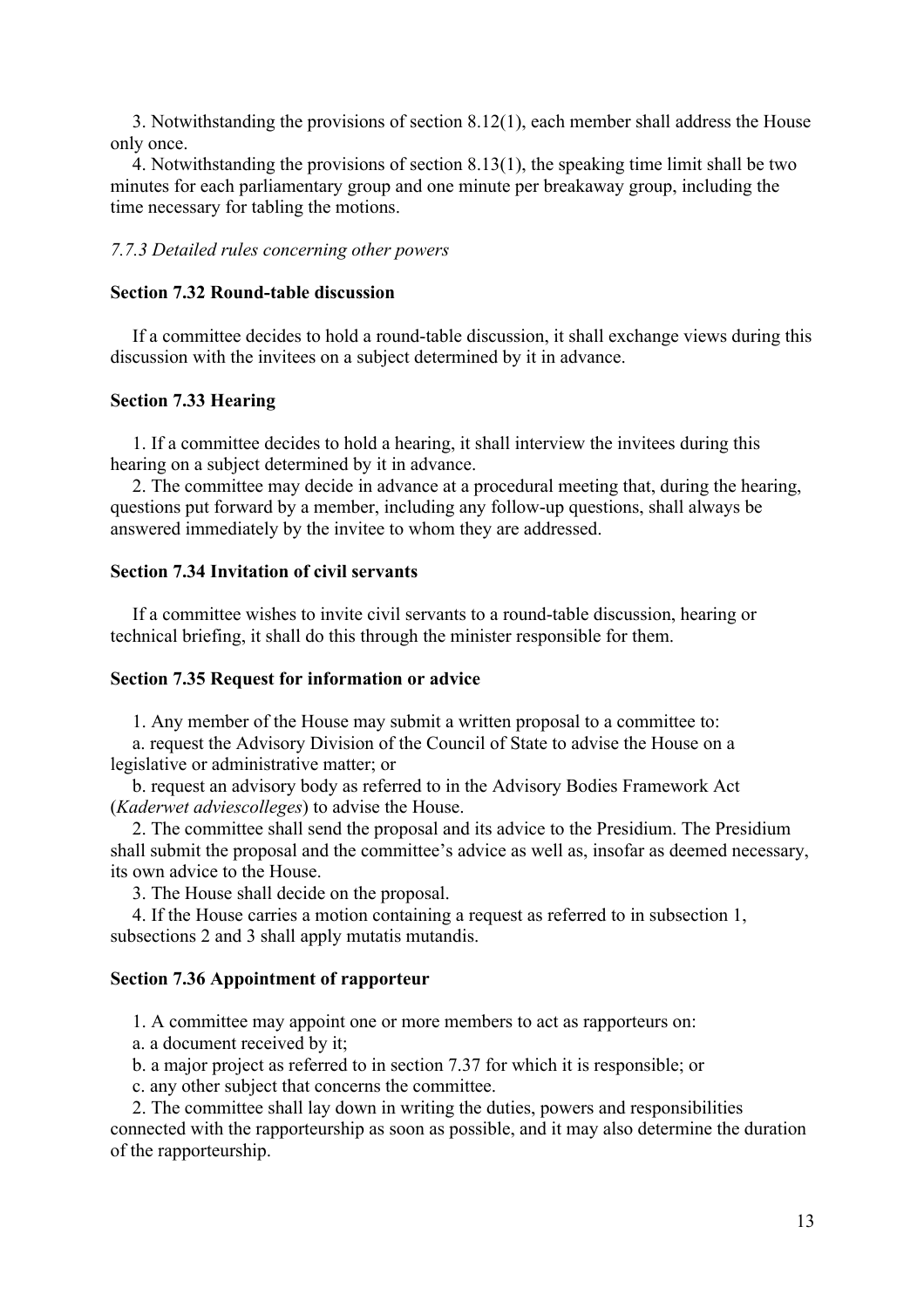3. The Presidium shall inform the House annually about the ongoing and completed rapporteurships of that year.

## **Section 7.37 Designation of major project**

 1. Any member of the House may request a committee to propose to the House that a particular project be designated as a major project subject to special parliamentary scrutiny.

 2. Rules with regard to major projects shall be laid down via separate regulations to be adopted by the House.

#### **CHAPTER 8. THE PLENARY SITTING**

#### *§ 8.1. General provisions*

#### *8.1.1 The beginning and end of the sitting*

## **Section 8.1 Convocation**

1. The President shall convene the House as often as he deems necessary.

2. In any case, the President shall convene the sitting within a reasonable time if this is requested, in writing and with reasons, by at least thirty members or by the government.

3. The House may also decide the date and time of the next sitting. However, in the event of unforeseen circumstances, the President may convene the House at another time.

4. The Presidium may establish general guidelines for the days and hours when the House shall be usually convened and for periods when the House shall be in recess. The President shall take this into account as far as possible.

5. The members shall be given timely notice of each sitting. The subjects to be dealt with shall be specified in the notice.

#### **Section 8.2 Attendance list**

Before the start of the sitting, each member present shall declare his attendance so that an attendance list can be drawn up. Members arriving later shall indicate their attendance on arrival.

#### **Section 8.3 Opening of the sitting in case of quorum**

1. The President shall open the sitting if, at the start of the sitting, it appears from the attendance list that more than half the number of sitting members are present.

2. If the requisite number of members are not present, the President shall open a session at which he can have the names of the absent members read out and give notice of any documents received. Thereafter, he shall adjourn the sitting to a later time.

#### **Section 8.4. Suspension or closure of the meeting**

The President may suspend or close the sitting if he considers this desirable in view of the course of the business or in order to maintain order.

*8.1.2 The Plenary Hall*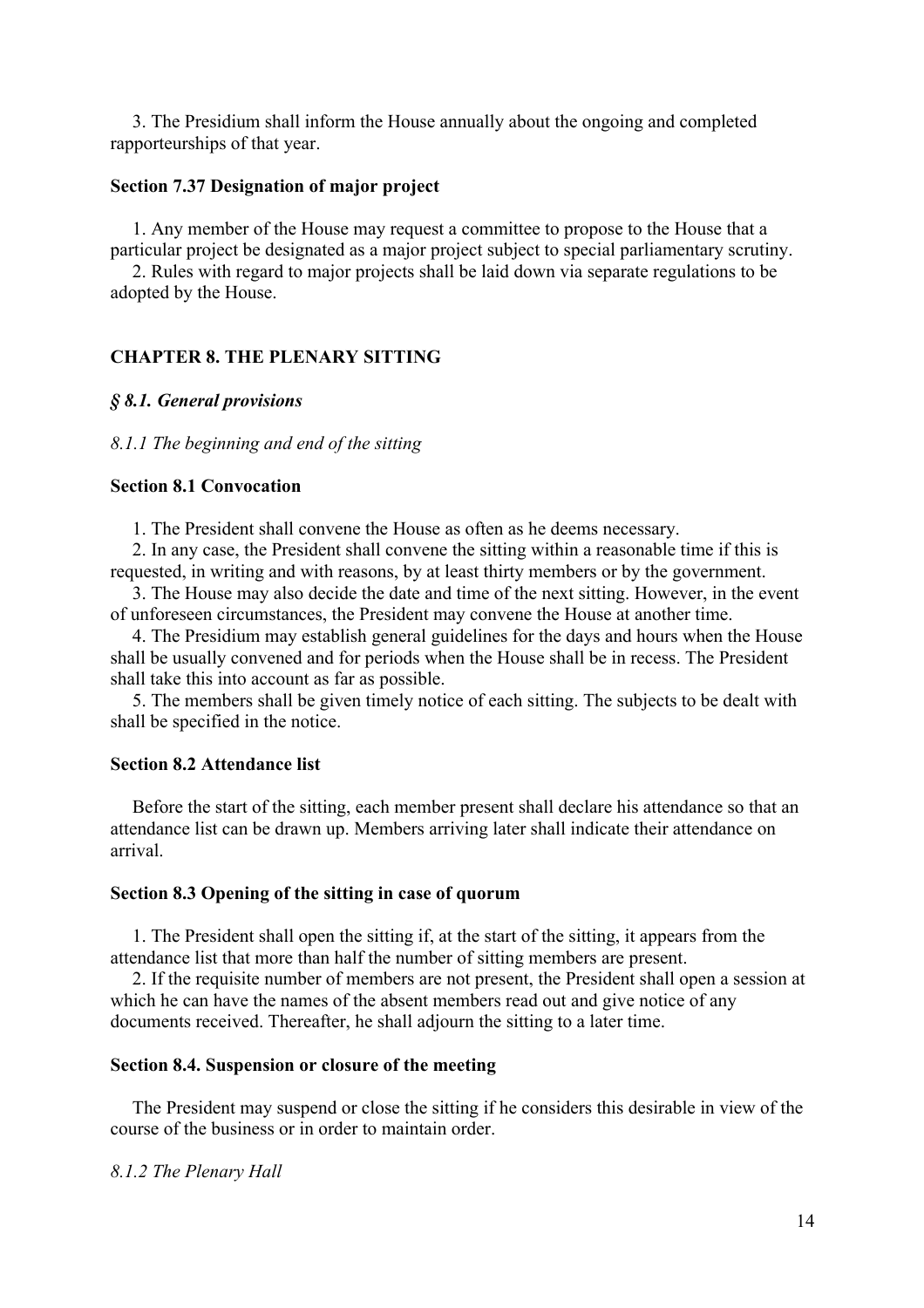## **Section 8.5 Seating arrangement**

1. Each member shall be allocated a seat in the Plenary Hall. The Presidium shall allocate these seats. The Presidium may also allocate a specific group of seats to a parliamentary group or breakaway group and allow the group in question to distribute these seats among their members.

2. The Presidium shall ensure that seats are also available for:

a. the ministers;

b. the persons appointed by the ministers to assist them at the sitting;

c. the ministers plenipotentiary;

d. special delegates.

3. The Presidium may also allocate seats to other persons invited by the House.

4. If special delegates or members of the European Parliament invited by the House take part in a sitting, the President shall allocate their seats.

5. If, at the invitation of the House, the head of state or head of government of another country attends a sitting to address the House, the President shall allocate his seat.

6. Everyone shall take their seats when the President so requests.

## **Section 8.6 Rostrum**

Each member shall address the House while standing at the rostrum in the Plenary Hall, unless the President permits otherwise.

*8.1.3 The arrangement of business* 

## **Section 8.7. Received documents**

 1. During each sitting, a list of all documents received since the previous sitting shall be displayed on the Secretary General's table in the Plenary Hall.

 2. On this list, the President shall indicate or propose how the received documents should be considered. A proposal shall be deemed to have been adopted after the close of the sitting, unless objected to by a member. In that case, the House shall decide on the proposal.

 3. The President may decide not to include unsigned, unintelligible or offensive documents in the list.

#### **Section 8.8. Arrangement of business**

 1. The House shall arrange its business either on the proposal of the President or that of a member.

 2. The arrangement of business shall, as a general rule, be done once a week at a fixed time to be determined by the President. In special cases, the President may decide to allow the arrangement of business to be done at other times.

3. Members shall notify the President of their proposals in advance.

 4. All proposals shall be made public in advance, unless the urgency of the matter does not allow for this.

 5. A member wishing to request a letter from the government in the course of the arrangement of business must obtain the prior approval of the President.

# *§ 8.2 The debate*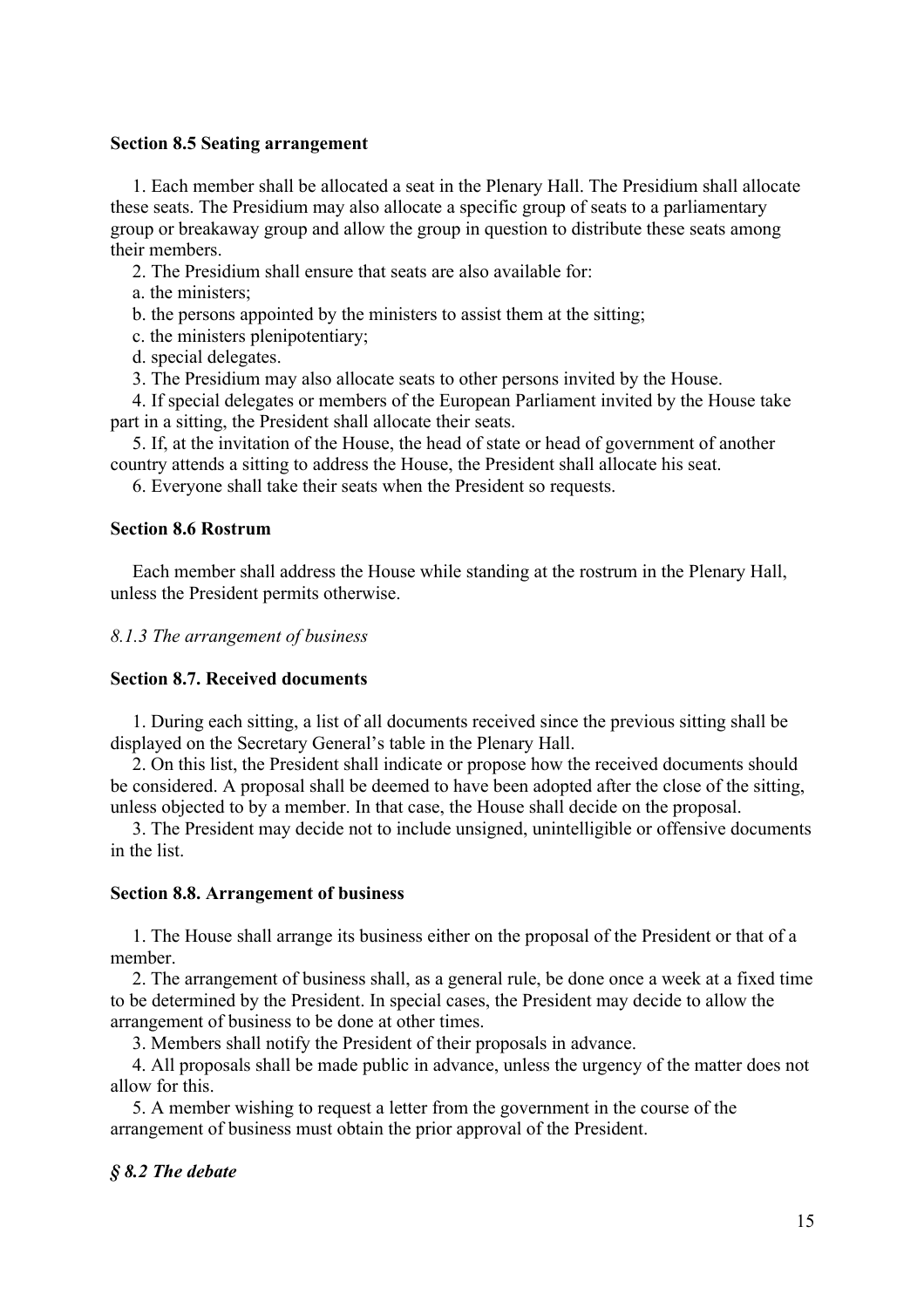## *8.2.1 Addressing the sitting*

#### **Section 8.9. Addressing the sitting**

 1. At the sitting, a member may only take the floor after having requested, and obtained the permission of, the President to do so.

 2. The President shall grant the floor in the order in which the floor is requested, unless the House decides otherwise.

 3. Prior to the debate on a subject, members may request the floor by entering their names on a list of speakers provided for the purpose. It shall be possible to make an entry on the list as soon as the President has announced or the House has decided that the subject in question shall be discussed.

 4. If special delegates or members of the European Parliament invited by the House participate in a sitting, the President shall decide on the order in which they are to be granted the floor.

 5. If ministers, the persons whom they have designated to assist them in the sitting, the ministers plenipotentiary or other persons invited to take part in a sitting request the floor, the President shall grant permission only until the person who has the floor has completed his speech.

6. If, at the invitation of the House, the head of state or head of government of another country attends a sitting to address the House, the President shall decide when he is to be granted the floor.

 7. If the President wishes to speak on a subject other than in a presidential capacity, he shall vacate the seat allotted to him. He shall not take this seat again while this subject is under discussion.

#### **Section 8.10 Personal privilege or point of order**

 1. The order of speakers may be interrupted if a member requests the floor to raise a question of personal privilege or a point of order.

 2. The President shall grant the floor for a point of personal privilege to any member who has requested the floor for this only after he has given a provisional indication of the matter of personal privilege involved. The decision of whether something constitutes a matter of personal privilege shall be taken by the President.

3. A point of order may be raised by the President or by a member.

# **Section 8.11 Interruptions**

 The President may allow interruptions. These shall consist of short remarks or questions, without introduction.

#### **Section 8.12 Speaking periods**

 1. During the debate, members may speak on the same subject during a maximum of two speaking periods. The House may permit derogations from this rule.

 2. If a member has not spoken on a subject in the first speaking period during a sitting, he may thereafter take part in the debate on the subject at that sitting only if the House permits him to do so.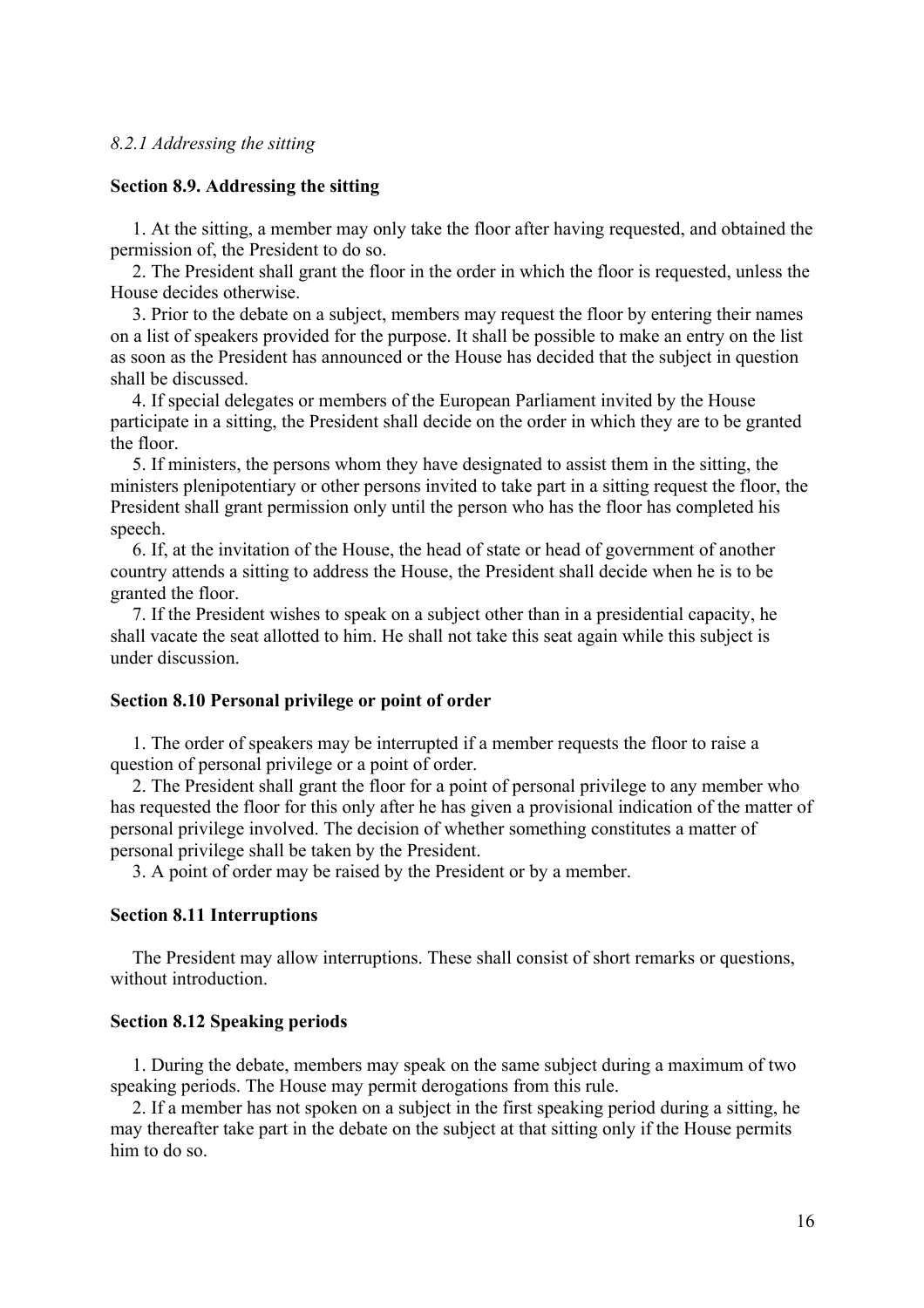## **Section 8.13 Speaking time limits**

 1. The House may set speaking time limits for ministers and other participants during the debate on a subject per parliamentary group and breakaway group, taking into consideration the size of each group.

 2. If the House sets speaking time limits, it may also decide that, contrary to section 8.12(1), only one period of speaking time shall be allowed.

 3. Once a speaking time limit, as set by the House or laid down in these Rules of Procedure, has elapsed, the President shall request the speaker to conclude his speech. The speaker shall immediately comply with this request.

# *8.2.2 Conduct during the sitting*

# **Section 8.14 Conduct during the sitting**

 Each member shall conduct himself at the sitting in a manner that shows respect for the other members and does not detract from the dignity of the House.

# **Section 8.15 Adhering to the subject**

1. Each speaker shall adhere to the subject that is being debated on.

 2. If a speaker strays from the subject of the debate, the President shall call on him to return to the subject in hand.

# **Section 8.16 Warning for improper conduct**

1. During the sitting, all persons shall refrain from:

a. making offensive statements;

b. disrupting the order;

c. failing to respect the confidentiality of an exchange of views in a closed meeting;

- d. failing to respect the confidentiality of the contents of a confidential document; and
- e. endorsing or encouraging illegal acts.

 2. If a speaker fails to do the above, the President shall warn him and give him an opportunity to retract the words or reconsider the conduct that gave rise to the warning.

# **Section 8.17 Order to yield the floor**

1. The President may order a speaker to yield the floor if this speaker:

 a. continues to stray from the subject of debate after he has been requested to adhere to it as referred to in section 8.15; or

 b. fails to avail of the opportunity to retract his words or reconsider his conduct, or continues to make offensive statements, disrupt the order or disrespect the duty of confidentiality, or endorses or incites unlawful actions even after receiving a warning as referred to in section 8.16(2).

 2. A member who has been ordered to yield the floor may no longer take part in the debate on the subject under deliberation.

# **Section 8.18. Exclusion from a sitting**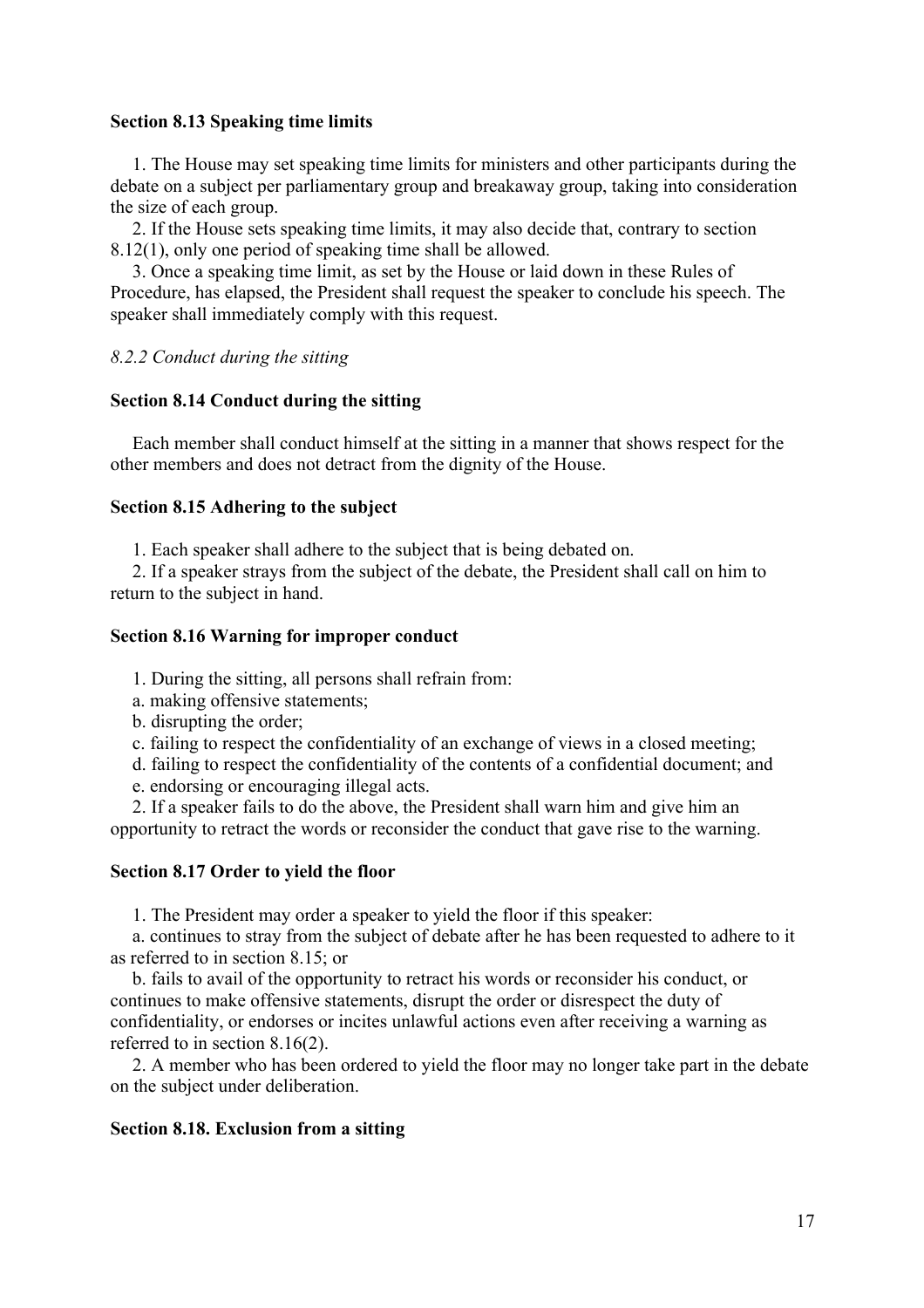The President may exclude a speaker to whom section 8.17 has been applied, and any other member who has been guilty of acts of the kind referred to in that section, from further attendance at the sitting on the day on which the exclusion applies.

# **Section 8.19. No appeal to the House**

 No appeal to the House shall be possible concerning the decisions of the President pursuant to sections 8.15 to 8.18.

# *8.2.3 Motions*

# **Section 8.20 Motions**

 1. Each member who has the floor may table, individually or with other members, motions on the subject under debate. The member shall read out the text of his motions.

2. The motions must be concise and clearly worded, put into writing and signed.

3. A member may not table any motions during his first speaking period unless:

a. the House grants permission for this; or

b. there is a debate on a report of a committee debate or written consultations.

 4. Debate of motions shall take place during the debate on the subject regarding which the motion has been tabled, unless the House decides otherwise.

5. The first signatory may amend or withdraw the motion until it has been voted on.

# **Section 8.21 Adoption of motions**

 1. During the debate, the President shall declare a motion addressed to the government as adopted if:

a. the minister states that he concurs with the content of the tabled motion; and

 b. the President has ascertained that none of the members present in the Plenary Hall oppose to the motion being adopted.

 2. A motion that has been declared as adopted shall no longer constitute a separate subject of debate.

# *8.2.4 Closing of the debate*

# **Section 8.22 Closing of the debate**

1. The President shall close the debate on a subject if no one else wishes to take the floor.

 2. The President or any member present in the Plenary Hall may propose to the House that the debate be closed earlier, as far as the House is concerned, if he considers the subject to have been sufficiently clarified from different perspectives. This proposal may be briefly explained.

 3. The President or any other member present in the Plenary Hall may also propose that the debate be closed, as far as the House is concerned, at a specified time. This proposal may be briefly explained. If the proposal is adopted, the President may decide to divide the remaining time available equitably between the speakers.

# *§ 8.3 The decision-making process*

*8.3.1 General provisions*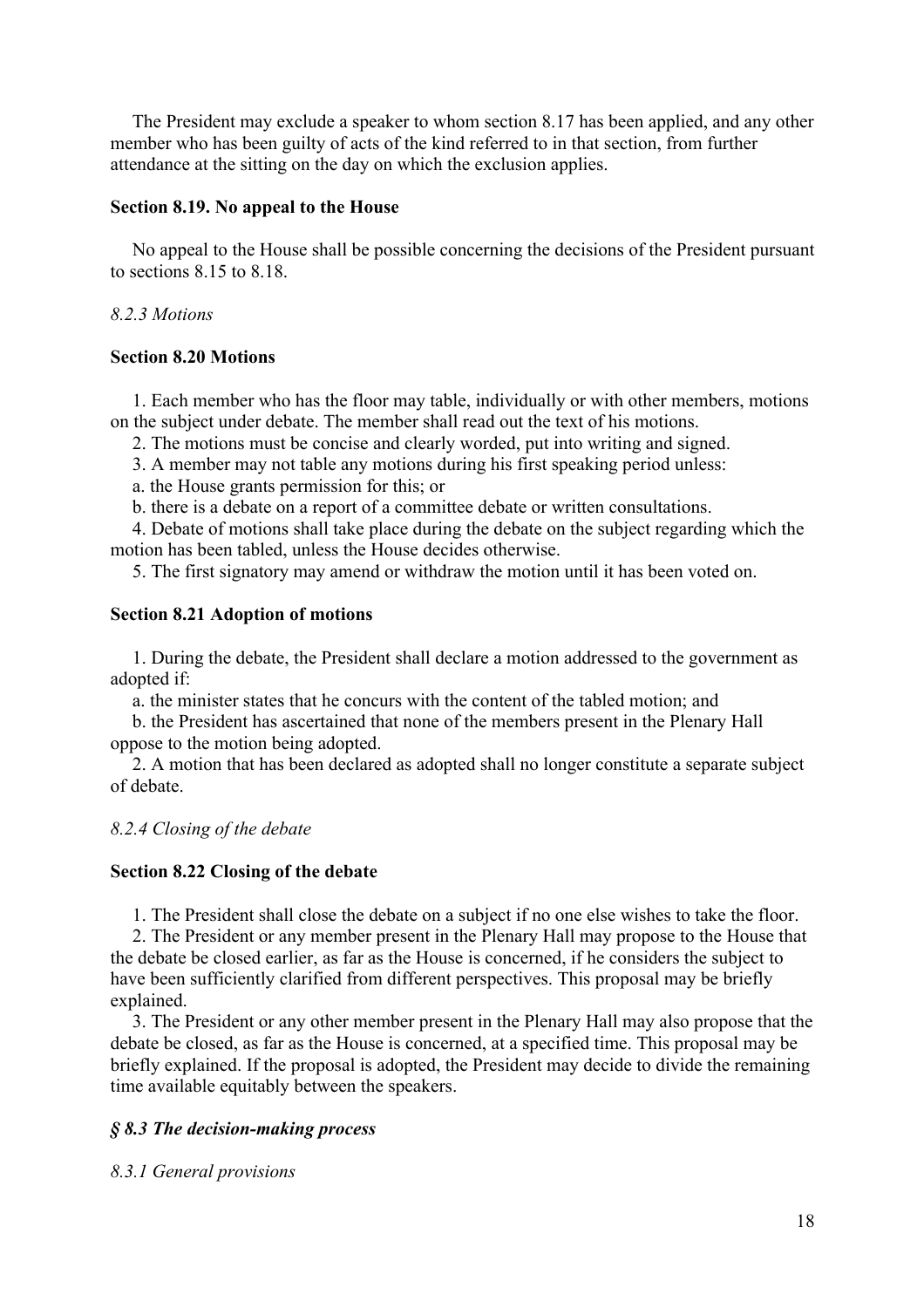## **Section 8.23 Taking a decision**

 1. After the debate on a subject has been closed, the House shall, if necessary, proceed to take a decision.

 2. The vote on a motion may be adjourned. The adjourned motion shall lapse if it is not voted on at the first sitting held twelve weeks after the adjournment decision. The House may decide otherwise. At the end of a sitting, all adjourned motions shall lapse.

## **Section 8.24 Time of voting**

Voting generally takes place at fixed times.

## *8.3.2 Decision-making on matters relating to business*

#### **Section 8.25 Voting by show of hands**

 Voting on business shall be by show of hands, unless a vote by roll call is required pursuant to section 8.26(1).

#### **Section 8.26 Voting by roll call**

1. A roll call vote shall be held if:

a. a member requests it; or

 b. in the opinion of a member, the proportion of votes in a vote by show of hands is unclear.

 2. A roll call vote, as referred to in subsection 1(b), may not be held if the result of the vote by show of hands has been adopted.

 3. In this vote, members shall be called upon to vote by roll call. Each member shall cast his vote orally by saying "yea" ("*voor*") or "nay" ("*tegen*"). Before the vote is taken, lots shall be drawn to decide which member on the attendance list shall be called to vote first.

 4. In case of a roll call vote, if it appears that a majority of the number of sitting members is no longer present, the President shall:

 a. adjourn the sitting for a period of time and resume it if, at the time of reopening, it appears that a sufficient number of members are again present; or

b. close the sitting and convene another sitting at a later date.

#### **Section 8.27 Mistakes in the casting of votes**

 1. If a member makes a mistake during a vote by show of hands, he may rectify his mistake only insofar as the President has not yet determined the voting result.

 2. If a member makes a mistake in casting his vote during a roll call vote, he may rectify his mistake only insofar as the next member has not yet cast his vote.

 3. If a member has been unable to correct his mistake in time, after the vote he may request a note to be made of his mistake. This shall not alter the result of the vote.

# **Section 8.28 Tied vote**

 1. In the event of a tied vote with all members present, the proposal shall be deemed not to have been adopted.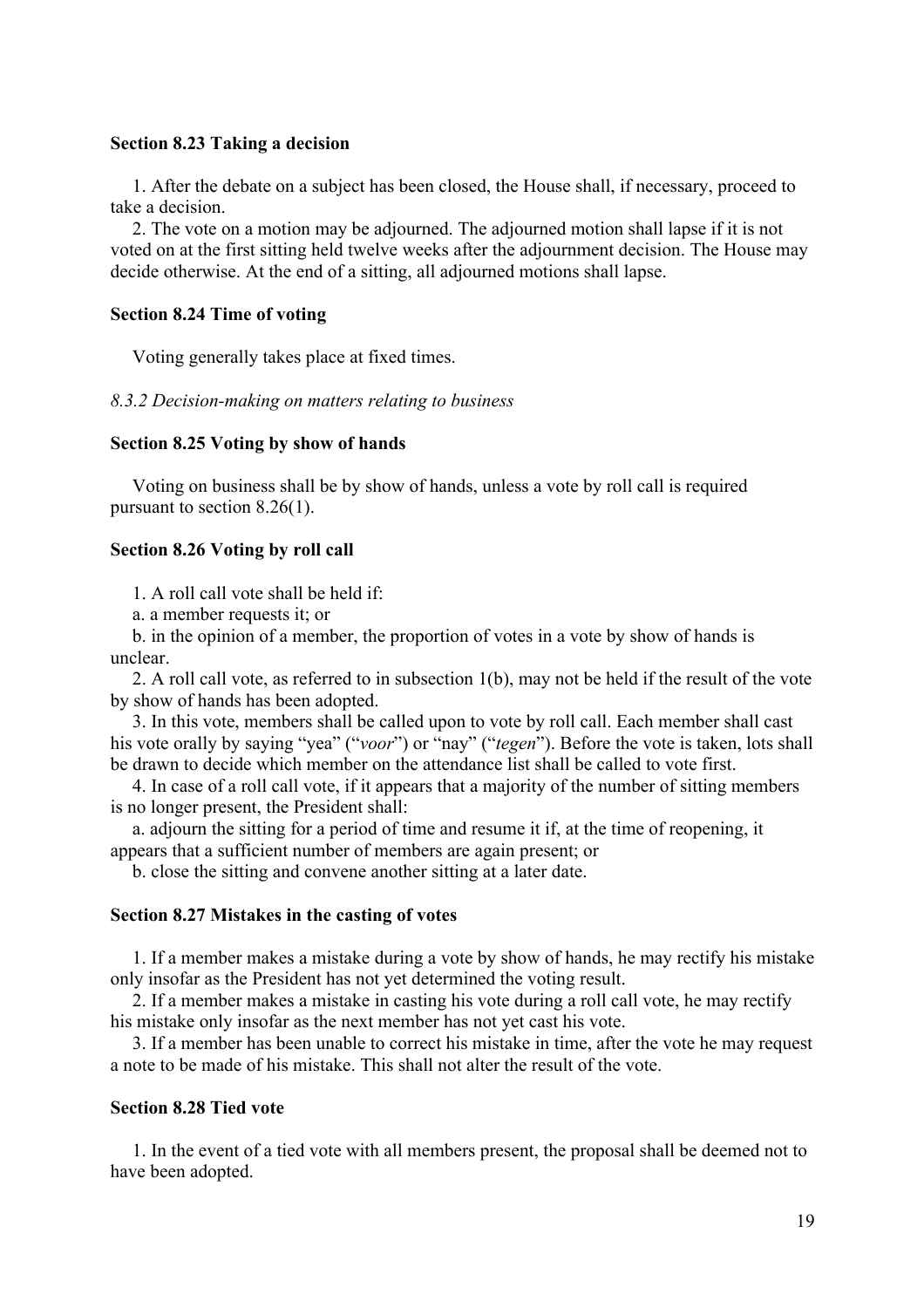2. If all the members are not present, the vote shall be postponed to a subsequent sitting. If there is a tied vote again, the proposal shall be deemed not to have been adopted.

#### **Section 8.29 Explanation of vote**

 1. The President may allow explanations of vote to be made by members immediately before a vote. After the vote, any member may make an explanation of vote.

 2. An explanation of vote shall not exceed one minute and shall be confined to a brief explanation of the vote.

3. After an explanation of vote, the debate cannot be reopened.

# **Section 8.30 Decision without vote**

 1. A vote on business need not be held if none of the members requests one. In that case, the President shall propose that the decision be taken without a vote.

 2. Members present in the Plenary Hall may request that they should be noted as having voted against. In this case, the decision shall be deemed to have been taken with the votes of the other members.

#### *8.3.3 Decision-making on matters relating to persons*

#### **Section 8.31 Voting with ballot papers**

 1. Voting on persons for the purpose of appointments, nominations or elections shall take place by means of ballot papers, which members shall cast in a ballot box.

 2. Members shall complete a separate ballot paper for each candidate for appointment, nomination or election. The ballot paper must clearly indicate the person the member wishes to vote for. In case of doubt, the House shall decide.

#### **Section 8.32 Voting rounds**

 1. Voting on the candidates shall take place over a number of voting rounds. The first vote shall be a free vote.

 2. If no one obtains a majority of votes in the first vote, a second vote shall be taken. This is also a free vote.

 3. If no one obtains a majority of votes in the second vote either, a third vote shall be taken. In that case, the vote shall be among the four persons who have received the most votes in the second vote. If votes have been cast for only three or four persons in the second vote, the third vote shall be between the two persons who have received the largest number of votes.

 4. If no one obtains a majority of votes in the third vote either, a fourth vote shall be taken. In that case, the vote shall be between the two persons who have received the most votes in the third vote.

 5. If the second or third vote does not clearly reveal the persons among whom the further vote must be taken, an interim vote shall be held to decide this.

#### **Section 8.33 Tied vote**

 1. If the event of a tied vote as referred to in section 8.32(5) or in a vote between two persons, the issue shall be decided by lot.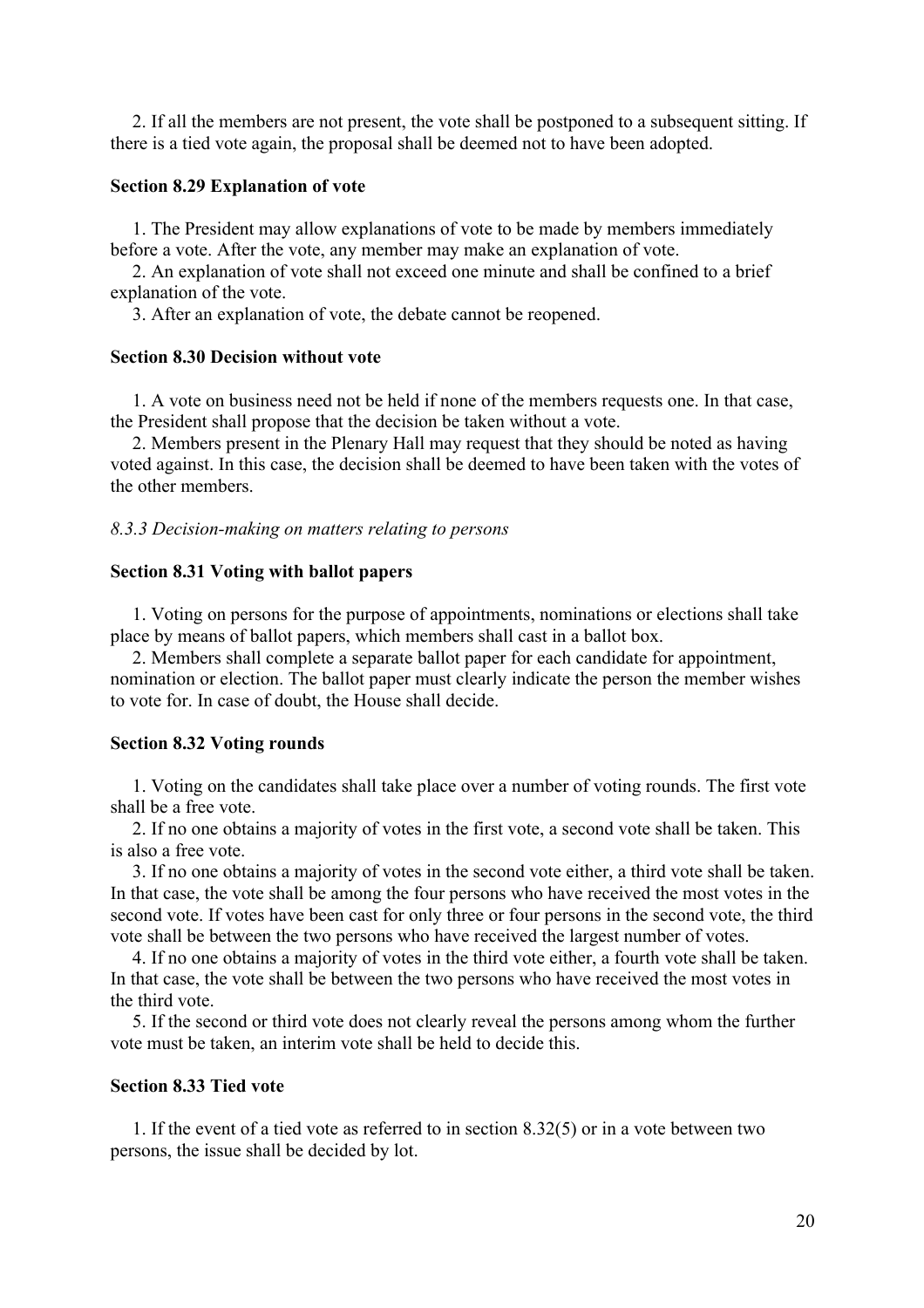2. The names of the persons in question shall be written on pieces of paper which will be used for taking the decision. These pieces of paper shall then be properly folded and placed in the ballot box by a teller, as referred to in section 8.35, and another teller shall draw these from the box and read them out one by one. The person whose name appears on the first piece of paper drawn from the ballot box shall be deemed to have been elected.

# **Section 8.34 Invalid votes cast**

 1. Incomplete or incorrectly filled ballot papers shall not be taken into account for determining the majority.

 2. If, on the request of the House, a committee has proposed certain candidates to be voted on for appointment, nomination or election, any ballot papers bearing the name of a person other than that of a candidate proposed by the committee shall also not be taken into account.

## **Section 8.35 Result of the vote**

 1. The President shall appoint four members to act as tellers during the vote, who shall jointly check the validity of the ballot papers and determine the number of votes cast for each person.

 2. When the tellers have completed their tasks relating to a vote, the first appointed teller shall reveal the number of ballot papers found in the ballot box and the President shall indicate the number of members on the attendance list. The first appointed teller shall then announce the result.

# **Section 8.36 Void vote**

1. A vote shall be void if:

 a. the number of ballot papers found in the box is more than the number of members on the attendance list and this difference may have influenced the result; or

 b. the number of properly completed ballot papers is less than half the number of sitting members.

 2. Following a void vote, the vote shall be taken again. If the vote is void because the number of ballot papers found in the ballot box is less than half the number of sitting members, the sitting shall be suspended or adjourned early, with the mutatis mutandis application of section 8.26(4).

## **Section 8.37 Decision without vote**

 A vote on a person need not be held if none of the members requests one and if it concerns: a. the appointment of the Secretary General; or

b. the appointment or nomination of one or more persons for a position in another

government body, where a recommendation has been made for the appointment or nomination and the committee concerned has informed the President that it sees no reason to deviate from this recommendation.

In that case, the President shall propose that the decision be taken without a vote.

#### **Section 8.38 Elections not mentioned in the Constitution**

 For appointments, nominations or elections not mentioned in the Constitution, the House may enforce other rules in a special case.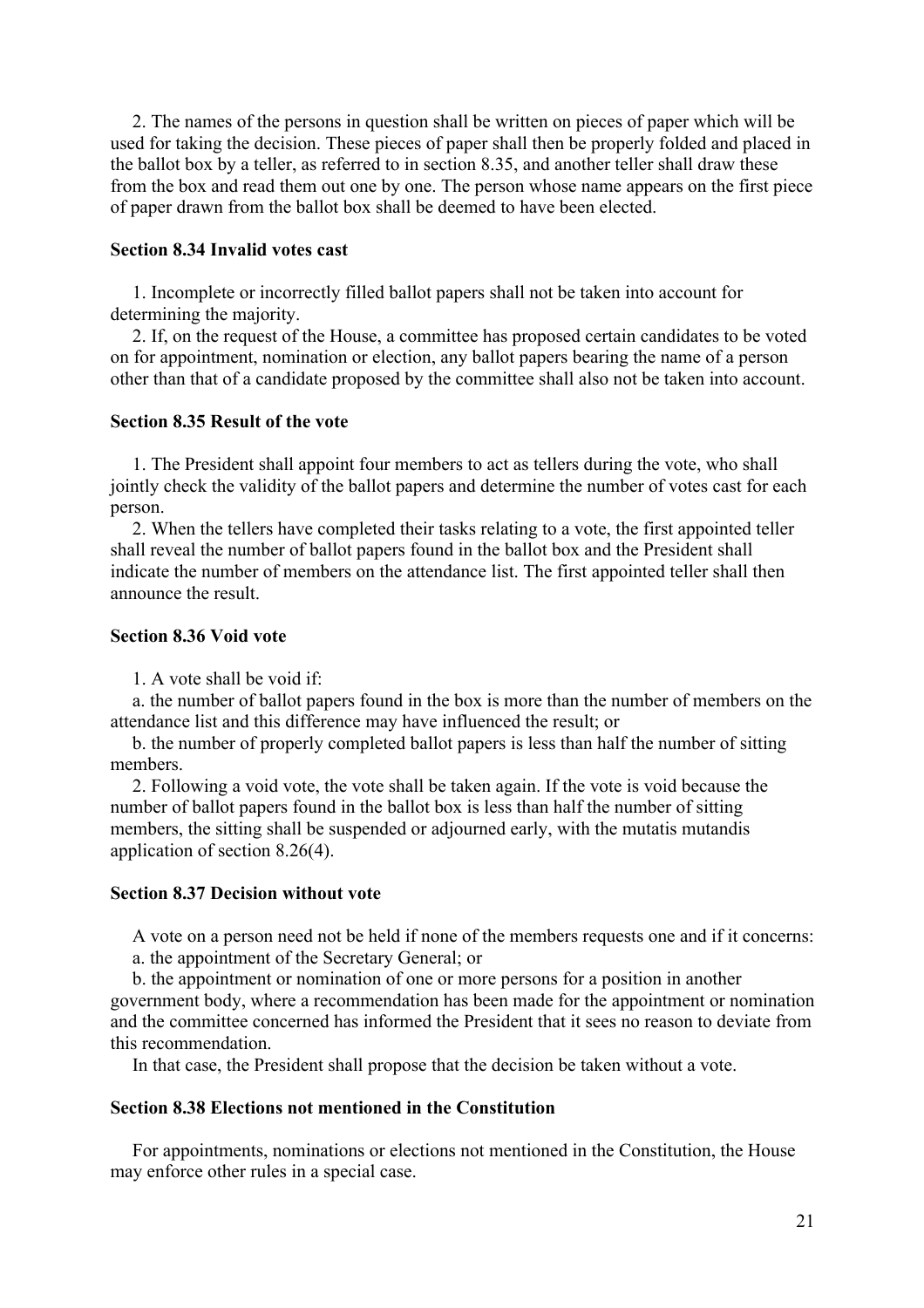## **Section 8.39 Presentation to the King**

 The President shall ensure that the nominations of persons, who are to be appointed by Royal Decree, are presented to the King.

#### **CHAPTER 9. BILLS**

*§ 9.1 Bills* 

*9.1.1 Preparation by the committee* 

## **Section 9.1 Referral of bills**

1. The President shall refer each bill to a standing committee for preliminary review.

 2. The decision to refer the bill shall be notified as soon as possible at a sitting of the House. At the time of this notification, the House may decide otherwise regarding the referral.

#### **Section 9.2 Report**

1. A committee shall report to the House on each bill that has been referred to it.

 2. Any member of the House may submit written comments to the committee regarding the report. The committee is entitled to omit those which it considers irrelevant.

 3. Within two weeks of the date of referral, excluding the periods of recess, the committee shall set a time limit for the submission of comments. The set time limit shall be communicated to the members of the House.

#### **Section 9.3. Setting a time limit**

1. The Presidium may set a time limit for a committee to publish its report on a bill.

 2. If the report cannot be completed within the stipulated time, the committee shall request that the time limit be extended. The Presidium will decide on the extension. This decision shall be notified in writing to the members of the House as quickly as possible and announced at a sitting of the House.

 3. If the Presidium's decision regarding the extension was not taken unanimously, this shall be stated in the notification referred to in subsection 2. The House may decide otherwise at the time of such notification. A proposal to this effect may be submitted by any member.

 4. A further extension of the time limit may only be granted by the House. If the House is in recess, the Presidium may decide on the further extension of the time limit.

 5. If the Committee fails to publish a report within the stipulated time, the House may open the debate without a report having been published.

## **Section 9.4 Follow-up documents**

 1. In its report on a bill, a committee shall indicate whether it considers the deliberation by the House to have been adequately prepared, with or without reservations.

 2. If the report contains any remarks or questions, the government shall be given the opportunity to respond in a memorandum of reply to the report.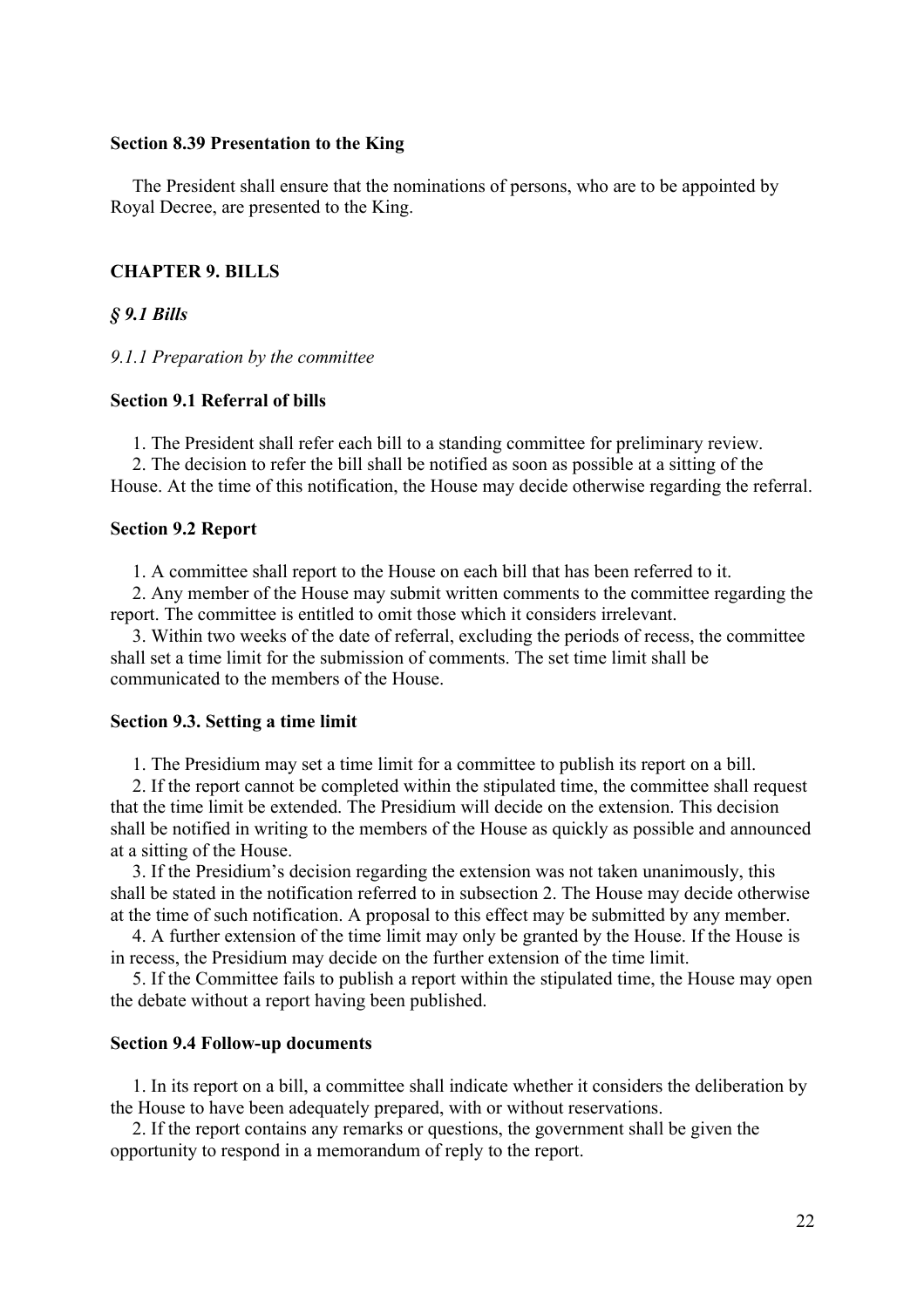3. After receipt of the memorandum of reply to the report, the committee may decide to publish a further report. Sections 9.2 to 9.4 shall apply to a further report.

# *9.1.2 Amendments*

# **Section 9.5 Tabling of amendments**

 1. Any member, individually or with other members, may table amendments from the time a bill is referred to a committee.

 2. Amendments must be accompanied by a brief note of explanation and signed by the members who are tabling the amendment.

 3. Amendments shall be made public as soon as they are tabled. If an amendment is tabled on the day of the debate or vote on the bill, it shall also be distributed in the Plenary Hall.

## **Section 9.6 Admissibility of amendments**

 1. An amendment shall be deemed to be admissible insofar as the House has not declared it as inadmissible.

 2. The President or a member may propose to the House that an amendment be declared inadmissible if:

a. the scope of the amendment is contrary to the bill; or

b. there is no direct relationship between the content of the amendment and that of the bill.

## **Section 9.7. Modification and withdrawal of amendments**

1. The first signatory of an amendment may modify his amendment.

 2. The first signatory may withdraw the amendment during committee debate on draft legislation and the debate of the House. If the debate is closed, the consent of the House shall be required for the withdrawal.

 3. If the first signatory is no longer a member, the amendment may be modified or withdrawn by a member designated by his parliamentary group or breakaway group. If the parliamentary group or breakaway group is no longer a member of the House, the next signatory may modify or withdraw the amendment.

# **Section 9.8. Adoption of amendments**

1. During the debate on a bill, the President shall declare an amendment as adopted if:

a. the minister indicates that he concurs with the content of a tabled amendment; and

 b. President has ascertained that none of the members present in the Plenary Hall oppose the adoption of the amendment.

 2. Once declared as adopted, the amendment shall be part of the bill and shall no longer be considered as a separate subject of debate.

 3. This section shall apply mutatis mutandis to the adoption of an amendment during a committee debate on draft legislation.

#### **Section 9.9 Sub-amendments**

 1. Any member may, individually or with other members, table sub-amendments to the amendments tabled by other members.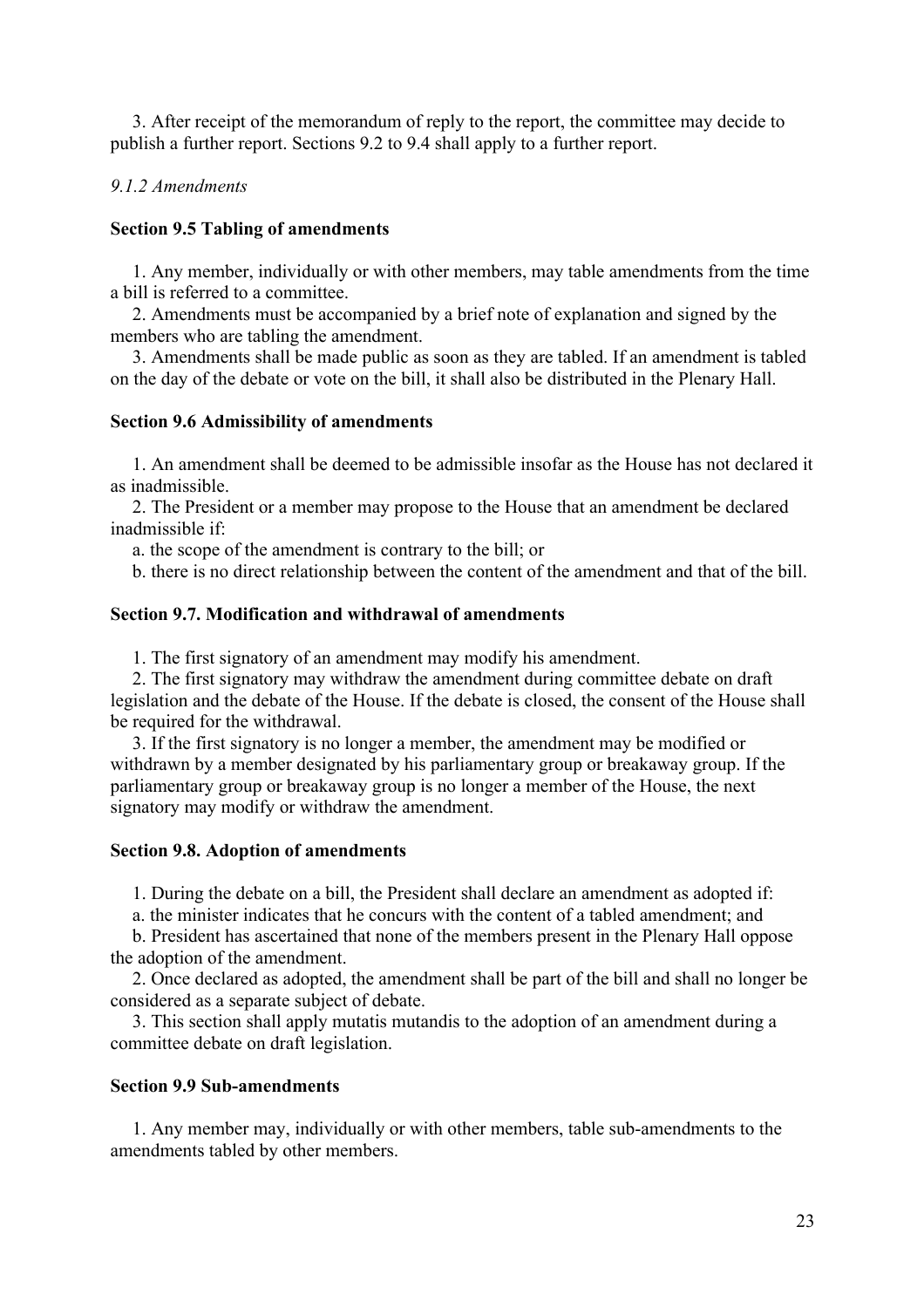2. The rules governing amendments shall apply mutatis mutandis to sub-amendments.

## *9.1.3 The debate*

#### **Section 9.10 General debate and section-by-section consideration**

1. The general debate on a bill shall take place in two stages.

2. Following the general debate, the House may decide conduct a section-by-section consideration of the bill. For this, the House shall consider each section and the proposed amendments to the section in the order in which they appear and, finally, the preamble to the bill. The House may also decide, after hearing the committee, that the section-by-section consideration shall take place during a committee debate on draft legislation.

 3. If a committee debate on draft legislation has been held with regard to the bill, no further debate shall take place unless the House decides otherwise.

4. The House may decide to follow a different procedure for the above consideration.

*9.1.4 The voting* 

#### **Section 9.11 Voting on the bill and amendments**

 1. During the voting, the House shall follow the order in which the sections appear on the bill, on the understanding that:

a. sub-amendments shall be put to vote for the amendment they seek to amend;

a. amendments shall be put to vote for the sections they seek to amend;

c. the individual sections shall be put to vote in their order;

d. the preamble shall be put to vote immediately before the final vote; and

e. the final vote on the bill as a whole shall always be taken at the end.

 2. Amendments shall be voted on in their entirety for the first section they seek to amend, unless the House decides otherwise.

 3. Amendments to the same part of the bill shall always be voted on in order of most to least far-reaching with respect to the bill. In the event of a dispute about the far-reaching nature of an amendment, the House shall decide.

 4. Separate votes shall be taken on the sections, or the preamble or any part thereof, or any part of an amendment only if the House so decides on the request of a member.

5. The House may decide that:

a. amendments shall be considered lapsed as a result of other changes made to the bill;

 b. technical changes shall be made to the bill if these become necessary due to the adoption of two or more amendments.

#### **Section 9.12 Second reading**

 1. If a bill has been changed in the course of debate or as a result of the votes held, the House may decide to postpone the final vote to a subsequent sitting to allow for a second reading.

 2. Until the final vote is taken, the government and the committee in question may propose certain changes that have become necessary as a result of changes made before the voting or as a result of the voting or which serve to rectify manifest errors.

 3. If any changes are proposed, the vote on these and the final vote shall be taken as soon as possible, unless the proposed changes give reason for the House to reopen the debate.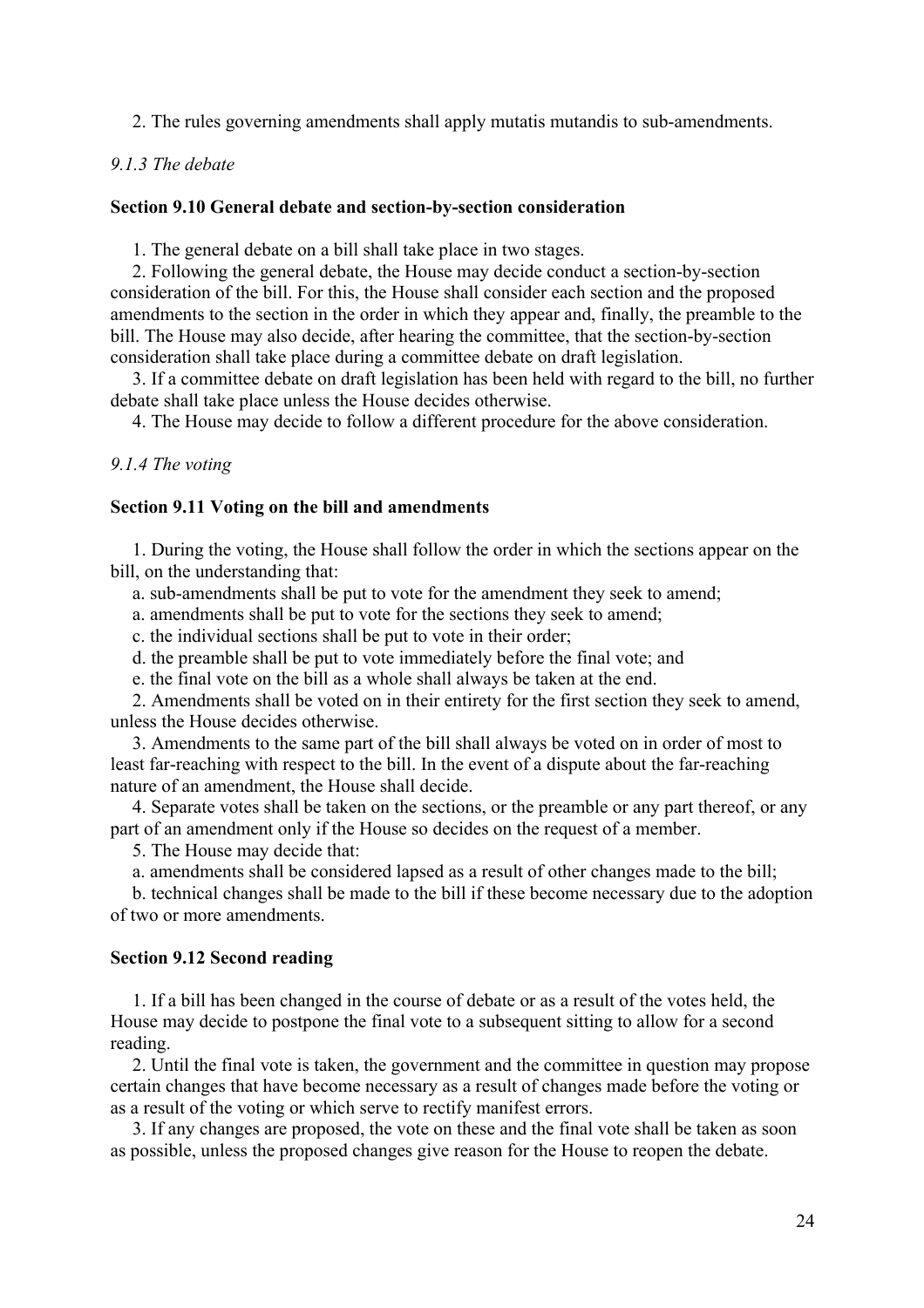## *9.1.5 Completion of the debate*

#### **Section 9.13 Renumbering of the bill**

 1. The President shall make changes in the numbering or lettering of chapters, paragraphs, sections, subsections of parts thereof, and in the references to those sections of the text, of a bill passed by the House, to the extent he deems necessary as a result of the changes made to the bill.

2. The House may decide to omit all or part of the changes referred to in subsection 1.

#### **Section 9.14 Sending of the adopted bill to the Senate**

 The President shall send a bill adopted by the House to the President of the Senate accompanied by the following message: "The House of Representatives of the States- General hereby sends the bill adopted by it to the Senate".

#### **Section 9.15 Return of the rejected bill**

 The President shall return a bill rejected by the House to the King, where this bill had been submitted by or on behalf of the King, accompanied by the following message: "The House of Representatives of the States General has rejected the bill returned herewith".

## *§ 9.2 Detailed rules concerning Kingdom bills*

## **Section 9.16 Special rules**

The following special rules apply to the consideration of Kingdom bills.

#### **Section 9.17 Written preparation**

The preliminary review of a Kingdom bill shall be carried out in writing.

#### **Section 9.18 Setting a time limit**

 The President or a member may propose to the House that a time limit be set within which the States of Aruba, Curaçao or Sint Maarten are entitled to report in writing on a Kingdom bill.

#### **Section 9.19 Report of the States**

 A written report of the States of Aruba, Curaçao or Sint Maarten on a Kingdom bill shall be made public as soon as possible after its receipt and sent to the members and the government.

#### **Section 9.20 Adoption by less than three-fifths of the votes**

 1. The President shall notify the prime minister of the adoption of a Kingdom bill if, before the final vote, the following occurs: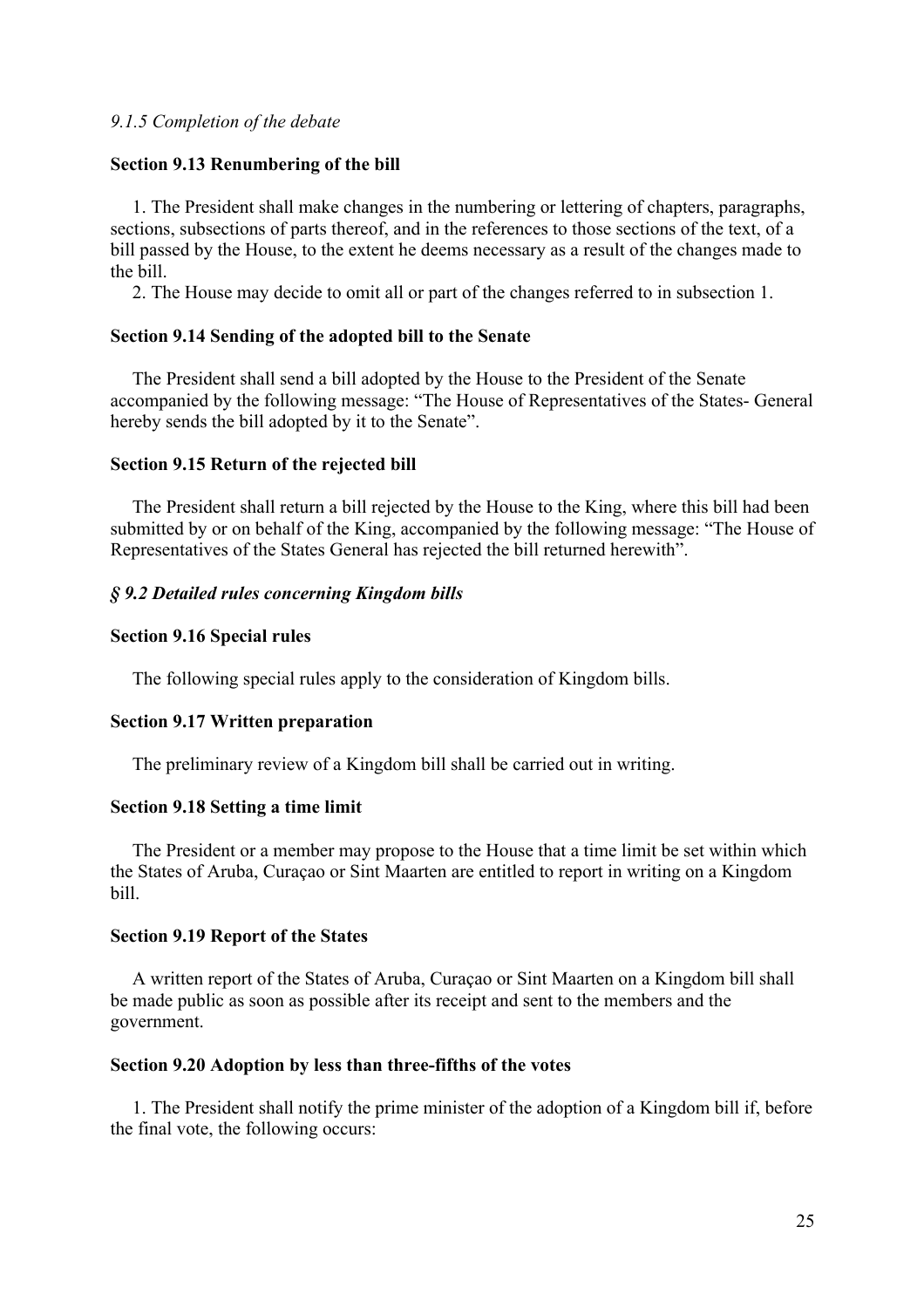a. a minister plenipotentiary or a special delegate appointed for this purpose has made a statement, as referred to in section 18(1) of the Charter for the Kingdom (*Statuut voor het Koninkrijk*), against the Kingdom bill; and

 b. the House has subsequently adopted the Kingdom bill by a majority of less than threefifths of the votes cast.

 2. The President shall send the Kingdom bill to the Senate only if the prime minister informs him that the bill shall be upheld.

## *§ 9.3 Detailed rules concerning private members' bills*

#### **Section 9.21 Introduction of a private members' bill**

 1. An individual member or a group of members, designated as initiator or initiators, may submit a private members' bill to the House by sending the bill in writing and signed to the President.

 2. If the private members' bill concerns a Kingdom bill, the President shall forward it, immediately on receipt, to the States of Aruba, Curaçao and Sint Maarten.

 3. Subsections 1 and 2 shall apply mutatis mutandis to a proposal of a minister plenipotentiary as referred to in section 15(3) of the Charter for the Kingdom.

#### **Section 9.22 Hearing the Advisory Division of the Council of State**

 1. The House shall hear the Advisory Division of the Council of State before starting to debate on a private members' bill.

 2. The House may hear the Advisory Division again after the debate on a private members' bill has started. A member may submit a proposal to that effect, if necessary by interrupting the order of business, until the final vote is taken on the bill.

 3. The initiators shall be responsible for formulating a written response to the opinions issued by the Advisory Division.

#### **Section 9.23 Consideration of private member's bills**

 1. A private members' bill shall only be referred to a committee after the opinion of the Advisory Division, as referred to in section 9.22(1), has been published along with the written response of the initiators.

 2. The private members' bill shall be considered in the same way as bills submitted by or on behalf of the King, on the understanding that:

 a. wherever any action needs to be taken by a minister, the initiators shall act in his place; and

b. the initiators shall not participate in the examination of the proposal.

 3. The initiators may arrange to be assisted at the meetings of the committees and the House by a maximum of four persons designated by them for this purpose.

 4. If ministers wish to address the House during the consideration of the bill, they shall be allowed to do so after the initiators have spoken, unless the House decides otherwise.

#### **Section 9.24 Change in composition of the group of initiators**

 1. The first signatory of a private members' bill shall notify the President in writing of any change that may occur in the composition of the group of initiators while the bill is being considered by the House.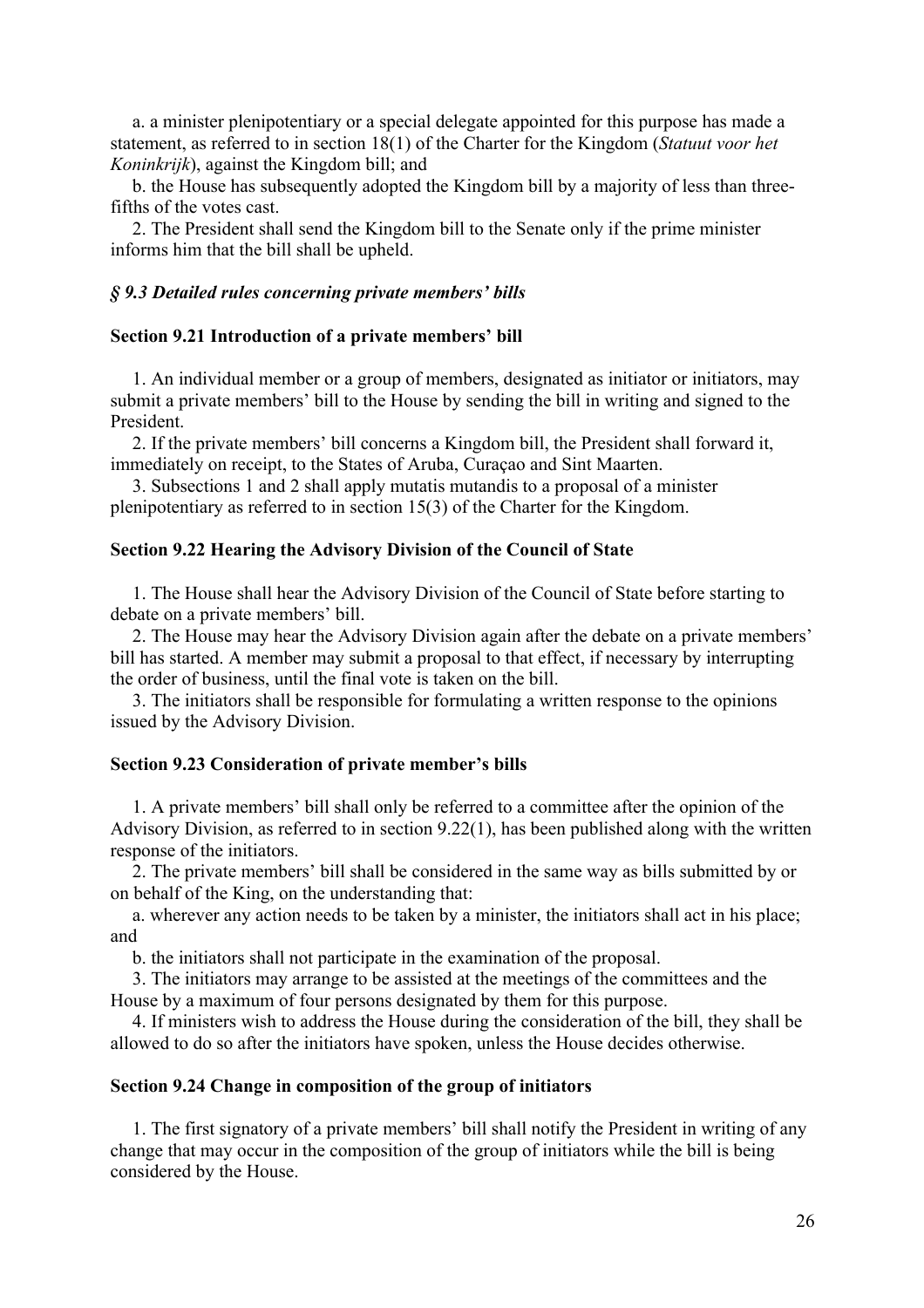2. If the first signatory is no longer a member, the written notification may be made by a member designated by his parliamentary group or breakaway group to act as an initiator on his behalf or by the next signatory who is still a member.

## **Section 9.25 Private members' bills without initiators**

 1. At a sitting held annually after the sending of the draft budget estimate, the President shall inform the House of the pending private members' bills of which the initiators are no longer members of the House.

 2. If, at the first sitting six weeks after this notification, there are no new initiators for a private members' bill, the President shall propose to the House that this bill be considered lapsed.

# **Section 9.26 Defence in the Senate**

 1. If a private members' bill is adopted by the House, the initiators shall be instructed to defend the bill in the Senate. The House may decide otherwise.

 2. The House may decide to assign the defence of the bill to other members during the debate in the Senate.

# **Section 9.27 Sending of the adopted private members' bill to the Senate**

 The President shall send a private members' bill adopted by the House to the President of the Senate accompanied by the following message: "The House of Representatives of the States- General hereby sends the bill adopted by it to the Senate. It has instructed ..... to defend the bill in the Senate".

# *§ 9.4 Detailed rules concerning budget bills*

# **Section 9.28 Voting on the budget bill**

 Voting on budget bills and the amendments tabled for these bills shall always take place in conjunction with each other, preferably within one week.

# *§ 9.5 Detailed rules concerning the review of the Constitution or Charter for the Kingdom*

#### **Section 9.29 Expedited consideration at second reading**

 1. The House shall decide with due speed on a bill for the amendment of the Constitution that has been submitted for consideration on second reading, as referred to in Article 137(4), of the Constitution.

 2. If the House has been unable to decide on the bill in the first parliamentary term after having been dissolved in the manner referred to in Article 137(3) of the Constitution, the President shall, at the beginning of the subsequent parliamentary term, propose to the House that the bill be considered lapsed.

#### **Section 9.30 Detailed rules concerning the private members' bill at second reading**

 1. The parliamentary groups and breakaway groups of the members who have defended a private members' bill in the Senate that has subsequently been published as an act stating that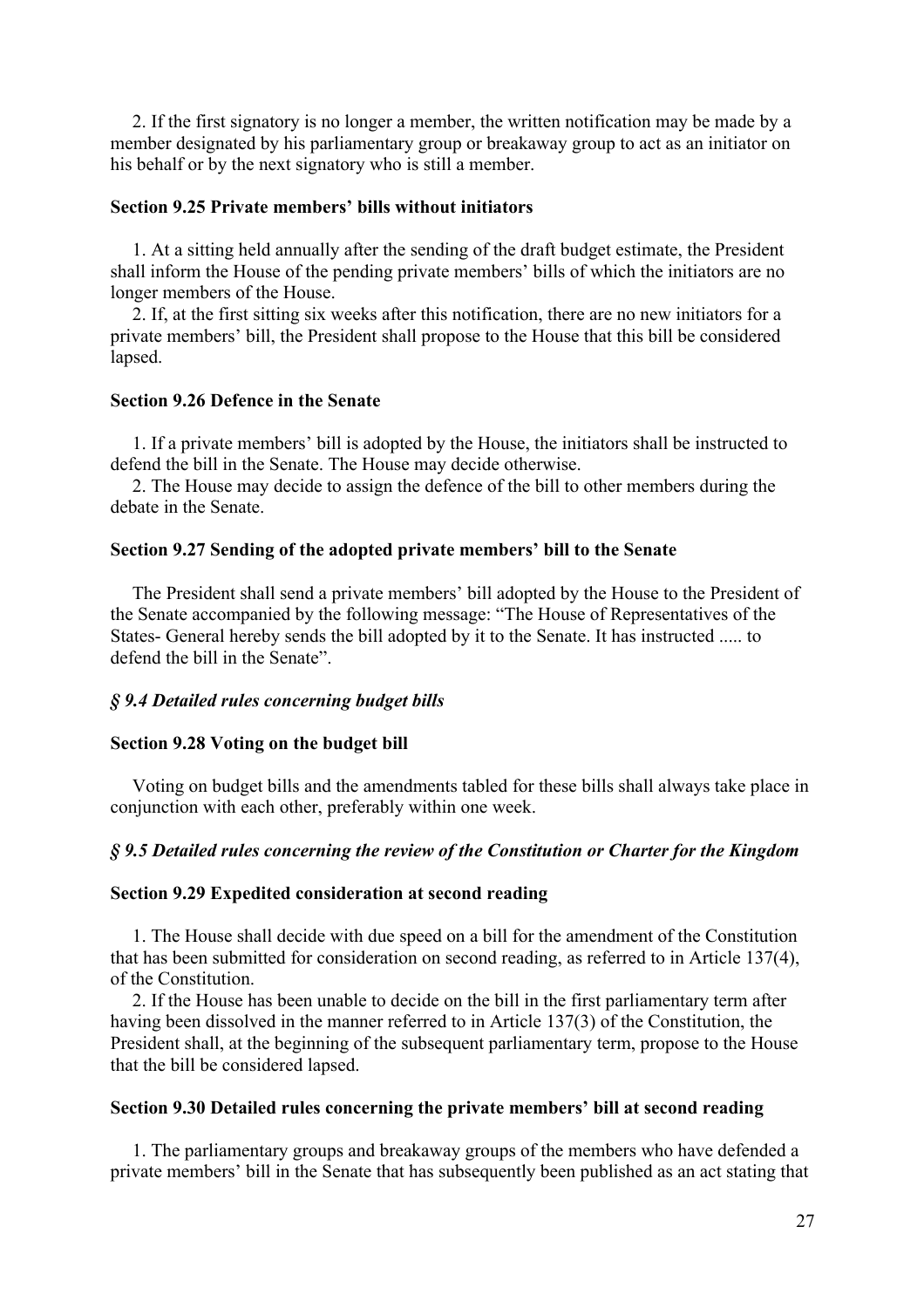there are grounds for considering a proposal for an amendment to the Constitution, shall ensure that, as soon as possible after such publication, a bill for an amendment to the Constitution is submitted.

 2. If the bill in question is not submitted to the House pursuant to subsection 1, the President shall officially submit it to the House no later than on the last day of the parliamentary term during which the publication took place.

 3. The bill may be referred to a committee only after the commencement of the next parliamentary term.

4. Section 9.25 does not apply to the bill. If the initiators and their parliamentary groups and breakaway groups are no longer members of the House, other members may be allowed to act as initiators of the bill based on the decision of the House.

## **Section 9.31 Amendments to the Charter for the Kingdom**

 Sections 9.29 and 9.30 shall apply mutatis mutandis to Kingdom bills for amending the Charter for the Kingdom that deviate from the Constitution.

# **CHAPTER 10. TREATIES, DRAFT DECISIONS AND PRIVATE MEMBERS' POLICY PROPOSALS**

## *§ 10.1. Treaties*

#### **Section 10.1 Letter of tacit approval of treaty**

 1. As soon as a treaty is submitted to the House for tacit approval, the following shall be noted on the accompanying letter:

a. the date of receipt; and

 b. the latest date on which the wish, that the treaty be submitted to the States General for its explicit approval, may be indicated.

The accompanying letter with the note shall be distributed among the members.

 2. The first day of the period for expressing the wish shall be the day following receipt of the treaty.

#### **Section 10.2 Expression of wish by the House**

 1. The President or one of the members may submit a proposal at a sitting of the House concerning the indication of the wish for an explicit approval of a treaty.

 2. If the House agrees with the proposal, the President shall immediately notify the Minister of Foreign Affairs and subsequently the President of the Senate.

 3. If the House does not agree to the proposal but at least thirty members declare themselves in favour of it, section 10.4 shall apply.

# **Section 10.3 Expression of wish on behalf of the House**

 1. The President may indicate a wish on behalf of the House for the explicit approval of a treaty. He shall, where possible, consult the relevant committees in advance.

 2. The President shall notify the Minister of Foreign Affairs thereof and subsequently inform the House and the President of the Senate.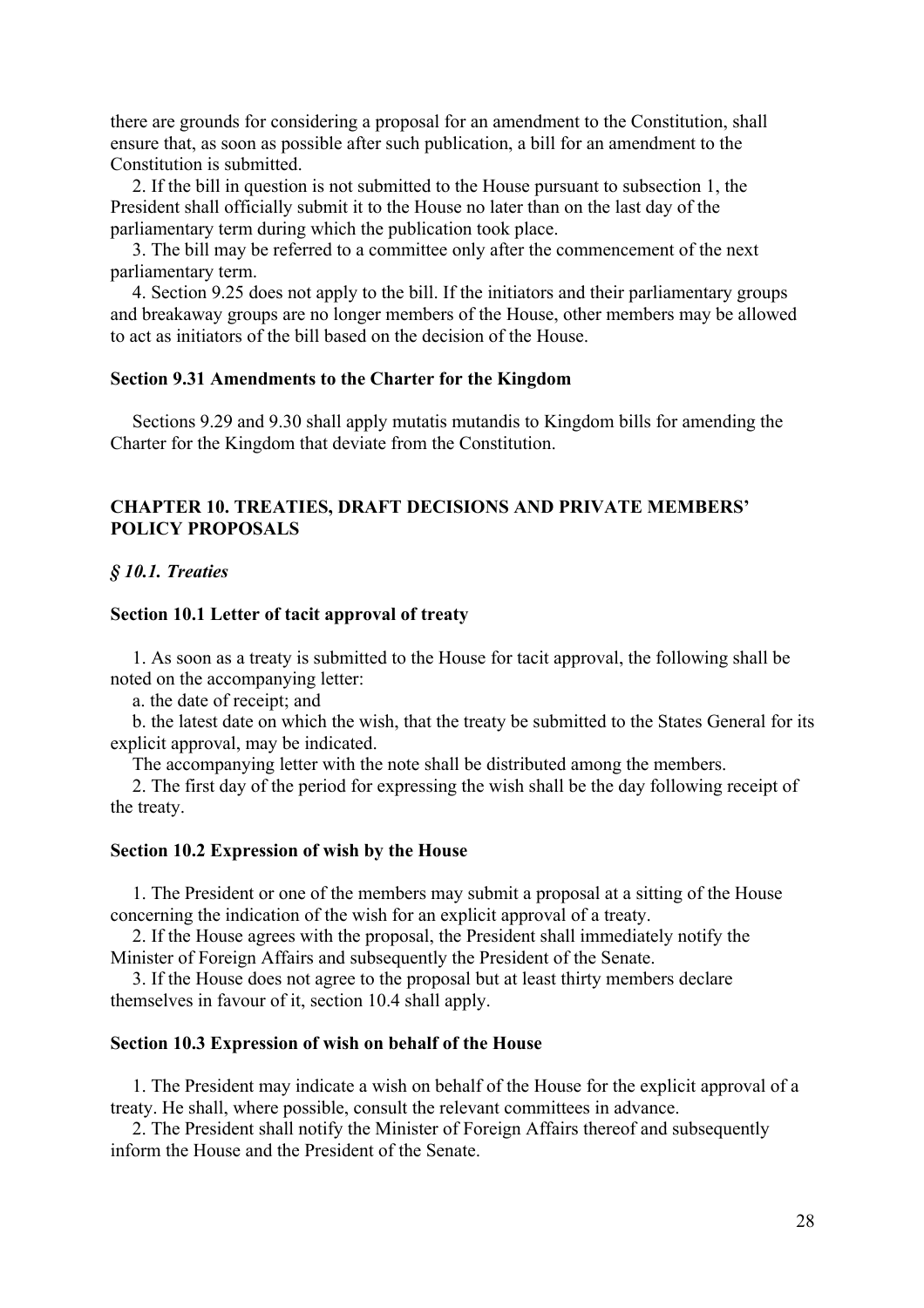#### **Section 10.4. Expression of wish by thirty members**

 1. If thirty or more members want to indicate their wish for an explicit approval of a treaty, they shall do so in writing to the President.

 2. The President shall immediately notify the Minister of Foreign Affairs thereof and subsequently inform the House and the President of the Senate.

#### **Section 10.5. Expression of wish by the ministers plenipotentiary**

 1. If the submitted treaty affects Aruba, Curaçao or Sint Maarten, the ministers plenipotentiary in question shall:

 a. be given the opportunity to attend the oral consideration of a proposal as referred to in section 10.2(1) and to provide such information to the House as they consider desirable; and

 b. also be kept informed at all times of the wish for explicit approval indicated by or on behalf of the House or by at least thirty members.

 2. If a minister plenipotentiary, through the mediation of the President, expresses a wish for the explicit approval of a treaty, the President shall immediately notify the Minister of Foreign Affairs, thereof and subsequently inform the House and the President of the Senate.

#### **Section 10.6 Entry into, renewal or denunciation of an implementation treaty**

 Sections 10.1 to 10.5 shall apply mutatis mutandis if the government notifies the House of its intention to:

a. enter into a treaty solely for the implementation of an approved treaty;

b. renew an expiring treaty; or

c. denunciate a treaty.

#### *§ 10.2 Draft decisions*

## **Section 10.7 Letter concerning a draft decision**

 1. If a draft decision is submitted to the House pursuant to the law and there is an option of indicating a wish that the subject matter or the entry into force of the draft decision be regulated by law, the following shall be noted on the accompanying letter:

a. the date of receipt; and

b. the latest date by which the wish may be indicated.

The accompanying letter with the note shall be distributed among the members.

 2. The first day of the period stipulated by law for expressing the wish shall be the day following receipt of the draft decision.

 3. This section shall apply mutatis mutandis to other cases where, following a letter received by the House, it is possible to indicate a wish as stipulated by law.

#### **Section 10.8 Indication of wish**

Insofar as provided by law, the wish may be indicated to the minister concerned:

a. by the House, with the mutatis mutandis application of section 10.2;

b. on behalf of the House, with the mutatis mutandis application of section 10.3;

 c. by a number of members stipulated by law, with the mutatis mutandis application of section 10.4.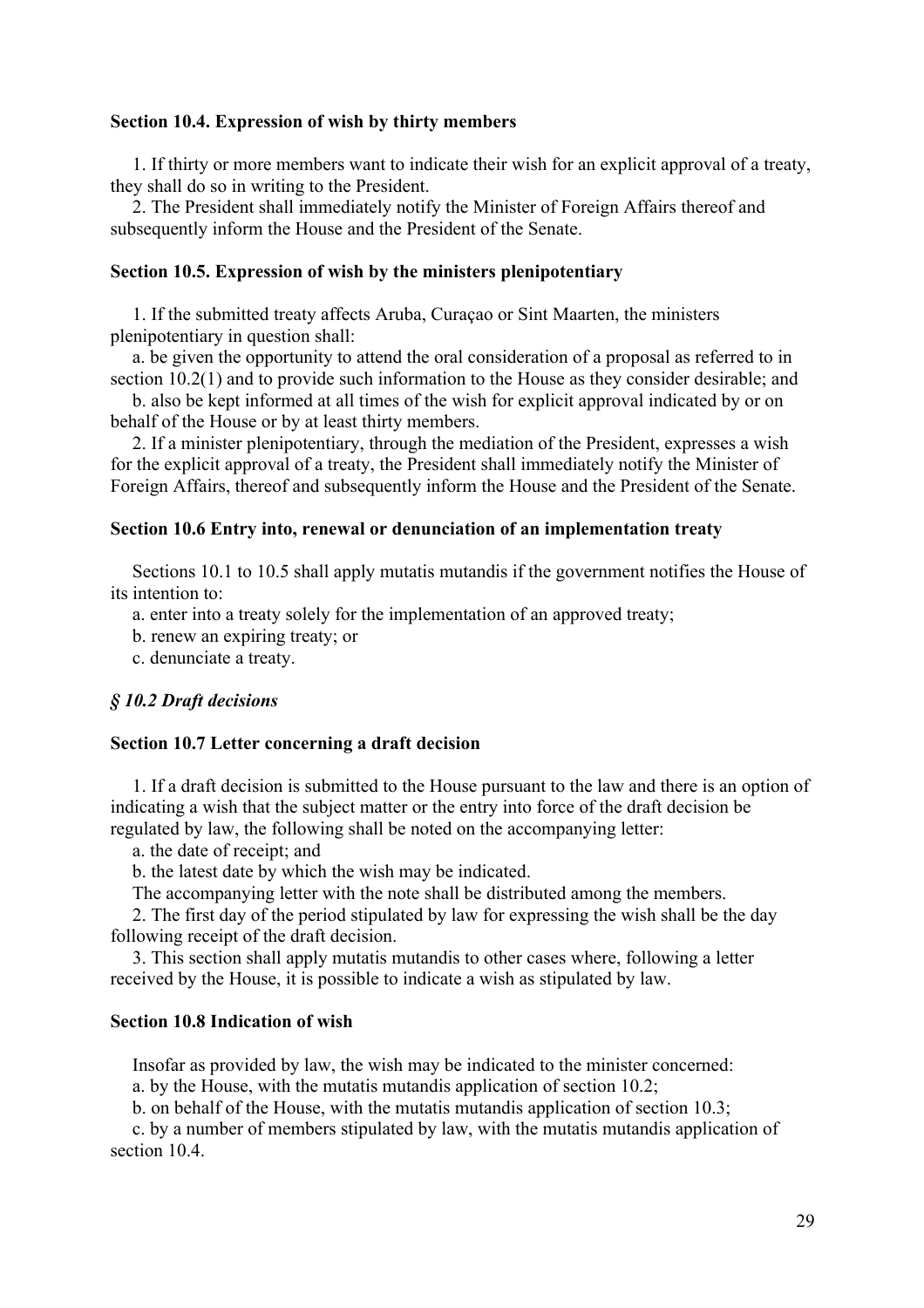#### *§ 10.3 Private members' policy proposals*

# **Section 10.9 Submission and referral of private members' policy proposal**

 1. Any member may, individually or with other members, submit a private members' policy proposal on a subject matter of his choice.

 2. This policy proposal should contain sections specifying the points for decision-making and the financial aspects.

 3. The President shall refer the policy proposal to committee. If the paragraphs referred to in subsection 2 are not included in the policy proposal, the President may request the members submitting the proposal to ensure that these are included.

 4. The House shall be notified as soon as possible of the decision to refer the policy proposal. At the time of this notification, the House may decide otherwise regarding the referral.

#### **Section 10.10 Consideration of private members' policy proposals**

 1. In all cases, the committee shall hold a committee debate on a private members' policy proposal that has been referred to it.

 2. If a committee decides in advance to adopt a report regarding the policy proposal, sections 9.2 and 9.3 shall apply mutatis mutandis.

 3. If a committee decides to publish a report regarding another document about which it wishes to hold a committee debate on a policy document, sections 9.2 and 9.3 shall also apply mutatis mutandis.

 4. Sections 9.24 and 9.25 shall apply mutatis mutandis to private members' policy proposals.

# **CHAPTER 11. THE CABINET FORMATION**

### **Section 11.1 Appointment of cabinet informateurs and formateurs**

 1. The House shall conduct a debate on the election results as soon as possible after the start of a new parliamentary term and by no later than one week thereafter. The aim of the debate shall be to designate one or more informateurs or formateurs and determine the assignment to be performed by them. If this aim is not achieved at the sitting, the House shall decide on this as soon as possible at a subsequent sitting.

 2. After completion of the information assignment, the House shall draft a formation assignment, in principle within one week thereafter, and shall designate one or more formateurs to carry out this assignment.

 3. If the designated informateurs or formateurs terminate their assignment, the House shall draft a new assignment, in principle within one week thereafter, and shall designate one or more informateurs or formateurs to carry out the new assignment.

 4. The appointment of the informateur or formateur shall take place in accordance with sections 8.25 to 8.30.

 5. If the cabinet falls before the end of term, the House may consider the desirability of or the direction to be pursued with respect to a new cabinet formation. Subsections 1 to 4 shall apply mutatis mutandis.

# **Section 11.2 Information on the cabinet formation**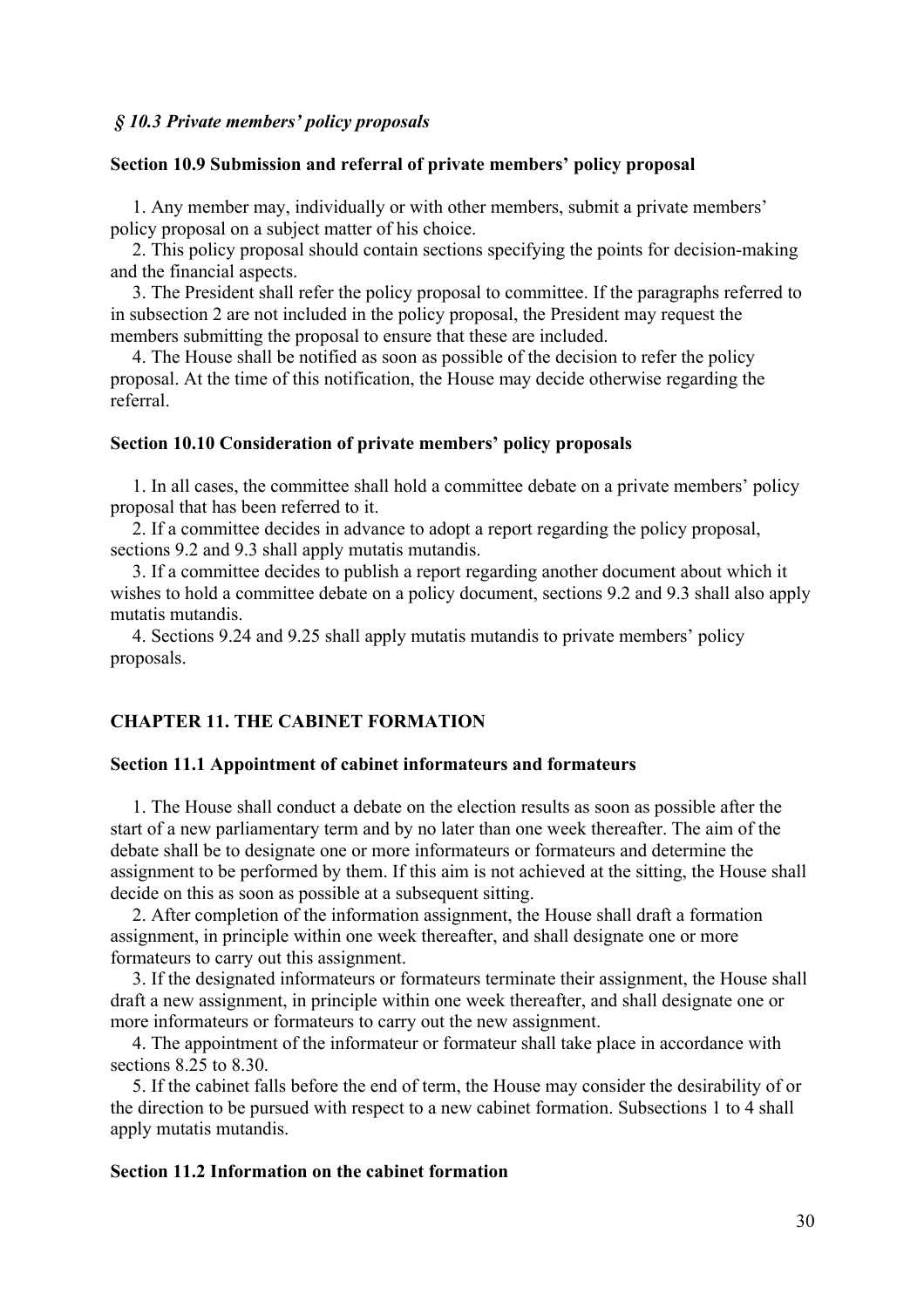During and after the completion of their assignment, the House may invite the informateurs and formateurs to provide information on the progress of the cabinet formation.

#### **Section 11.3 Controversial subjects**

 1. After a fall of the government before end of term, adoption of a Royal Decree dissolving the House or elections for the House, the House may decide, on a written proposal by a committee or by one or more members, to declare one or more subjects as controversial.

 2. If a subject is declared controversial, debate on this shall be postponed until a new cabinet has taken office or the House decides otherwise in the interim.

#### **CHAPTER 12. INFORMATION AND RESEARCH**

#### *§ 12.1 The written questions*

#### **Section 12.1. Submission of written questions**

1. A member who wishes to address questions to one or more ministers shall submit these in writing to the President. The questions should be concise and clearly formulated.

 2. The President shall forward the questions to the minister concerned, unless he is of the opinion that the questions contain words as referred to in section  $8.16(1)(a)$  to (e).

 3. The President shall bring the forwarded questions to the notice of the members and make them public.

#### **Section 12.2. Response to written questions**

 1. If a minister is unable to answer a written question within three weeks, he shall inform the President accordingly and state the reasons for this.

 2. The Secretary General shall regularly publish a summary of the questions awaiting answers for longer than six weeks and shall regularly remind the ministers thereof.

#### *§ 12.2. The oral question time*

#### **Section 12.3 Time and preparation for oral question time**

 1. The oral question time shall take place at the start of the sitting on a Tuesday. The ministers shall be requested to remain available throughout this time, unless they have obligations which, in the opinion of the President, should take precedence.

 2. A member may put forward no more than one subject on which he would like to ask questions during question time. The member may submit this subject in writing to the President between the close of the last sitting of the preceding week and 11.00 a.m. latest on the Tuesday on which question time is due to be held. If no sitting is held after 12.00 noon on Thursday of the preceding week, the member may submit the subject from that time onwards.

 3. The President shall decide as soon as possible which of the subjects submitted to him shall be put to question during question time and shall publish these subjects.

 4. The President shall invite the ministers concerned to participate in question time, indicating the chosen subjects.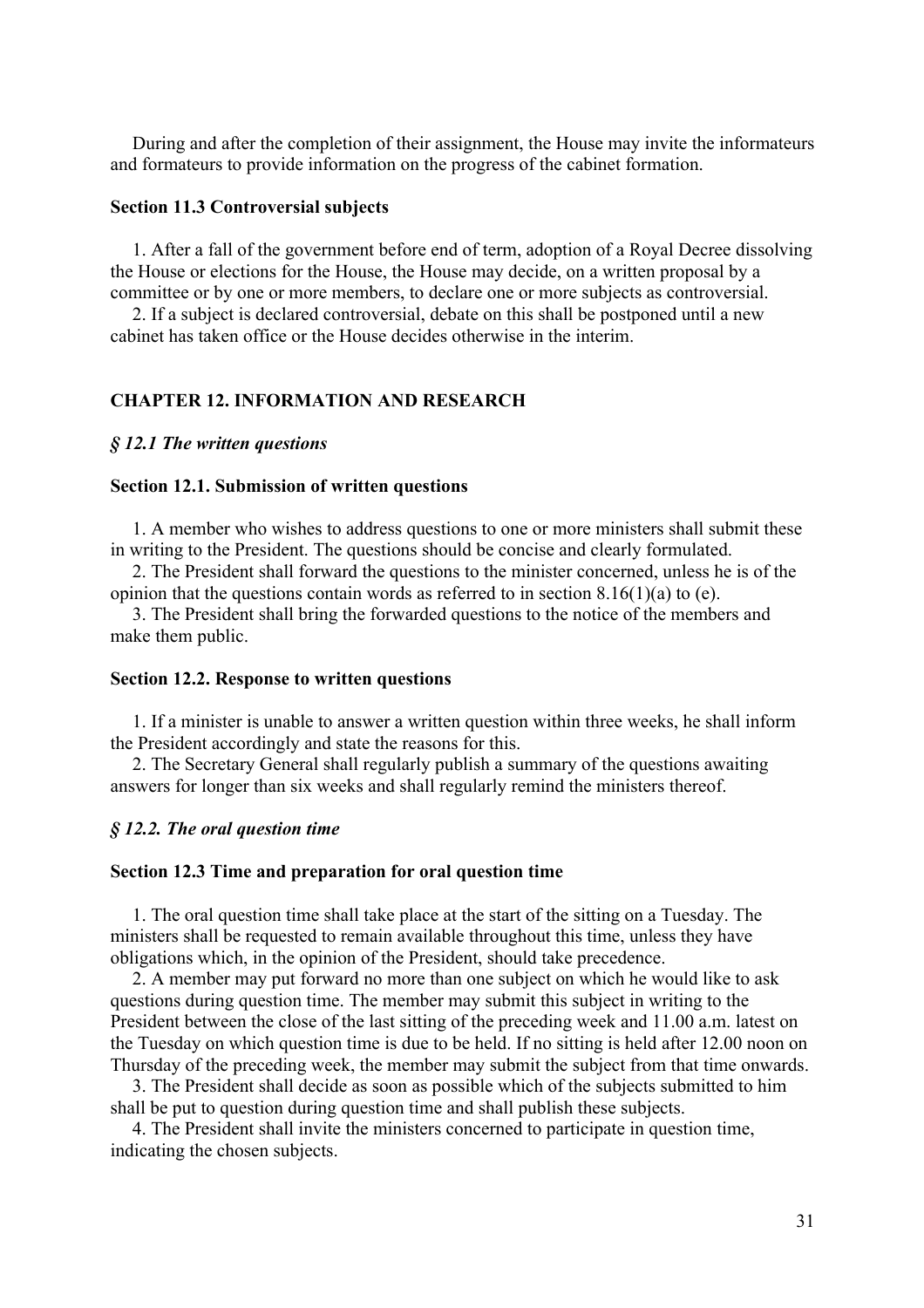5. The House may decide in a specific case to hold the question time at a time other than that referred to in the subsection 1. In that case, the President shall determine the time by when members may submit their subjects to him.

#### **Section 12.4. Course of the oral question time**

 1. The President shall determine the order in which the subjects are raised during the oral question time.

 2. For each subject, the member who has submitted the subject, acting as the questioner, shall be given the floor for a total of four minutes to ask the minister questions, and the minister shall be given the floor one or more times to answer the questions concisely.

 3. Subsequently, the President may give the floor to the other members to ask the minister questions on the same subject. The floor shall be given for no more than half a minute per question. The minister shall be given the floor to answer the questions in brief.

 4. During question time, members of a parliamentary group may jointly submit no more than two questions, as referred to in subsection 3, and members of a breakaway group may jointly submit no more than one such question.

 5. If a subject has not yet been raised by the end of question time, the President may decide that this subject shall be deemed as lapsed.

# **Section 12.5 Restrictions during the oral question time**

During the oral question time:

a. interruptions shall not be permitted;

b. the tabling of motions shall not be permitted; and

c. sections 8.10(3) and 8.12 shall not apply.

#### *§ 12.3 The interpellation*

## **Section 12.6 Interpellation**

 1. Any member who requires information from a minister on a subject may request the House to allow him to hold an interpellation. The member shall indicate the main points on which he wishes to ask questions during the interpellation.

2. The request shall be granted if it is supported by at least thirty members.

3. The President shall determine when the interpellation is to be held.

 4. The interpellant shall submit the questions he intends to ask to the President in writing within a week. The latter shall forward the questions to the minister concerned. Section  $12.1(2)$  and  $(3)$  shall apply mutatis mutandis.

 5. Contrary to section 8.12, during an interpellation, only the interpellant shall speak during no more than two speaking periods and the other members in no more than one speaking period.

 6. If the interpellation is very urgent and the minister is present, the House may decide that the interpellation shall be held immediately. In that case, subsection 4 shall not apply and the minister shall immediately provide the requested information. If this is not possible, the House shall postpone further deliberation to a later time.

## *§ 12.4 The thirty-member debate*

#### **Section 12.7 Thirty-member debate**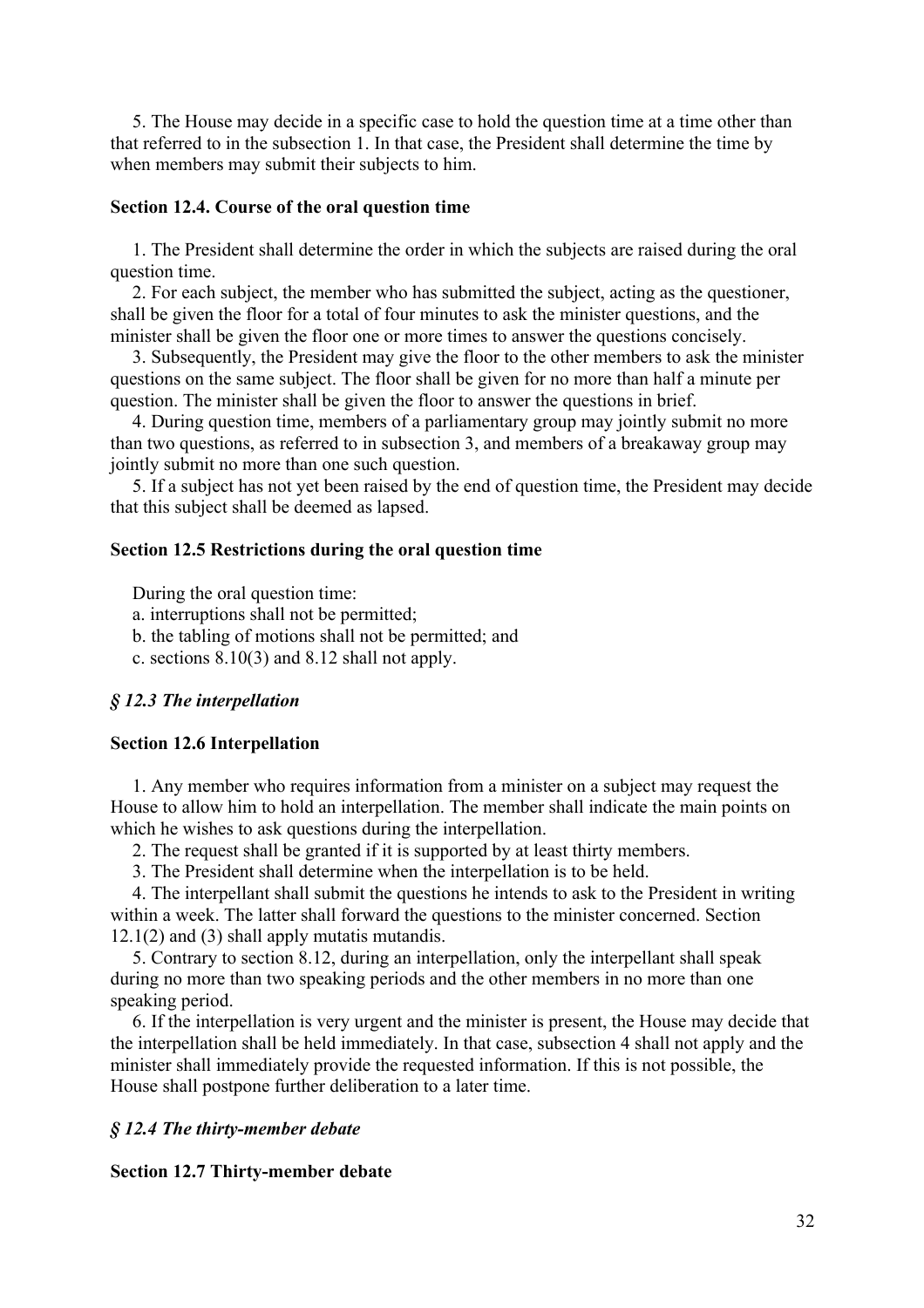1. Any member may request that a thirty-member debate be held, stating the subject of the debate.

- 2. The request shall be granted if it is supported by at least thirty members.
- 3. The President shall determine when the debate is to be held.

## *§ 12.5 Lapsed permission for debate*

#### **Section 12.8 Lapsed permission for debate**

1. If an interpellation debate, a thirty-member debate or another type of debate requested by a member and approved by the House has still not taken place by the time of the first sitting held twelve weeks after the granting of permission for such a debate, this permission shall be deemed as lapsed.

2. The member who requested the debate or another member of his parliamentary group or breakaway group may indicate, at the latest at the sitting referred to in subsection 1, that he wishes to request an extension of the period for which the permission was granted. The extension shall apply from this notification to the first sitting twelve weeks thereafter. The period may be extended up to two times in this way.

## *§ 12.6. Parliamentary inquiry and external inquiry*

## **Section 12.9 Parliamentary inquiry**

 A Parliamentary inquiry shall be conducted by a committee of inquiry to be established for this purpose.

#### **Section 12.10 Other parliamentary inquiries**

 Other parliamentary inquiries shall be conducted by a temporary committee to be established for this purpose.

# **Section 12.11 Regulations concerning parliamentary inquiry and external inquiry**

 Via separate regulations to be adopted by the House, more detailed rules shall by laid down regarding:

a. a parliamentary inquiry by a committee of inquiry;

b. a parliamentary inquiry by a temporary committee; and

c. an external inquiry by third parties.

# **CHAPTER 13. EUROPEAN, INTERNATIONAL AND INTERPARLIAMENTARY AFFAIRS**

## *§ 13.1 European affairs*

#### **Section 13.1 Membership of the European Parliament**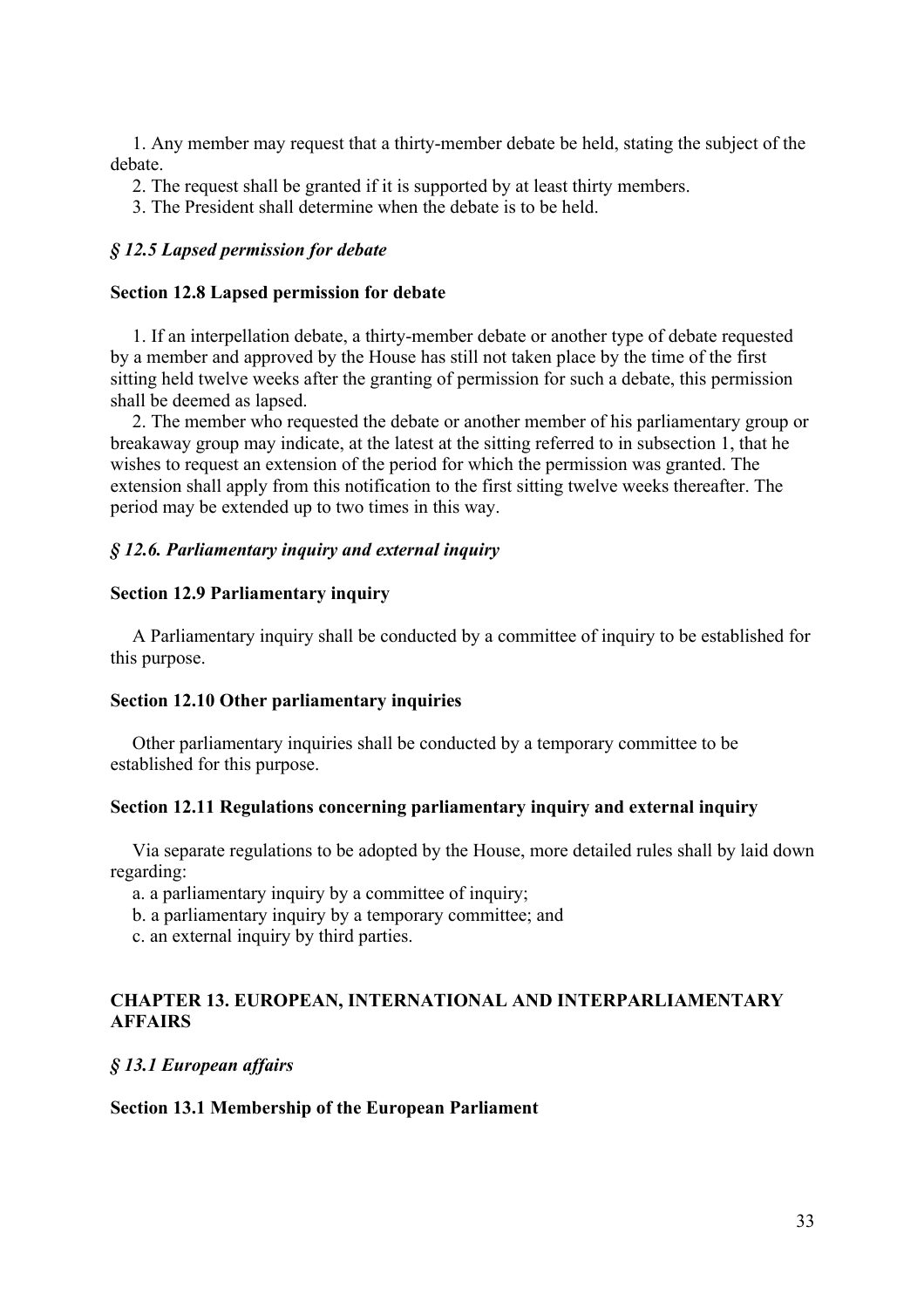Sections 2.1(1) to (3) and 2.2 shall apply mutatis mutandis to the decisions to be taken by the House, pursuant to the law, with regard to the admission to membership of the members of the European Parliament elected in the Netherlands and the loss of such membership.

## **Section 13.2 Participation in debate by members of the European Parliament**

 The House may decide that members of the European Parliament elected in the Netherlands shall be invited to provide information, and for this purpose, attend the debate in the House on the subject under discussion.

# **Section 13.3 Involvement of the House in the decision-making process of the European Union**

 Via separate regulations to be adopted by the House, rules shall be laid down regarding the involvement of the House in the decision-making process of the European Union.

## *§ 13.2 International affairs*

## **Section 13.4 Sitting addressed by foreign heads of state and heads of government**

The House may decide to invite the head of state or government of another country to attend a sitting to address the House.

## **Section 13.5 Deployment or supply of armed forces**

 Via separate regulations to be adopted by the House, rules shall be laid down regarding the procedure for receiving information from the government concerning the deployment or supply of the armed forces to maintain or promote the international legal order.

# *§ 13.3 Interparliamentary affairs*

#### **Section 13.6 Interparliamentary Relations Office**

 Separate regulations to be adopted by both Houses of the States General shall regulate the establishment and management of an Interparliamentary Relations Office.

#### **Section 13.7 Reporting of interparliamentary assemblies**

 Heads of delegations who have attended international interparliamentary assemblies shall report on their findings in writing to the House.

#### **Section 13.8 Interparliamentary Kingdom Consultation**

 If the Interparliamentary Kingdom Consultation of delegations of both Houses of the States General and of the States of Aruba, Curaçao and Sint Maarten is held at The Hague under the chairpersonship of a member of the House of Representatives or his deputy, these Rules of Procedure shall apply mutatis mutandis to this Consultation.

# **CHAPTER 14. PETITIONS AND CITIZENS' INITIATIVES**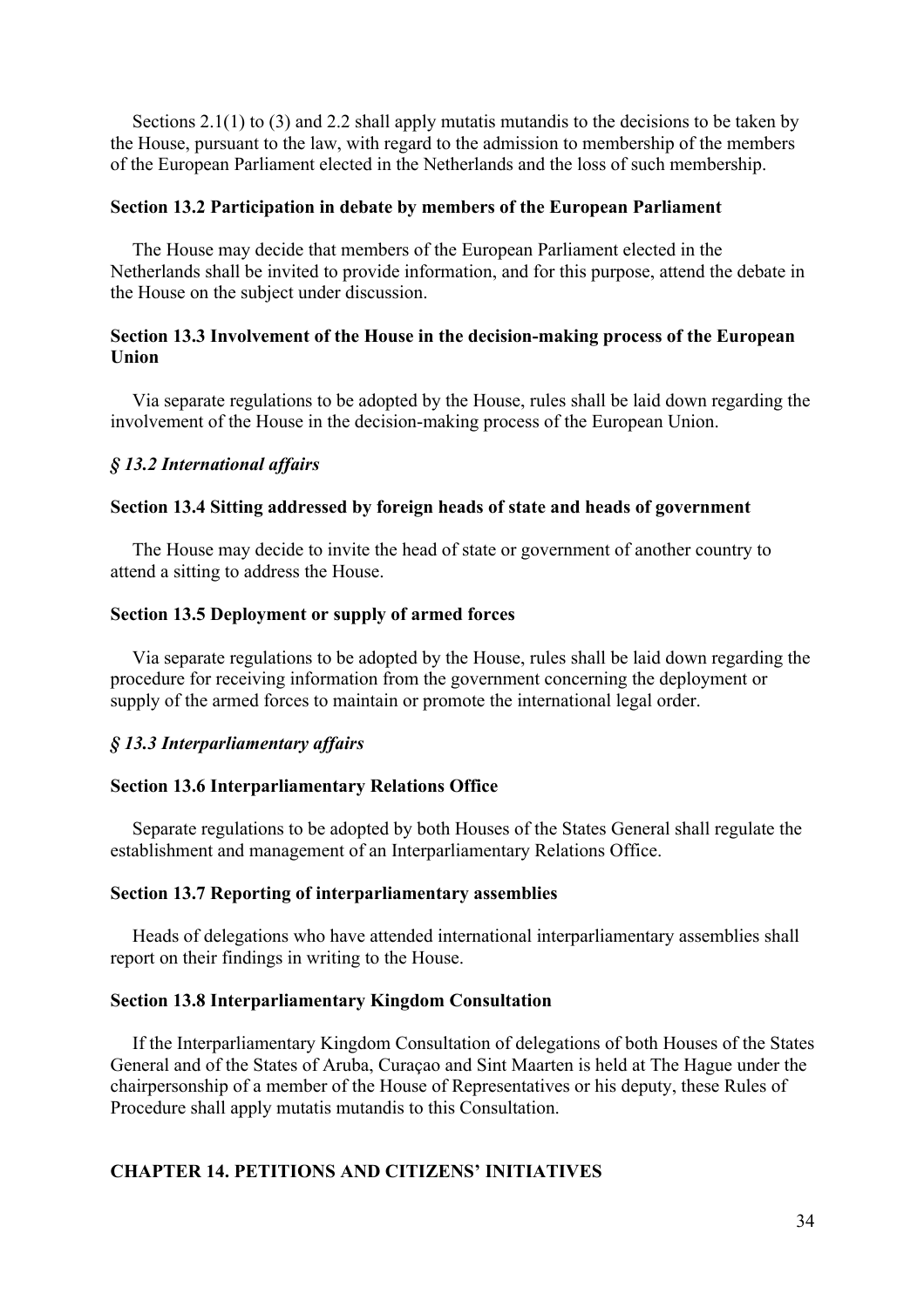#### **Section 14.1 Petitions**

 The regulations referred to in section 7.7(8) shall set out the conditions to be met by a petition in order for it to be taken up for consideration.

## **Section 14.2 Citizens' initiatives**

 1. A citizens' initiative is a proposal submitted to the House requesting it to deliberate on a subject and it should be focused on the creation, amendment or repeal of statutory regulations or the government policy to be pursued.

 2. The regulations referred to in section 7.7(8) shall set out the further conditions to be met by a written document received by the House, in order for it to be taken up for consideration as a citizens' initiative.

 3. The initiators of a citizens' initiative may be requested to provide an explanation of their initiative.

 4. The House shall take a decision regarding each citizens' initiative considered by it within nine months after the Committee on Petitions and Citizens' Initiatives has submitted its report to the House.

#### **Section 14.3 Consideration of conclusions regarding petitions and citizens' initiatives**

 1. When the conclusions proposed by the Committee on Petitions and Citizens' Initiatives are considered, all members are entitled to propose changes with respect to these conclusions. The sections on amendments to bills shall apply mutatis mutandis to such proposals, on the understanding that amendments whose scope is contrary to that of the conclusions shall also be permissible.

 2. If the House rejects the proposed conclusions without replacing them with other conclusions, the documents in question shall be referred to a temporary committee to be set up for this purpose, which shall report further on this matter to the House.

 3. Subsections 1 and 2 shall apply mutatis mutandis to the conclusions proposed in the report of the temporary committee. In the event of a repeated application of subsection 2, the documents in question shall be referred to a new temporary committee.

#### **Section 14.4 Letter from minister stating intention of not giving effect to the conclusions**

 1. If the House has agreed to the conclusions on a petition or citizens' initiative, whereby a minister is invited to do or refrain from doing something and the minister indicates by letter that he does not wish to give effect to the conclusions, this letter shall be referred to the Committee on Petitions and Citizens' Initiatives.

 2. This Committee may propose to the House that the letter and accompanying documents be referred to another committee, which shall report further on this matter to the House.

#### **CHAPTER 15. PUBLIC ACCESS, CONFIDENTIALITY AND INTEGRITY**

#### *§ 15.1 Openness of meetings*

## **Section 15.1 Openness of meetings**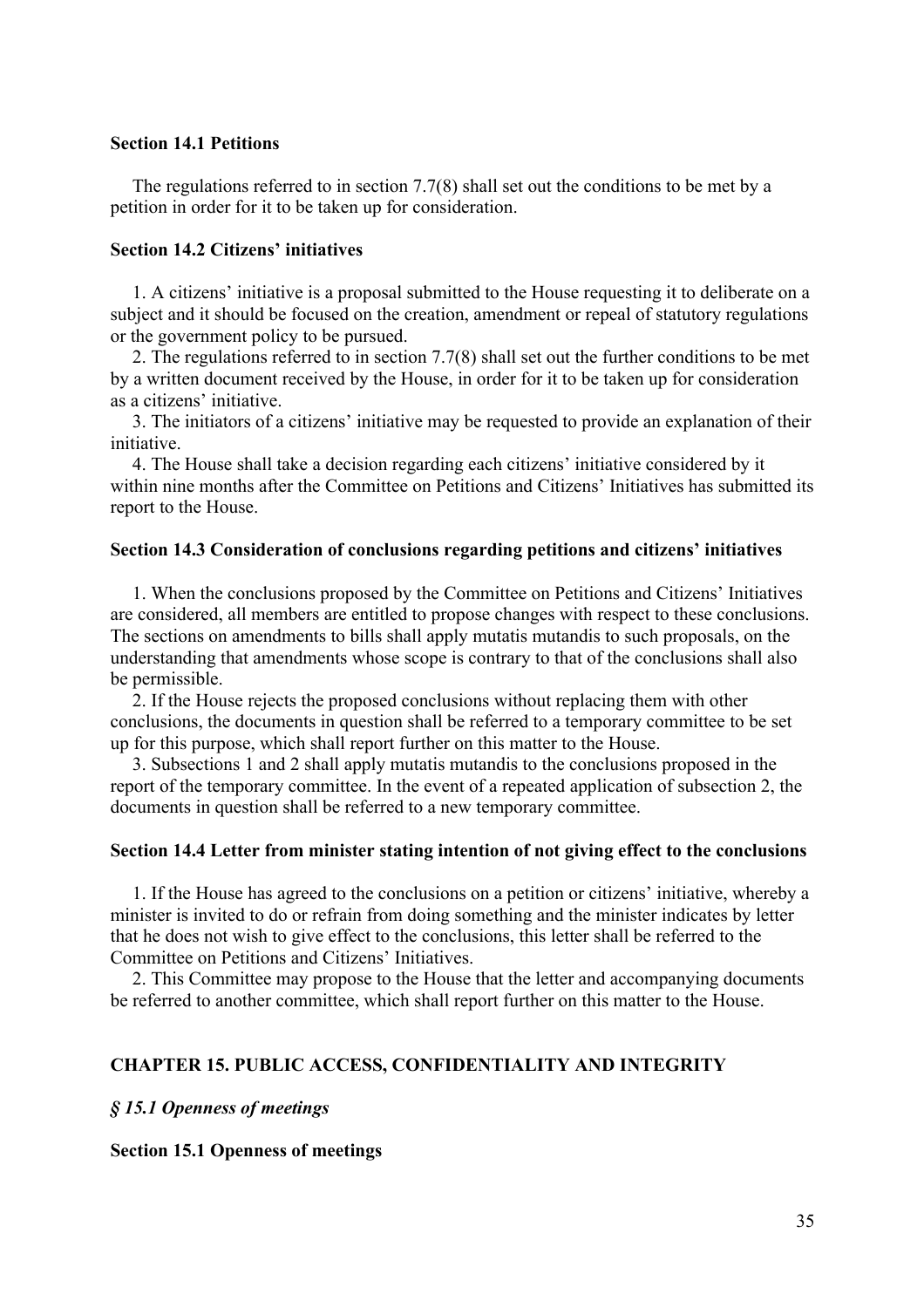1. The meetings of the House and the committees shall be held in public, except in the cases referred to in the Constitution and in section 7.19.

2. The agenda for the public meetings shall be published in advance.

#### *§ 15.2 Observers and other persons present*

#### **Section 15.2 Observers and other persons present**

 1. The observers attending a sitting of the House, as well as any other persons present at the premises of the House, may not cause any disturbance. In any event, all persons present shall obey the directions of the President, the House officials, the police and other supervising officers.

 2. In any case, during a sitting, the observers shall refrain from making any signs of approval or disapproval and shall maintain proper silence.

 3. During a sitting, the President shall ensure that subsections 1 and 2 are enforced in respect of the observers. In case of violations, he may ensure that the persons who have violated the rules, and, if necessary, a part of the other observers or all observers, are asked to leave.

4. This section shall apply mutatis mutandis to the meetings of committees.

# **Section 15.3 General denial or restriction of access in connection with exceptional circumstances**

 1. If the Presidium feels that exceptional circumstances so require, it may decide to temporarily deny visitors access to the premises of the House and, in particular, to the galleries, or otherwise restrict such access.

 2. During a period in which a measure as referred to in subsection 1 is in effect, invited guests and accredited journalists shall continue to have access to the premises or galleries, insofar as this is justified in the opinion of the Presidium. The Presidium may also allow other visitors to enter the premises or galleries.

 3. A measure as referred to in subsection 1 may be taken for a maximum period of three months and extended each time, and it shall be maintained for no longer than deemed necessary by the Presidium in view of the exceptional circumstances.

#### **Section 15.4 Temporary denial of access**

 1. A person who has caused a disturbance may be temporarily denied access to all or part of the premises of the House by the Presidium. Such access may only be denied if the Presidium considers that there has been a serious disturbance of the peace and that there is a fear of further disturbances.

 2. Access may be denied for a maximum period of three months and may be extended each time, and it shall be maintained for no longer than deemed necessary by the Presidium in view of the exceptional circumstances.

## **Section 15.5 Further rules**

 Via separate regulations, the Presidium may lay down further rules concerning the access of observers and other persons attending sittings to the premises of the House and the meetings of the House and its committees.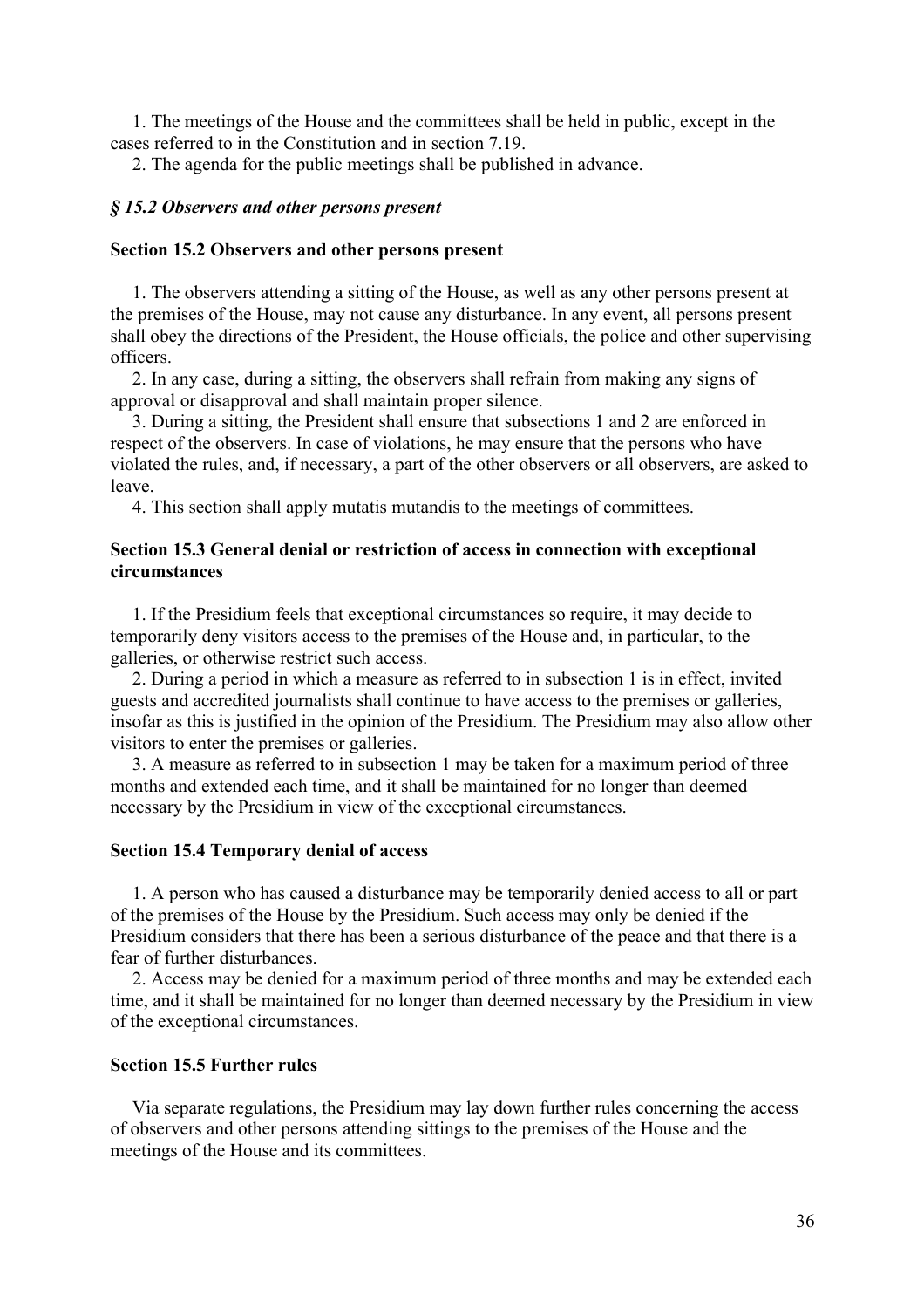# *§ 15.3 Reporting*

#### **Section 15.6 Verbatim report**

1. An edited verbatim report shall be prepared of all that is discussed during:

a. any public sitting of the House;

b. any session of the House as referred to in section 8.3(2);

 c. any public committee debates on general policy, draft legislation and policy documents, as referred to in section 7.26.

 2. The House or a committee may decide that a verbatim report of other meetings shall also be prepared.

## **Section 15.7 Official report**

 1. An official report shall also be prepared of the sittings of the House and of the sessions as referred to in section 8.3(2).

2. The official record of a sitting of the House shall in any case include:

a. the names of the members present;

b. the results of the votes and whether members voted for or against during a roll call vote;

 c. the list of received documents with the notifications and proposals for the method of deliberation; and

d. all decisions taken by the House or the President.

3. The official report of a session as referred to in section 8.3(2) shall in any case include:

a. the names of the members present and absent; and

 b. the list of received documents with the notifications and proposals for the method of deliberation.

 4. The official reports shall be adopted by signature of the President and the Secretary General and kept in the archives of the House.

## **Section 15.8 Reporting of closed sittings of the House**

 1. If the House decides that a verbatim report is to be prepared for a closed sitting, staff of the Parliamentary Reporting Office who are to prepare this report shall have access to the sitting. The verbatim report shall not be made public and shall be kept under lock and key, unless the House decides otherwise forthwith or at a later date.

 2. If the House does not decide to prepare a verbatim record of a closed sitting, the Secretary General or a civil servant designated by him shall keep minutes of the sitting. These shall contain the information, as referred to in section 15.7(2), and a summary report of the debates. The minutes shall be submitted to the House for approval either forthwith or at a subsequent closed sitting. They shall not be made public and shall be kept under lock and key, unless the House decides otherwise forthwith or at a later date.

#### **Section 15.9. Reporting of closed committee meetings**

 1. Section 15.8 shall apply mutatis mutandis to closed committee meetings and to closed parts of committee meetings of which a committee wishes to draw up verbatim reports or minutes.

 2. The committee shall decide on the publication of the verbatim report or the minutes. In cases where the committee concerned no longer exists or if it is unclear as to which committee is authorised to decide regarding the above publication, the House shall decide.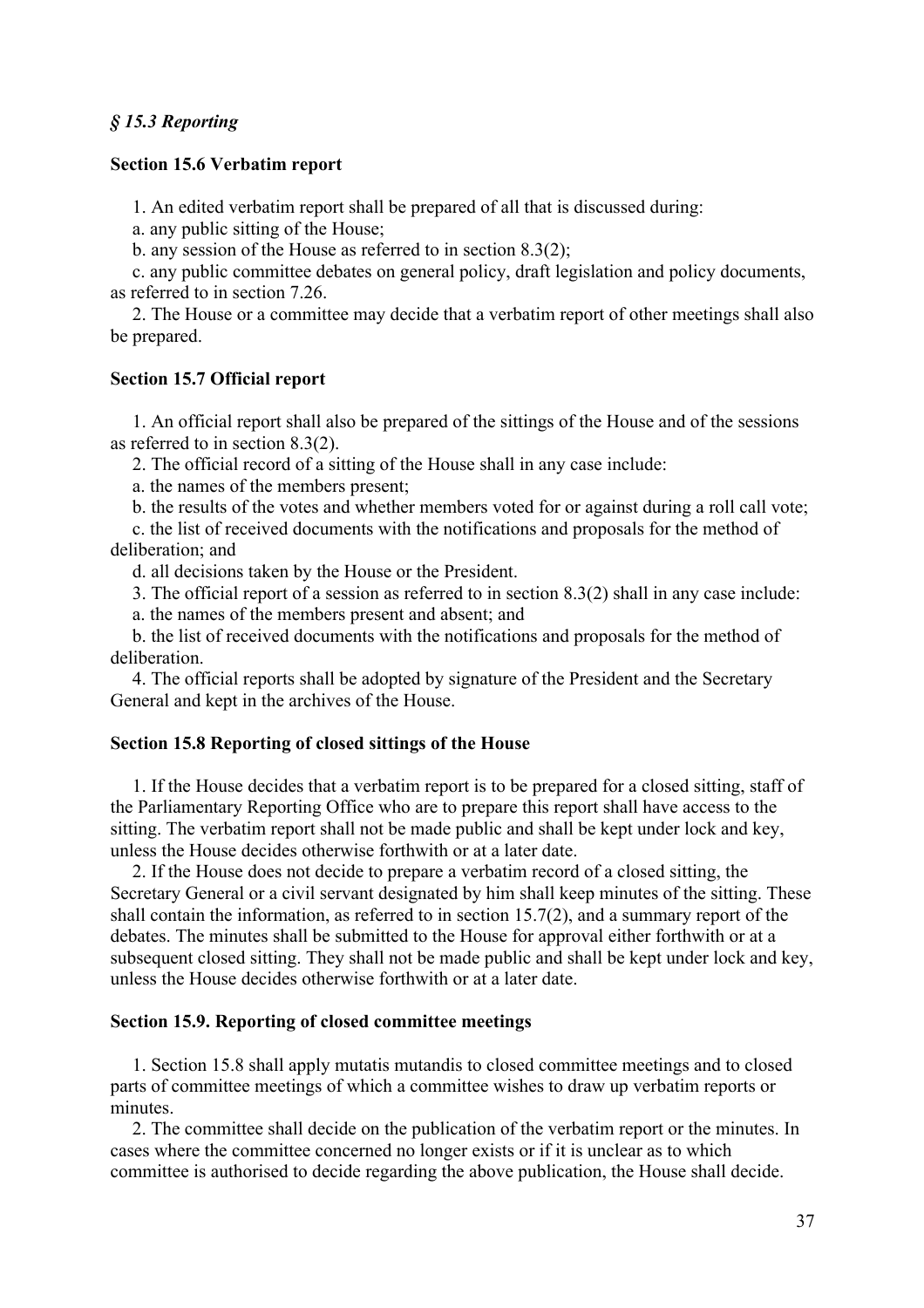# **Section 15.10 Publication of reports and Proceedings of the House of Representatives of the States General**

1. The verbatim reports shall be made publicly available without any corrections.

2. After adoption, the verbatim reports referred to in section  $15.6(1)(a)$  and (b) shall be published as the Proceedings of the House of Representatives of the States General.

 3. After adoption, the verbatim reports referred to in section 15.6(1)(c) shall be included in the committee's report on the consultations or debate to which they relate and shall be made public.

 4. If ministers or persons assisting them at a sitting of the House give written answers to some of the questions addressed to them at a sitting, these answers shall be included in the Proceedings as an appendix relating to the sitting at which the other questions were answered orally.

 5. The written questions as referred to in section 12.1 and their answers shall be included in the Appendix to the Proceedings.

#### **Section 15.11 Parliamentary Reporting Office**

 1. Via separate regulations to be adopted by both Houses of the States General, rules shall be laid down concerning the Parliamentary Reporting Office responsible for preparing the reports of the Houses, the performance of its tasks in relation to the verbatim reports, and the publication and retention of the reports.

 2. The Parliamentary Reporting Office shall be responsible for drawing up the verbatim reports and official reports.

## *§ 15.4. Confidentiality of closed sittings*

#### **Section 15.12 Confidentiality of closed sittings**

1. Everyone shall respect the confidentiality of the exchange of views in a closed sitting.

 2. The duty of confidentiality applies in any case to those who were present at the debate and to all those who have knowledge of the matter debated on or the documents.

3. The House may only cancel the confidentiality obligation at a closed sitting.

#### **Section 15.13. Confidentiality of closed committee meetings**

 1. Everyone shall respect the confidentiality of the exchange of views in a closed committee meeting or a closed part of a committee meeting, with the exception of what the committee communicates in reports or minutes that have been made public.

 2. The duty of confidentiality applies in any case to those who were present at the debate and to all those who have knowledge of the matter debated on or the documents.

 3. The committee may only cancel the confidentiality obligation at a closed committee meeting or a closed part of a committee meeting. In cases where the committee concerned no longer exists or if it is unclear as to which committee is authorised to cancel the confidentiality obligation, the House shall decide.

#### **Section 15.14 Breach of confidentiality**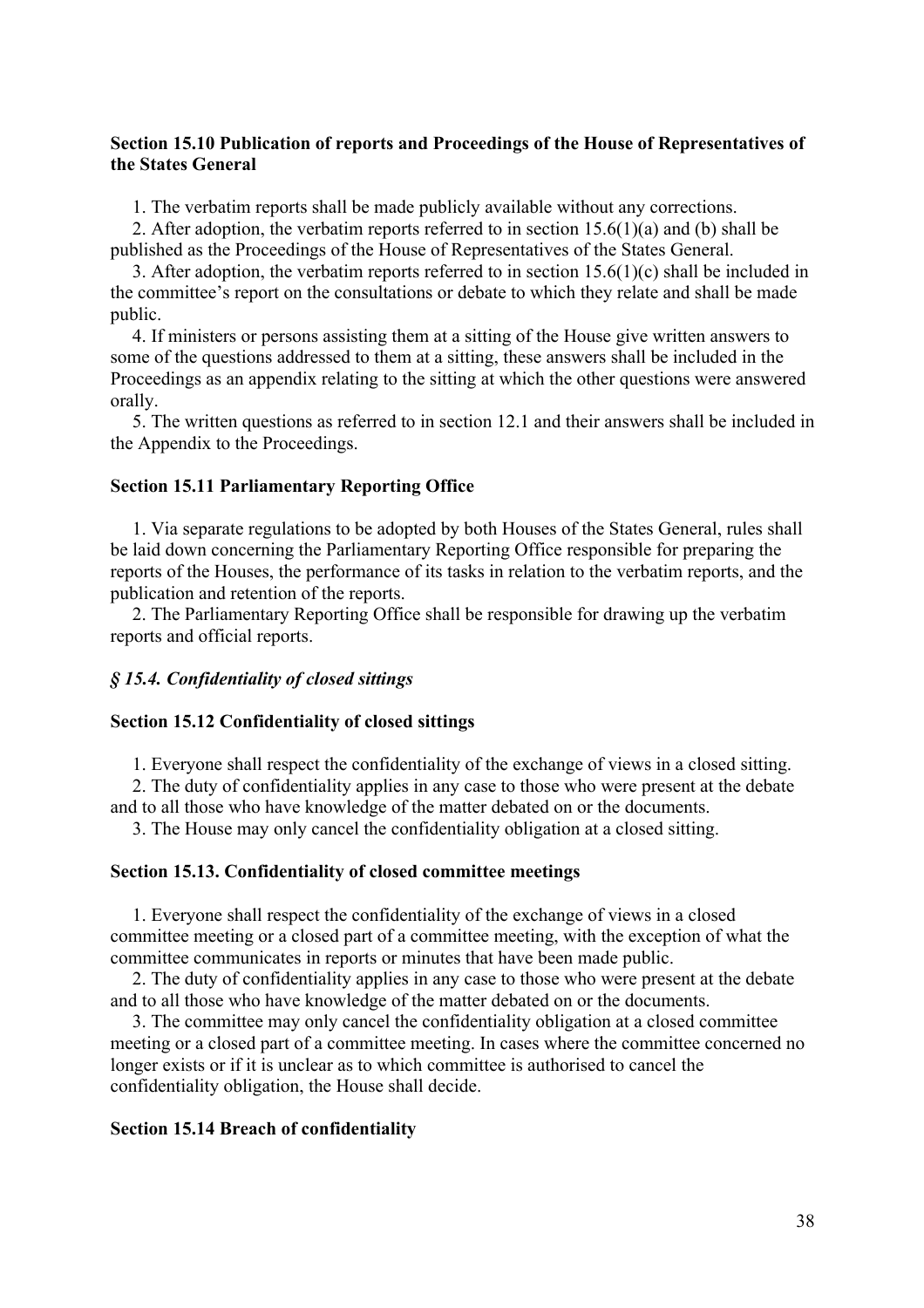1. The House may, on the proposal of the Presidium, decide to prevent a member, who fails to respect the confidentiality as referred to in sections 15.12 and 15.13, from:

a. attending the meetings of one or more committees, for at most one month; and

b. gaining access to confidential documents, for at most the remainder of the sitting.

 2. The Presidium shall put forward a proposal, as referred to in subsection 1, only after the member concerned has been given the opportunity to be heard.

 3. The House shall vote on the proposal at the beginning of the first sitting after the day on which the Presidium has decided to put forward the proposal. There shall be no debate on the proposal.

4. The President shall immediately notify the member in question of the House's decision.

## *§ 15.5 Publication of documents*

## **Section 15.15 Publication of documents**

 1. All documents exchanged between the government and the House shall be published forthwith, unless this is not possible or a document is confidential.

 2. The documents in question shall also be distributed in a different manner, as soon as the House deems this necessary.

#### *§ 15.6. Confidentiality of documents*

#### **Section 15.16 Confidentiality of documents**

 1. Everyone shall respect the confidentiality of the content of a document classified as confidential.

 2. If a member fails to respect this confidentiality, section 15.14 shall apply mutatis mutandis.

# **Section 15.17 Register of confidential documents**

 A register shall be kept at the Office of the Secretary General to record the confidential documents received by the House and the committees.

#### **Section 15.18 Regulations concerning confidential documents**

 1. Via separate regulations to be adopted by the House, further rules shall be laid down with regard to the classification, retention and consideration of confidential documents.

 2. These regulations shall in any case include rules for the registration, making available for inspection, and the inspection, distribution and reproduction of the confidential documents.

#### *§ 15.7 Public registers*

## **Section 15.19 Register of ancillary activities and interests**

1. A register shall be kept at the Office of the Secretary General to record:

- a. the ancillary activities of the members;
- b. the expected or actual income from ancillary activities; and
- c. other reasonably relevant interests of members.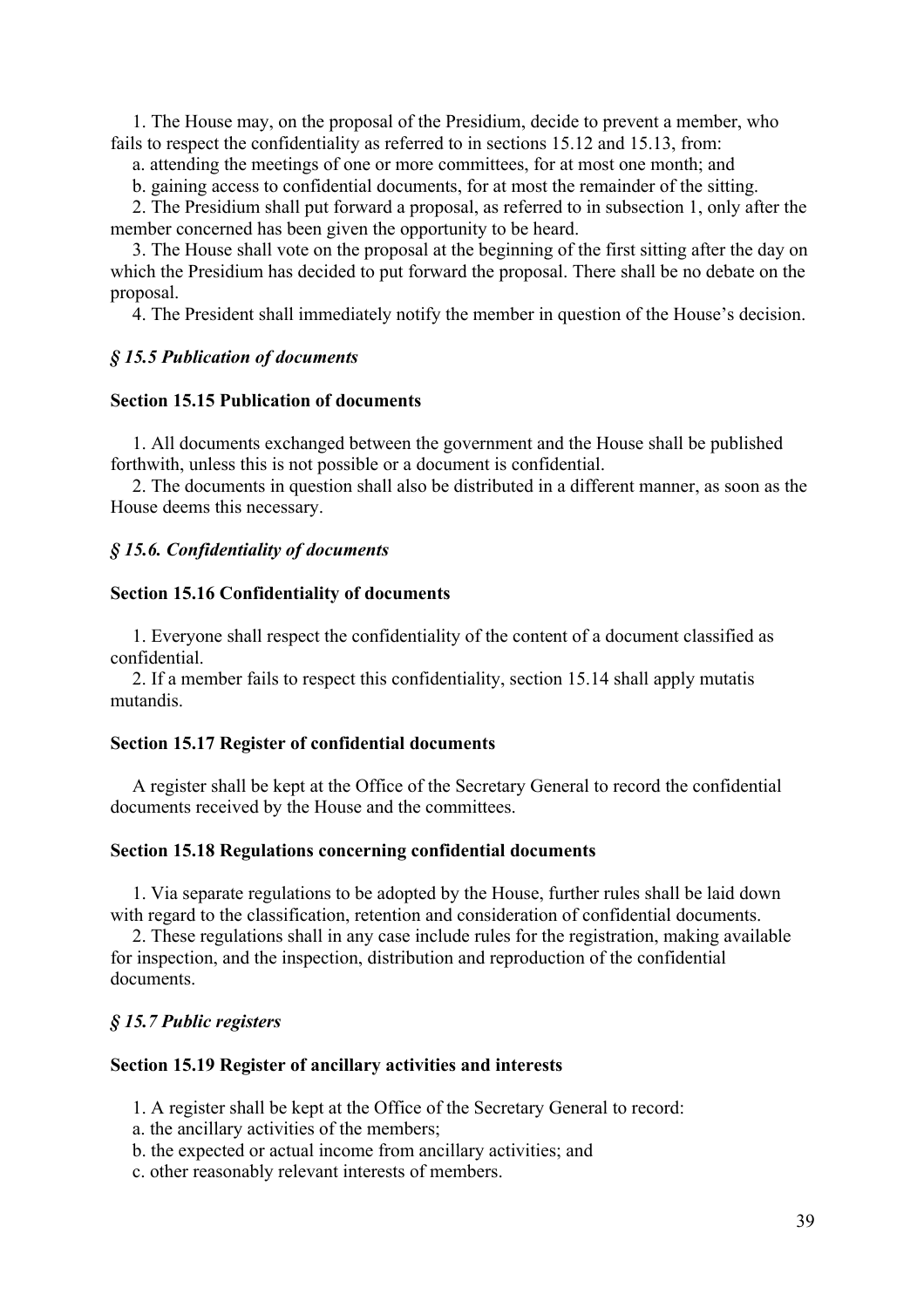2. Members shall always declare the information, as referred to in subsection 1, in the register:

a. within one week of being admitted to the House as a member;

 b. within one week after the acceptance of an ancillary activity or the emergence of a relevant interest; and

 c. once again by 1 May at the latest after each calendar year in which the income was received, to the extent that it concerns income received in that calendar year.

 3. Income as referred to in this section shall be understood to mean the wages as referred to in section 9 of the Wages and Salaries Tax Act 1964 (*Wet op de loonbelasting 1964*) less the final levy components as referred to in section 31 of the same Act, and the company profits as referred to in part 3.2 of the Income Tax Act 2001 (*Wet inkomstenbelasting 2001*).

## **Section 15.20 Register of foreign trips**

 1. A register shall be kept at the Office of the Secretary General to record foreign trips undertaken by members for which the travel and accommodation expenses are paid for wholly or partly by persons other than the member, his parliamentary group, the House or a committee of the House.

 2. Members shall always declare their foreign trips in the register within one week of their return to the Netherlands.

## **Section 15.21 Register of gifts and benefits**

 1. A register shall be kept at the Office of the Secretary General to record gifts and benefits received by members with a value higher than 50 euros.

 2. Members shall always declare the gifts and benefits they receive in the register within one week of receiving them.

#### **Section 15.22 Register of commitments**

A register shall be kept at the Office of the Secretary General to record the oral commitments made by ministers during the public meetings of the House and the committees.

#### **Section 15.23 Public access to registers**

1. The registers referred to this section shall be available for inspection by the public.

 2. The Secretary General shall ensure that an up-to-date overview of the entries in the registers is made accessible to the public.

#### *§ 15.8 Integrity*

# **Section 15.24 Code of Conduct**

 The House shall adopt a separate code of conduct for members as well as separate regulations for monitoring and enforcing this Code of Conduct.

#### **CHAPTER 16. FINAL PROVISIONS**

#### **Section 16.1 Change of the Rules of Procedure**